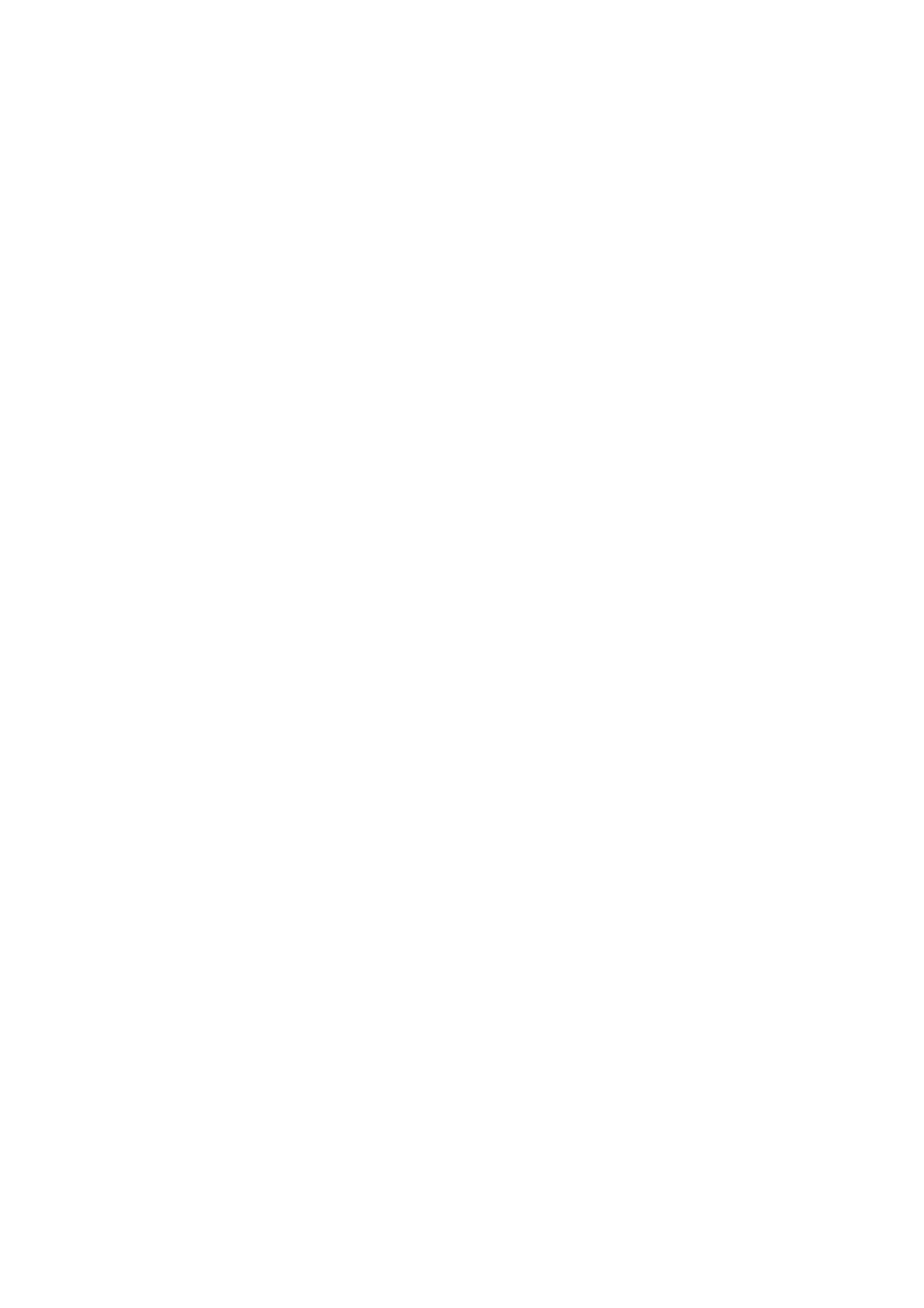# **CHAPTER 3: ANTI-DOPING**

#### **DEFINITIONS**

#### *ADAMS*

The Anti-Doping Administration and Management System is a webbased database management tool for data entry, storage, sharing and reporting designed to assist stakeholders and WADA in their anti-doping operations in conjunction with data protection legislation.

#### *Adverse Analytical Finding*

A report from a laboratory or other approved entity that, consistent with the International Standard for Laboratories and related Technical Documents, identifies in a Sample the presence of a Prohibited Substance or its Metabolites or Markers (including elevated quantities of endogenous substances) or evidence of the Use of a Prohibited Method.

# *Anti-Doping Organisation*

A Signatory that is responsible for adopting rules for initiating, implementing or enforcing any part of the Doping Control process. This includes, for example, the International Olympic Committee, other Major Event Organisations that conduct Testing at their Competitions, WADA and National Anti-Doping Organisations.

#### *Anti-Doping Rules*

The IAAF Anti-Doping Rules as may be passed by the IAAF Congress or the IAAF Council from time to time.

# *Anti-Doping Regulations*

The IAAF Anti-Doping Regulations as may be passed by the IAAF Council from time to time

# *Athlete*

Any Person who participates in the IAAF, its Members and Area Associations by virtue of his agreement, membership, affiliation, authorisation, accreditation or participation in their activities or competitions and any other competitor in Athletics who is otherwise subject to the jurisdiction of any Signatory or other sports organisation accepting the Code.

# *Athlete Support Personnel*

Any coach, trainer, manager, authorised athlete representative, agent, team staff, official, medical or para-medical personnel, parent or any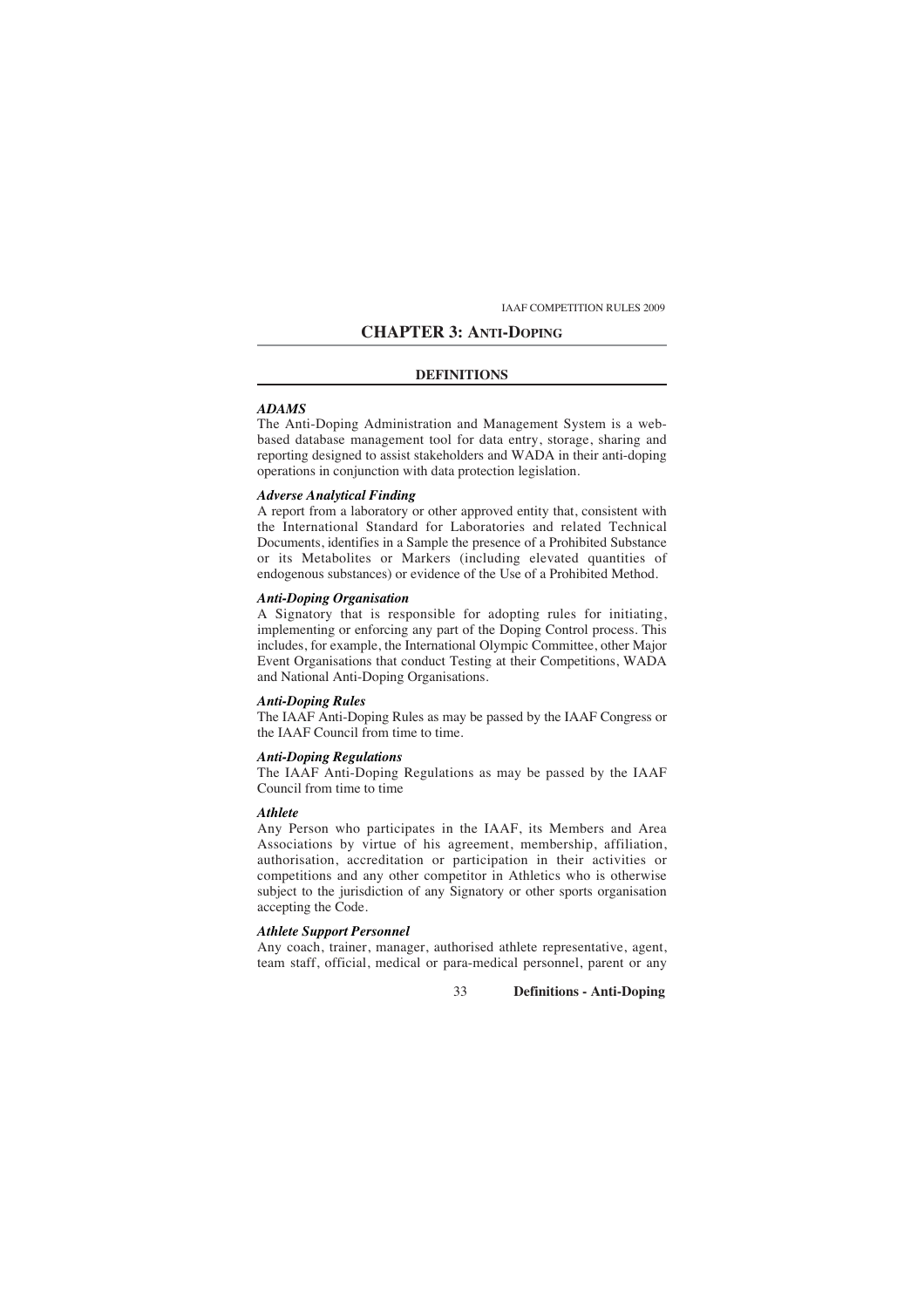other Person working with, treating or assisting an Athlete participating in, or preparing for, competition in Athletics.

# *Attempt*

Purposely engaging in conduct that constitutes a substantial step in a course of conduct planned to culminate in the commission of an antidoping rule violation; provided, however, there shall be no anti-doping rule violation based solely on an Attempt to commit a violation if the Person renounces the Attempt prior to it being discovered by a third party not involved in the Attempt.

#### *Atypical Finding*

A report from a laboratory or other approved entity which requires further investigation as provided by the International Standard for Laboratories or related Technical Documents prior to the determination of an Adverse Analytical Finding.

## *Code*

The World Anti-Doping Code.

# *Competition*

An Event or series of Events held over one or more days (e.g., the World Championships, the World Athletics Final or an individual Golden League meeting).

#### *Consequences of Anti-Doping Rule Violations*

An Athlete or other Person's violation of an anti-doping rule may result in at least one or more of the following: (a) Disqualification which means the Athlete's results in a particular Event or Competition are invalidated, with all resulting consequences including forfeiture of any titles, awards, medals, points and prize and appearance money; and (b) Ineligibility which means the Athlete or other Person is barred for a specified period of time from participating in any Competition or other activity or funding as provided in Rule 40.

# *Disqualification*

See Consequences of Anti-Doping Rule Violations above.

#### *Doping Control*

All steps and processes from test distribution planning through to ultimate disposition of any appeal including all steps and processes in between such as provision of whereabouts information, Sample collection and handling, laboratory analysis, therapeutic use exemptions, results management and hearings.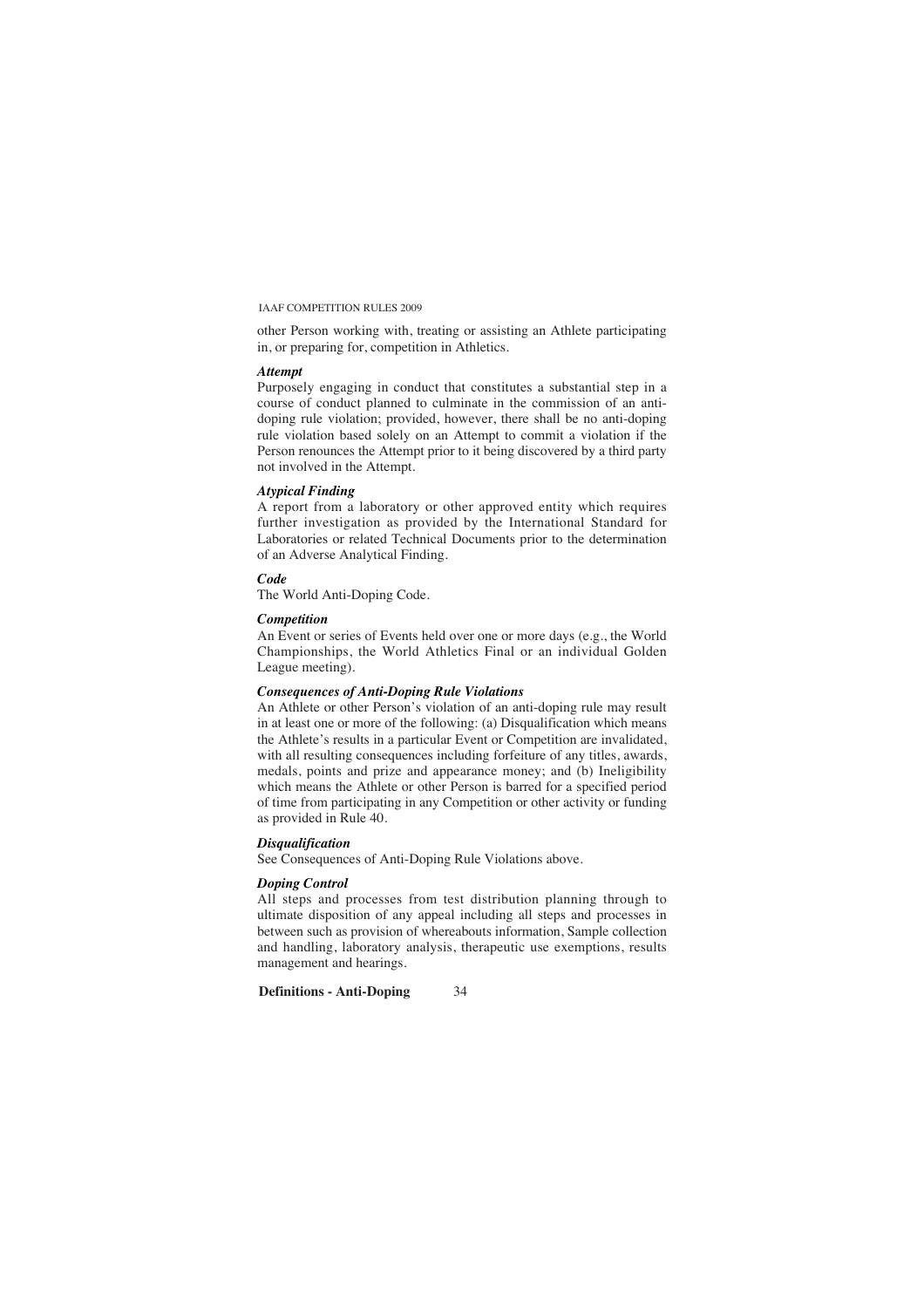# *Event*

A single race or contest in a Competition (e.g. the 100 metres or the Javelin Throw).

#### *Filing Failure*

A failure by an Athlete to make an accurate and complete Whereabouts Filing either in accordance with the Anti-Doping Regulations or with the rules or regulations of a Member or Anti-Doping Organisation with jurisdiction over the Athlete that comply with the International Standard for Testing.

# *In-Competition*

In-Competition means the period commencing twelve (12) hours before an Event in which the Athlete is scheduled to participate through to the end of such Event and the Sample collection process related to such Event.

#### *Ineligibility*

See Consequences of Anti-Doping Rule Violations above.

# *International Competition*

For the purposes of these Anti-Doping Rules, the international competitions under Rule 35.7 below, as published annually on the IAAF website.

# *International Standard*

A standard adopted by WADA in support of the Code. Compliance with an International Standard (as opposed to another alternative standard, practice or procedure) shall be sufficient to conclude that the procedures addressed by the International Standard were performed properly. International Standards shall include any Technical Documents issued pursuant to the International Standard.

# *Major Event Organisation*

The continental associations of National Olympic Committees and other international multi-sport organisations that function as the ruling body for any continental, regional or other international competition.

A natural Person who has not reached the age of majority as established by the applicable laws of his country of residence.

# *Missed Test*

A failure by an Athlete to be available for testing at the location and time specified in the 60-minute time slot identified in his Whereabouts Filing for the day in question either in accordance with the Anti-Doping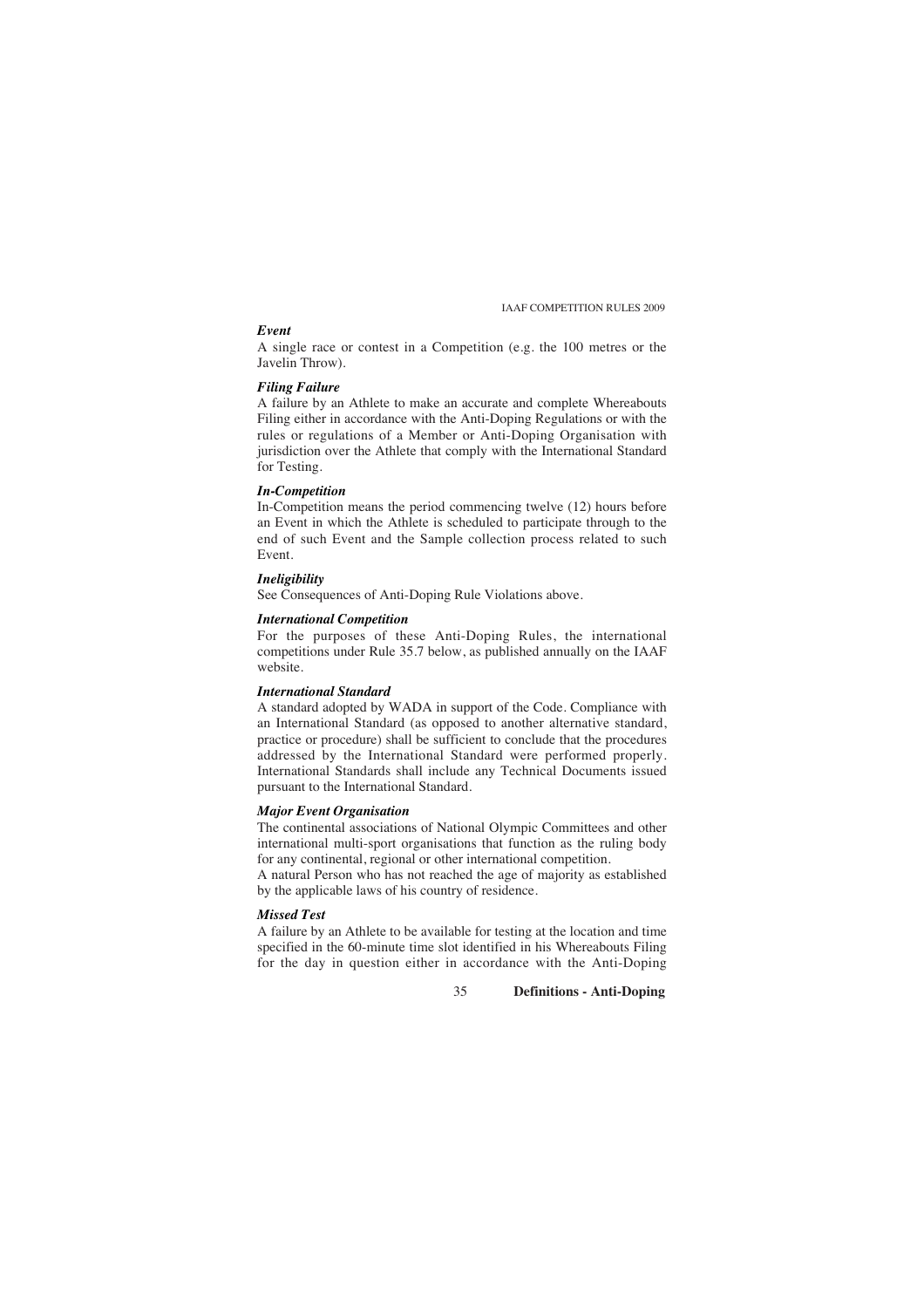Regulations or with the rules or regulations of a Member or Anti-Doping Organisation with jurisdiction over the Athlete that comply with the International Standard for Testing.

#### *National Anti-Doping Organisation*

The entity(ies) designated by each Country or Territory as possessing the primary authority and responsibility to adopt and implement anti-doping rules, direct the collection of Samples, the management of test results, and the conduct of hearings, all at the national level. This includes an entity which may be designated by multiple countries to serve as a regional Anti-Doping Organisation for such Countries or Territories. If this designation has not been made by the competent public authority(ies), the entity shall be the Country or Territory's National Olympic Committee or its designee.

#### *National Olympic Committee*

The organisation recognised by the International Olympic Committee. The term National Olympic Committee shall also include the National Sport Confederation in those Countries or Territories where the National Sport Confederation assumes typical National Olympic Committee responsibilities in the anti-doping area.

# *No Advance Notice*

A Doping Control which takes place with no advance warning to the Athlete and where the Athlete is continuously chaperoned from the moment of notification through Sample provision.

#### *No Fault or No Negligence*

The Athlete establishing in a case under Rule 38 that he did not know or suspect, and could not reasonably have known or suspected even with the exercise of utmost caution, that he had Used or been administered the Prohibited Substance or Prohibited Method.

# *No Significant Fault or No Significant Negligence*

The Athlete establishing in a case under Rule 38 that his fault or negligence, when viewed in the totality of the circumstances and taking into account the criteria for No Fault or Negligence, was not significant in relationship to the anti-doping rule violation.

# *Out-of-Competition*

Any period which is not In-Competition.

# *Participant*

Any Athlete or Athlete Support Personnel.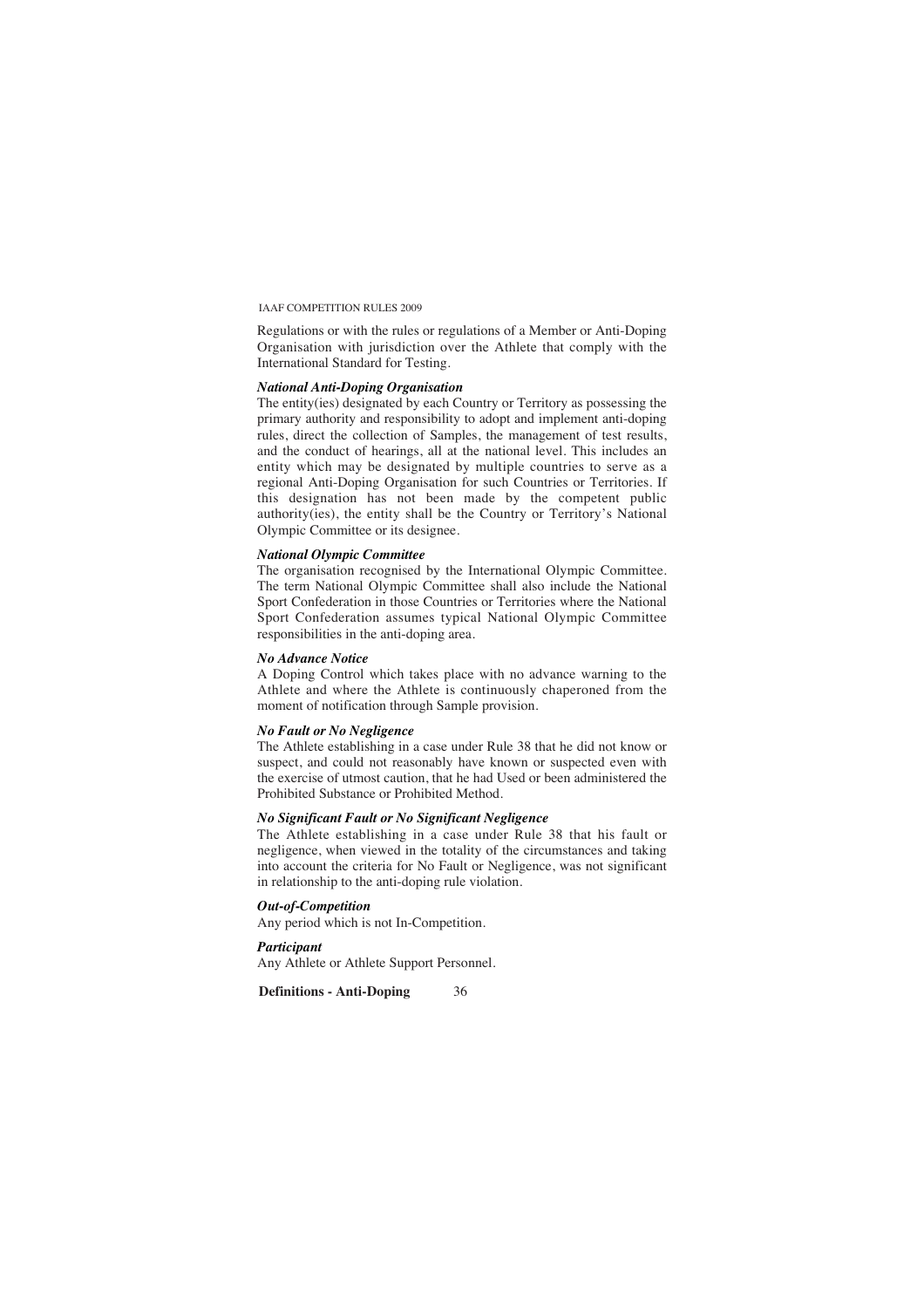#### *Person*

Any natural Person (including any Athlete or Athlete Support Personnel) or an organisation or other entity.

#### *Possession*

The actual, physical possession or the constructive possession of a Prohibited Substance or Prohibited Method (which shall be found only if the Person has exclusive control over the Prohibited Substance / Method or the premises in which a Prohibited Substance / Method exists); provided, however, that if the Person does not have exclusive control over the Prohibited Substance / Method or the premises in which a Prohibited Substance / Method exists, constructive possession shall only be found if the Person knew about the presence of the Prohibited Substance / Method and intended to exercise control over it. Provided, however, there shall be no anti-doping rule violation based solely on possession if, prior to receiving notification of any kind that the Person has committed an anti-doping rule violation, the Person has taken concrete action demonstrating that the Person never intended to have possession and has renounced possession by explicitly declaring it to the IAAF, a Member or an Anti-Doping Organisation. Notwithstanding anything to the contrary in this definition, the purchase (including by any electronic or other means) of a Prohibited Substance or Prohibited Method constitutes possession by the Person who makes the purchase.

#### *Prohibited List*

The Prohibited List published by WADA identifying the Prohibited Substances and Prohibited Methods.

#### *Prohibited Method*

Any method so described on the Prohibited List.

# *Prohibited Substance*

Any substance so described on the Prohibited List.

#### *Provisional Suspension*

The Athlete or other Person is barred temporarily from participating in any Competition prior to the final decision at a hearing conducted in accordance with these Rules.

# *Registered Testing Pool*

The pool of Athletes established by the IAAF who are subject to both In-Competition and Out-of-Competition Testing as part of the IAAF's Testing programme. The IAAF shall publish a list which identifies the Athletes included in its Registered Testing Pool.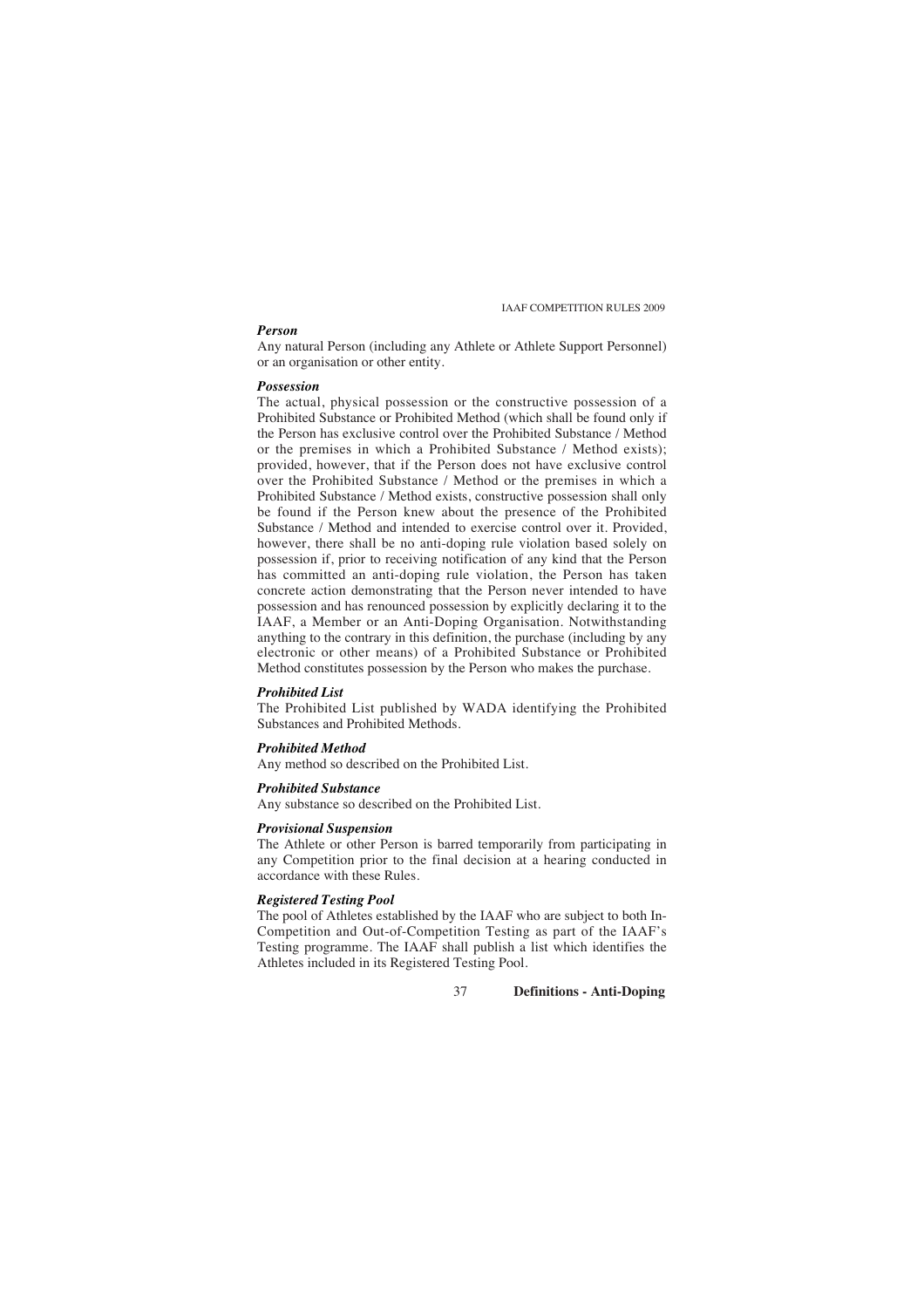# *Sample / Specimen*

Any biological material collected for the purposes of Doping Control.

# *Signatories*

Those entities signing the Code and agreeing to comply with the Code, including the International Olympic Committee, International Federations, National Olympic Committees, Major Event Organisations, National Anti-Doping Organisations and WADA.

# *Substantial Assistance*

For the purposes of Rule  $40.5(c)$ , a Person providing Substantial Assistance must (i) fully disclose in a signed written statement all information he possesses in relation to anti-doping rule violations and (ii) fully co-operate with the investigation and adjudication of any case related to that information, including, for example, presenting testimony at a hearing if requested to do so by the prosecuting authority or hearing panel. Further, the information provided must be credible and must comprise an important part of any case which is initiated or, if no case is initiated, must have provided a sufficient basis on which a case could have been brought.

#### *Tampering*

Altering for an improper purpose or in an improper way; bringing improper influence to bear; interfering improperly; obstructing, misleading or engaging in any fraudulent conduct to alter results or to prevent normal procedures from occurring; or providing fraudulent information.

# *Target Testing*

The selection of Athletes for Testing where specific Athletes or groups of Athletes are selected on a non-random basis for Testing at a specified time.

#### *Testing*

The parts of the Doping Control process involving test distribution planning, Sample collection, Sample handling and Sample transport to the laboratory.

# *TUE*

Therapeutic Use Exemption.

# *Trafficking*

The selling, giving, transporting, sending, delivering or distributing of a Prohibited Substance or Prohibited Method (either physically or by any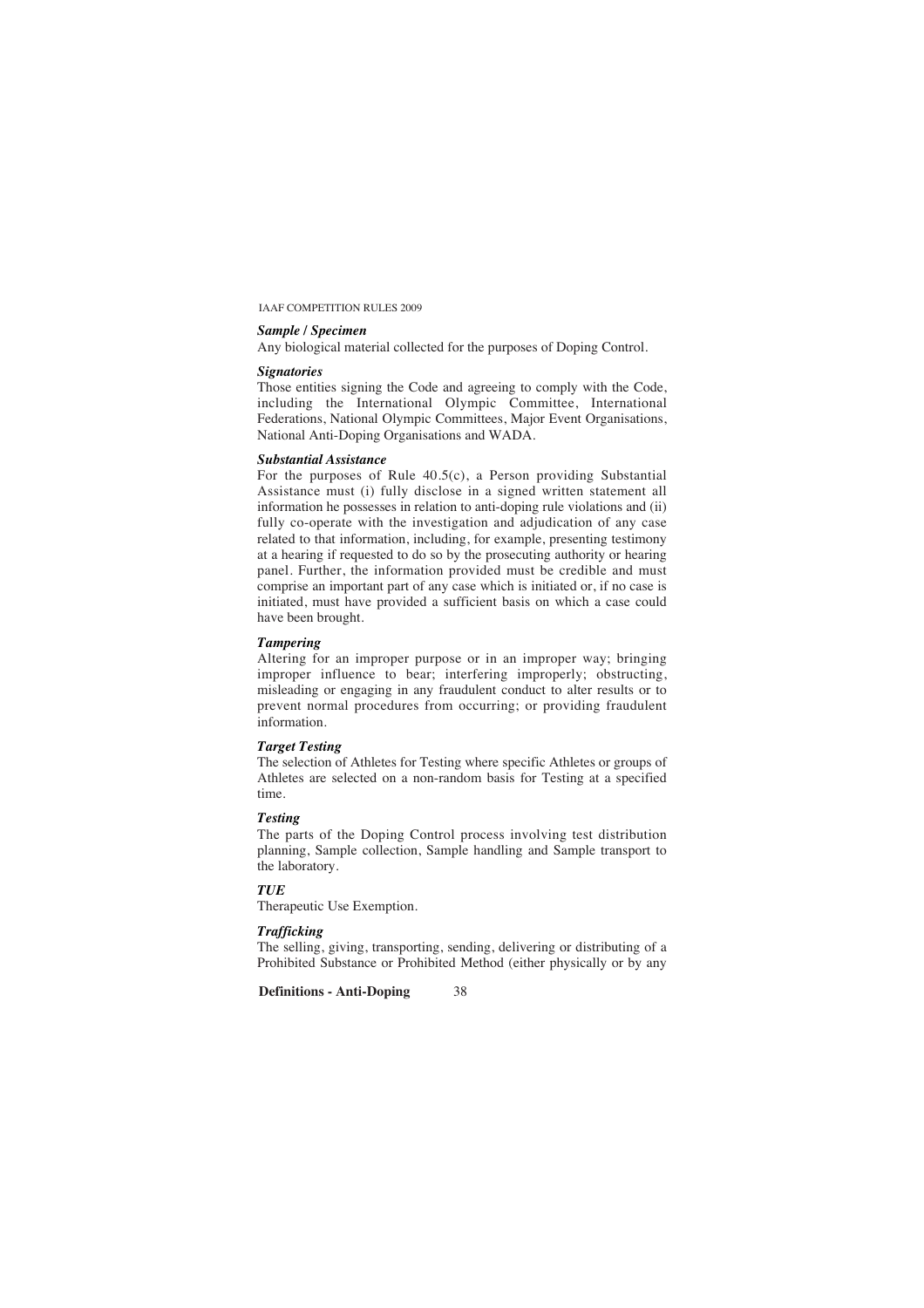electronic or other means) by an Athlete, Athlete Support Personnel or any other Person to any third party; provided however, this definition shall not include the actions of bona fide medical personnel involving a Prohibited Substance or Prohibited Method used for genuine and legal therapeutic purposes or other acceptable justification and shall not include actions involving Prohibited Substances which are not prohibited in Out-of-Competition Testing unless the circumstances as a whole demonstrate such Prohibited Substances are not intended for genuine and legal therapeutic purposes.

#### *Use*

The utilisation, application, ingestion, injection or consumption by any means whatsoever of any Prohibited Substance or Prohibited Method.

# *WADA*

The World Anti-Doping Agency.

# *Whereabouts Failure*

A Filing Failure or a Missed Test.

# *Whereabouts Filing*

Information provided by or on behalf of an Athlete in the Registered Testing Pool that sets out the Athlete's whereabouts during the following quarter.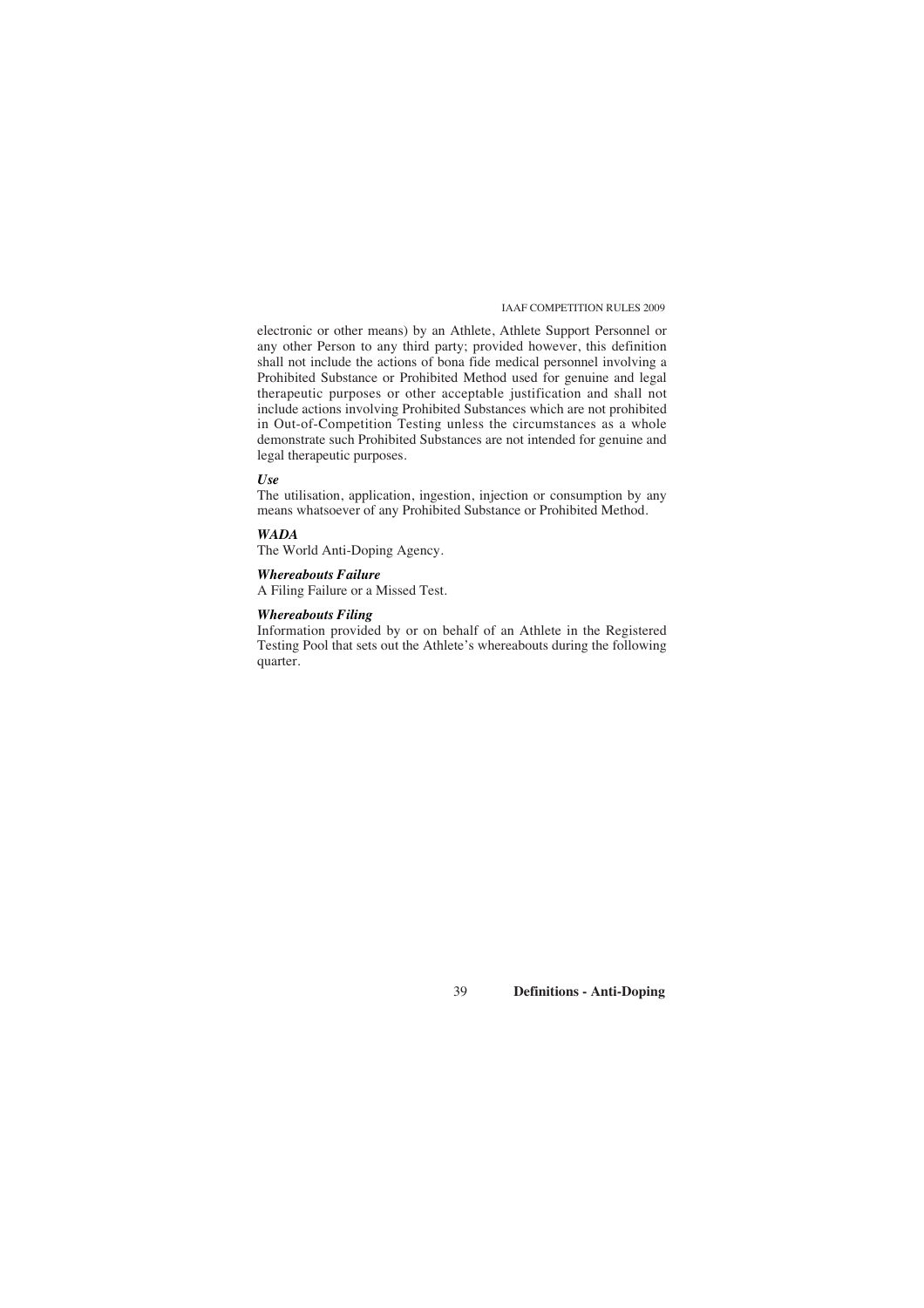# RULE 30 **Scope of the Anti-Doping Rules**

- 1. The Anti-Doping Rules shall apply to the IAAF, its Members and Area Associations and to Athletes, Athlete Support Personnel and other Persons who participate in the IAAF, its Members and Area Associations by virtue of their agreement, membership, affiliation, authorisation, accreditation or participation in their activities or competitions.
- 2. All Members and Area Associations shall comply with the Anti-Doping Rules and Regulations. The Anti-Doping Rules and Regulations shall be incorporated either directly, or by reference, into the rules or regulations of each Member and Area Association and each Member and Area Association shall include in its rules the procedural regulations necessary to implement the Anti-Doping Rules and Regulations effectively (and any changes that may be made to them). The rules of each Member and Area Association shall specifically provide that all Athletes, Athlete Support Personnel and other Persons under its jurisdiction shall be bound by the Anti-Doping Rules and Regulations.
- 3. In order to be eligible to compete or participate in, or otherwise be accredited at, an International Competition, Athletes (and where applicable) Athlete Support Personnel and other Persons must have signed an agreement to the Anti-Doping Rules and Regulations in a form to be decided by the Council. In guaranteeing the eligibility of its Athletes for an International Competition (see Rule 21.2 above), Members guarantee that the Athletes have signed an agreement in the required form and that a copy of the signed agreement has been sent to the IAAF Office.
- 4. The Anti-Doping Rules and Regulations shall apply to all Doping Controls over which the IAAF and respectively its Members and Area Associations have jurisdiction.
- 5. It is the responsibility of each Member to ensure that all nationallevel In and Out-of-Competition Testing on its Athletes and the management of results from such Testing complies with the Anti-Doping Rules and Regulations. It is recognised that, in some Countries or Territories, the Member will conduct the Testing and result management process itself whilst, in others, some or all of the Member's responsibilities may be delegated or assigned (either by the Member itself or under applicable national legislation or regulation) to a National Anti-Doping Organisation or other third party. In respect of these Countries or Territories, reference in these

**RULE 30** 40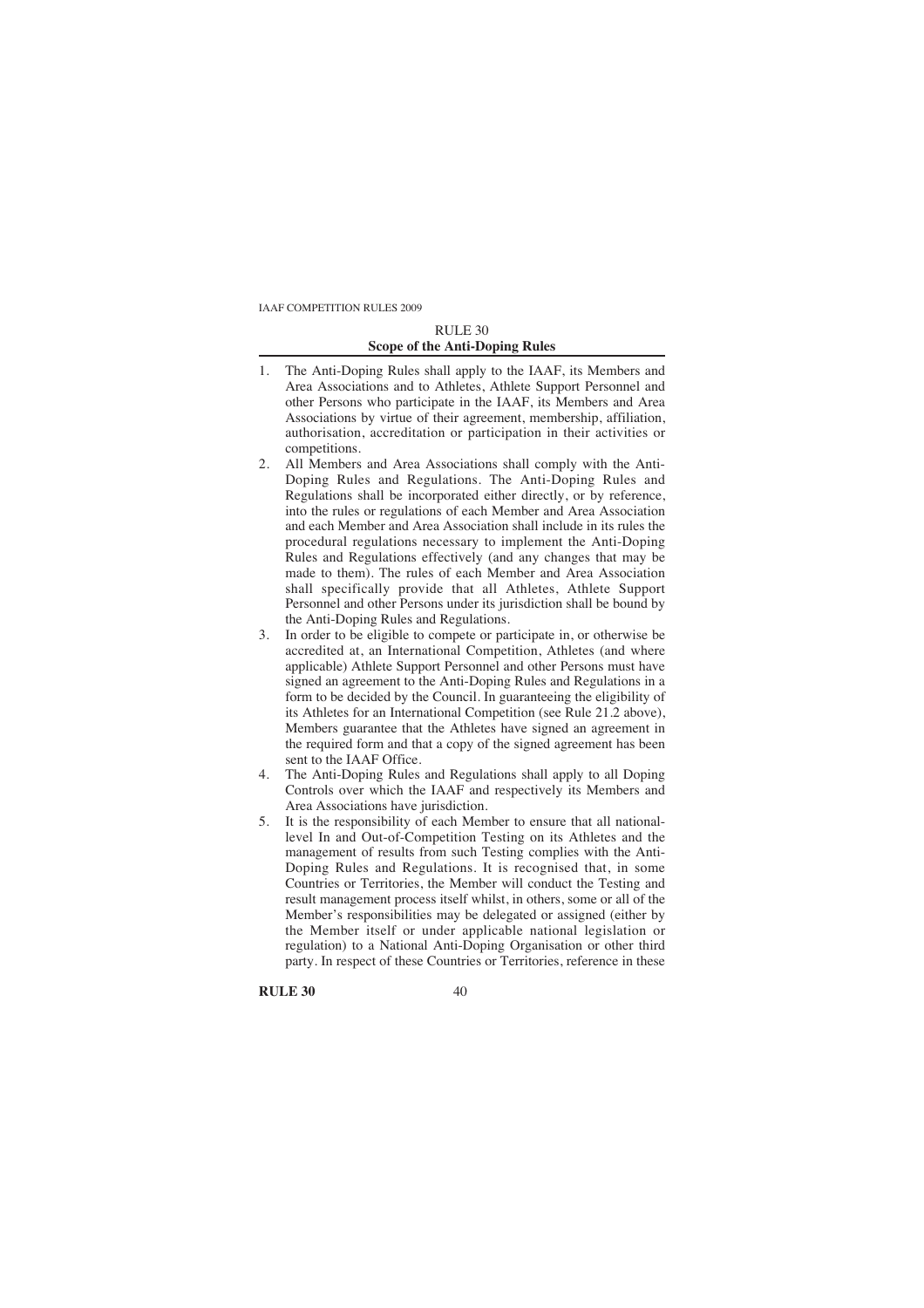Anti-Doping Rules to the Member or National Federation (or its relevant officers) shall, where applicable, be a reference to the National Anti-Doping Organisation or other third party (or its relevant officers).

- 6. The IAAF shall monitor the anti-doping activities of its Members under these Anti-Doping Rules, including but not limited to the In and Out-of-Competition Testing conducted at national level by each Member (and/or by the relevant National Anti-Doping Organisation or third party in accordance with Rule 30.5 above). If the IAAF considers that the In and/or Out-of-Competition Testing or other anti-doping activity conducted at national level by a Member is insufficient or inadequate, either having regard to the success of the Member's Athletes in International Competitions or for any other reason, the Council may require the Member to take such action as it considers to be necessary in order to ensure a satisfactory level of anti-doping activity in the Country or Territory concerned. A failure by a Member to comply with the Council's decision may result in the imposition of sanctions under Rule 44.
- 7. Notice under these Anti-Doping Rules to an Athlete or other Person who is under the jurisdiction of a Member may be accomplished by delivery of the notice to the Member concerned. The Member shall be responsible for making immediate contact with the Athlete or other Person to whom the notice is applicable.

# RULE 31 **IAAF Anti-Doping Organisation**

- 1. The IAAF shall principally act under these Anti-Doping Rules by the following person(s) or bodies:
	- (a) the Council;
	- (b) the Medical and Anti-Doping Commission;
	- (c) the Doping Review Board; and
	- (d) the IAAF Anti-Doping Administrator.

#### *The Council*

2. The Council has a duty to the IAAF Congress to oversee and supervise the activities of the IAAF in accordance with its Objects (see Article 6.12(a) of the Constitution). One of these Objects is to promote fair play in sport, in particular, to play a leading role in the fight against doping, both within Athletics and externally in the wider sporting community, and to develop and maintain programmes of detection, deterrence and education which are aimed

41 **RULES 30, 31**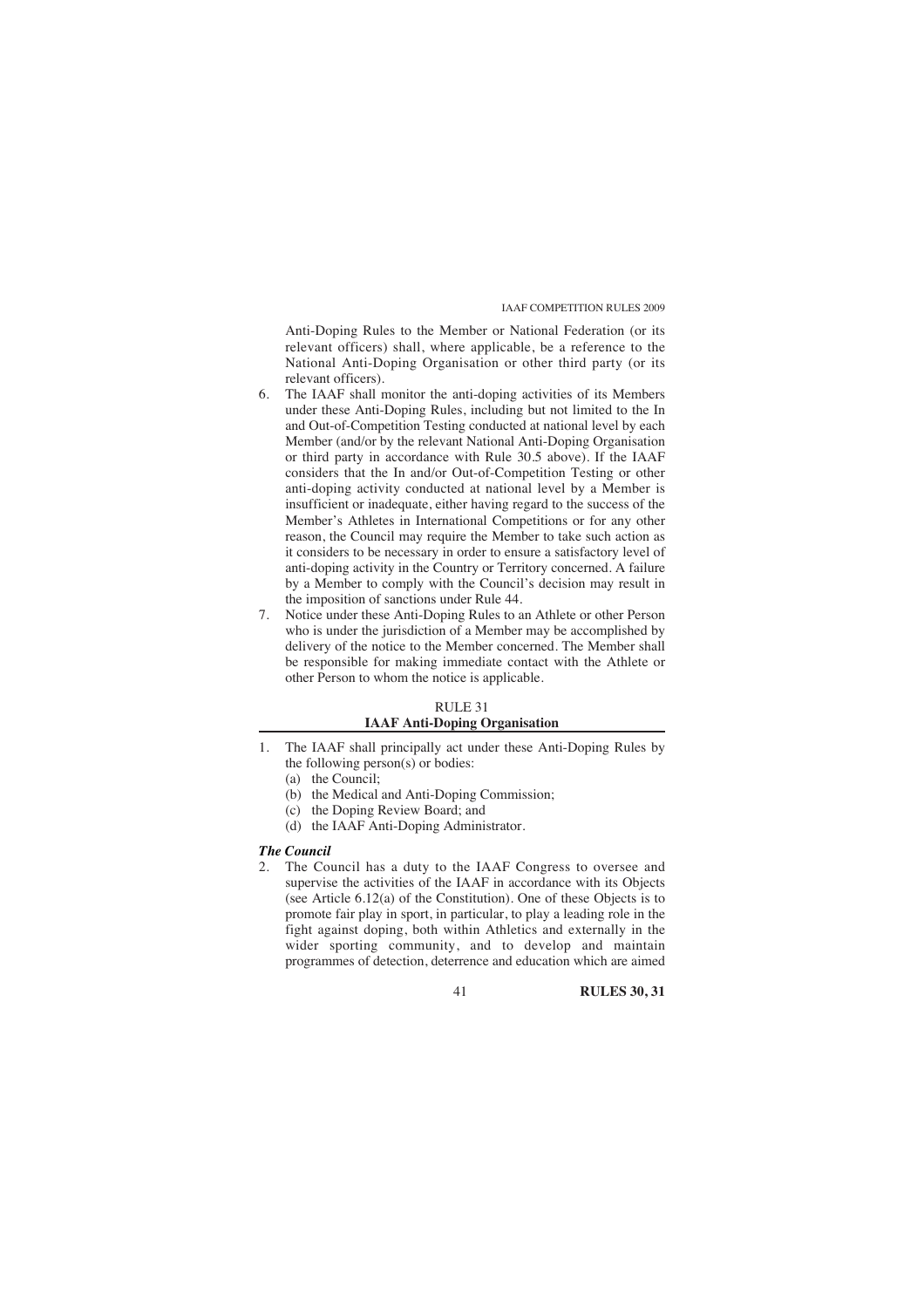at the eradication of the scourge of doping within sport (see Article 3.8 of the Constitution).

- 3. The Council has the following powers under the Constitution in overseeing and supervising the activities of the IAAF:
	- (a) to establish any Commission or sub-Commission, whether on an ad hoc or permanent basis, that it deems to be necessary for the proper functioning of the IAAF (see Article 6.11(j) of the Constitution).
	- (b) to make any interim amendments to the Rules it considers to be necessary between Congresses and to fix a date on which such amendments shall take effect. The interim amendments shall be reported to the next Congress, which shall decide whether they shall be made permanent (see Article 6.11(c) of the Constitution).
	- (c) to approve, reject or amend the Anti-Doping Regulations (see Article 6.11(i) of the Constitution); and
	- (d) to suspend or take other sanctions against a Member for a breach of the Rules in accordance with the provisions of Article 14.7 (see Article 6.11(b) of the Constitution).

# *The Medical and Anti-Doping Commission*

- 4. The Medical and Anti-Doping Commission is appointed as a Commission of the Council under Article 6.11(j) of the Constitution to provide the IAAF with general advice on all anti-doping and related matters, including in relation to these Anti-Doping Rules and the Anti-Doping Regulations.
- 5. The Medical and Anti-Doping Commission shall consist of up to 15 members who shall meet at least once a year, normally at the end of each calendar year, in order to review the IAAF's anti-doping activities in the preceding 12 months and to establish, for the approval of the Council, the IAAF's anti-doping programme for the year ahead. The Medical and Anti-Doping Commission shall also consult on a regular basis throughout the course of the year, as the need may arise.
- 6. The Medical and Anti-Doping Commission shall have responsibility for the following further specific tasks under these Anti-Doping Rules:
	- (a) publishing the Anti-Doping Regulations, and amendments to the Anti-Doping Regulations, as often as may be required. The Anti-Doping Regulations shall comprise, either directly or by reference, the following documents issued by WADA: (i) the Prohibited List;

# **RULE 31** 42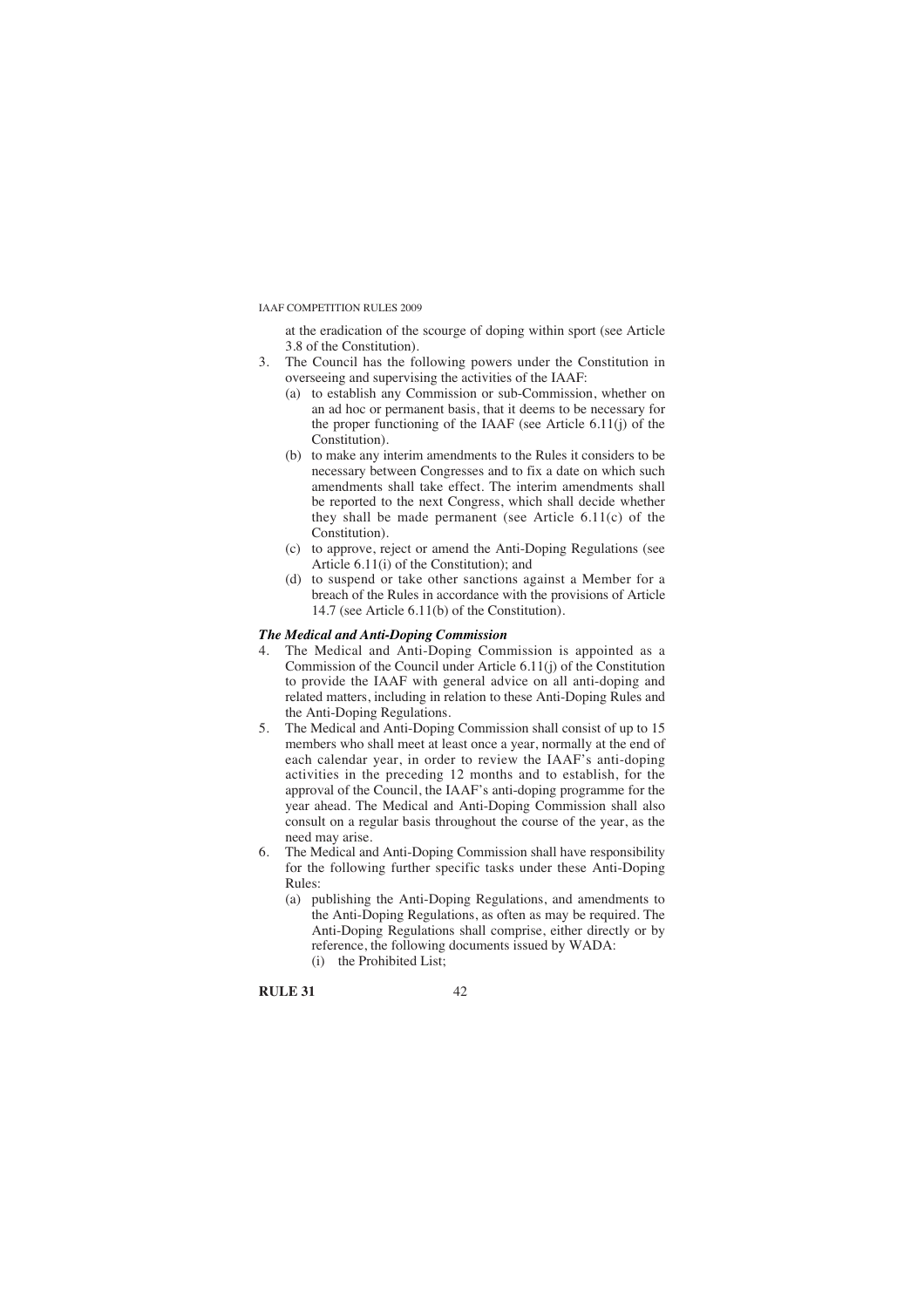- (ii) the International Standard for Testing;
- (iii) the International Standard for Laboratories;
- (iv) the International Standard for Therapeutic Use Exemptions; and
- (v) the International Standard for the Protection of Privacy and Personal Information

together with any additions or modifications to such documents or International Standards, or further procedures or guidelines, that may be deemed necessary to comply with these Anti-Doping Rules or otherwise pursue the IAAF's anti-doping programme.

The Anti-Doping Regulations, and any proposed amendment to them, unless otherwise stated in these Anti-Doping Rules, must be approved by the Council. Upon giving its approval, the Council shall fix a date on which the Anti-Doping Regulations, or any proposed amendment to them, shall take effect. The IAAF Office shall notify the Members of this date and shall publish the Anti-Doping Regulations, and any proposed amendment to them, on the IAAF website.

- (b) advising the Council on amendments to these Anti-Doping Rules as may be necessary from time to time. Any proposed amendment to be made to the Anti-Doping Rules between Congresses must be approved by the Council and notified to the Members in accordance with Article 6.11(c) of the Constitution.
- (c) planning, implementing and monitoring anti-doping information and anti-doping education programmes. These programmes should provide updated and accurate information on at least the following issues:
	- (i) Prohibited Substances and Prohibited Methods in the Prohibited List;
	- (ii) health consequences of doping;
	- (iii) Doping Control procedures; and
	- (iv) Athletes' rights and responsibilities.
- (d) granting TUEs in accordance with Rule 34.9(a) below.
- (e) establishing general guidelines for the selection of Athletes in the Registered Testing Pool.

The Medical and Anti-Doping Commission may, in the course of exercising any of the above tasks, call upon experts to provide further specialist medical or scientific advice as may be required.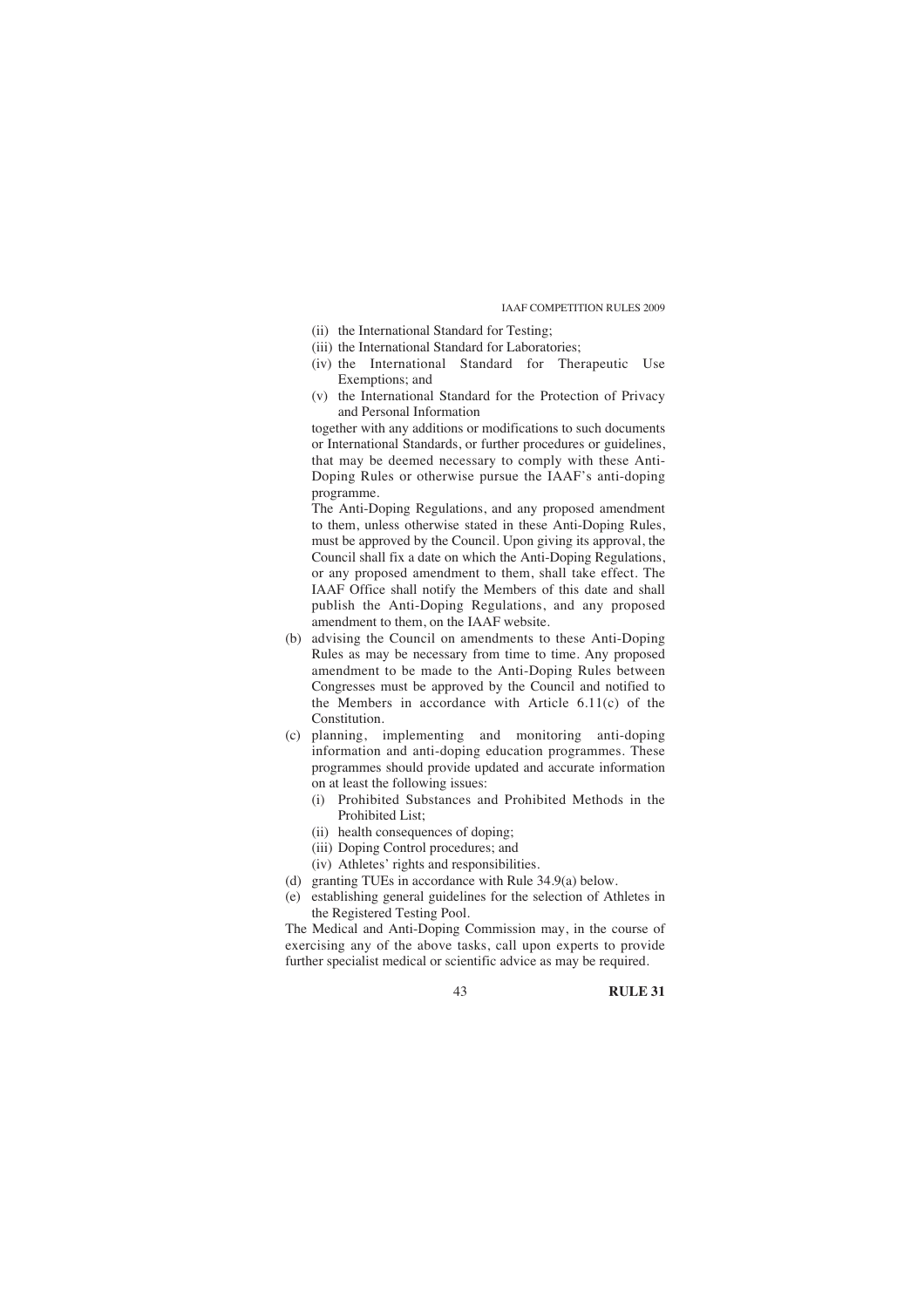7. The Medical and Anti-Doping Commission shall report to the Council on its activities before each Council meeting. It shall communicate with the IAAF Office on all anti-doping and related matters through the IAAF Medical and Anti-Doping Department.

# *The Doping Review Board*

- 8. The Doping Review Board is appointed as a sub-Commission of the Council under Article 6.11(j) of the Constitution with at least the following specific tasks:
	- (a) to decide whether cases should be referred to arbitration before CAS under Rule 38.9 in circumstances where the relevant Member has failed to hold a hearing for the Athlete or other Person within the stipulated 3 month time period;
	- (b) to determine on behalf of the Council whether special / exceptional circumstances exist (under Rules 40.4 and 40.5 respectively) in cases which are referred to it under Rule 38.16 below;
	- (c) to decide whether cases should be referred to arbitration before CAS under Rule 42.15 below and whether, in such cases, to reimpose the Athlete's suspension pending the CAS decision;
	- (d) to decide whether the IAAF should participate in cases before CAS to which it is not an original party in accordance with Rule 42.19 below and whether, in such cases, to re-impose the Athlete's suspension pending the CAS decision;
	- (e) to determine in any case an extension of time for the IAAF to file a statement of appeal with CAS in accordance with Rule 42.13; and
	- (f) to decide in cases which are referred to it under Rule 45.4 below whether Testing conducted by a body that is not a Signatory to the Code, under rules and procedures which are different from those in these Anti-Doping Rules, should be recognised by the IAAF.

The Doping Review Board may, in the course of exercising any of the above tasks, refer to the Medical and Anti-Doping Commission or the Council for its opinion or guidance in relation to a particular case or to the Council on any matter of general policy that may have arisen.

9. The Doping Review Board shall consist of three persons, one of whom shall be legally qualified. The President shall have authority at any time to appoint an additional person or persons to the Doping Review Board, as may be required, on a temporary basis.

**RULE 31** 44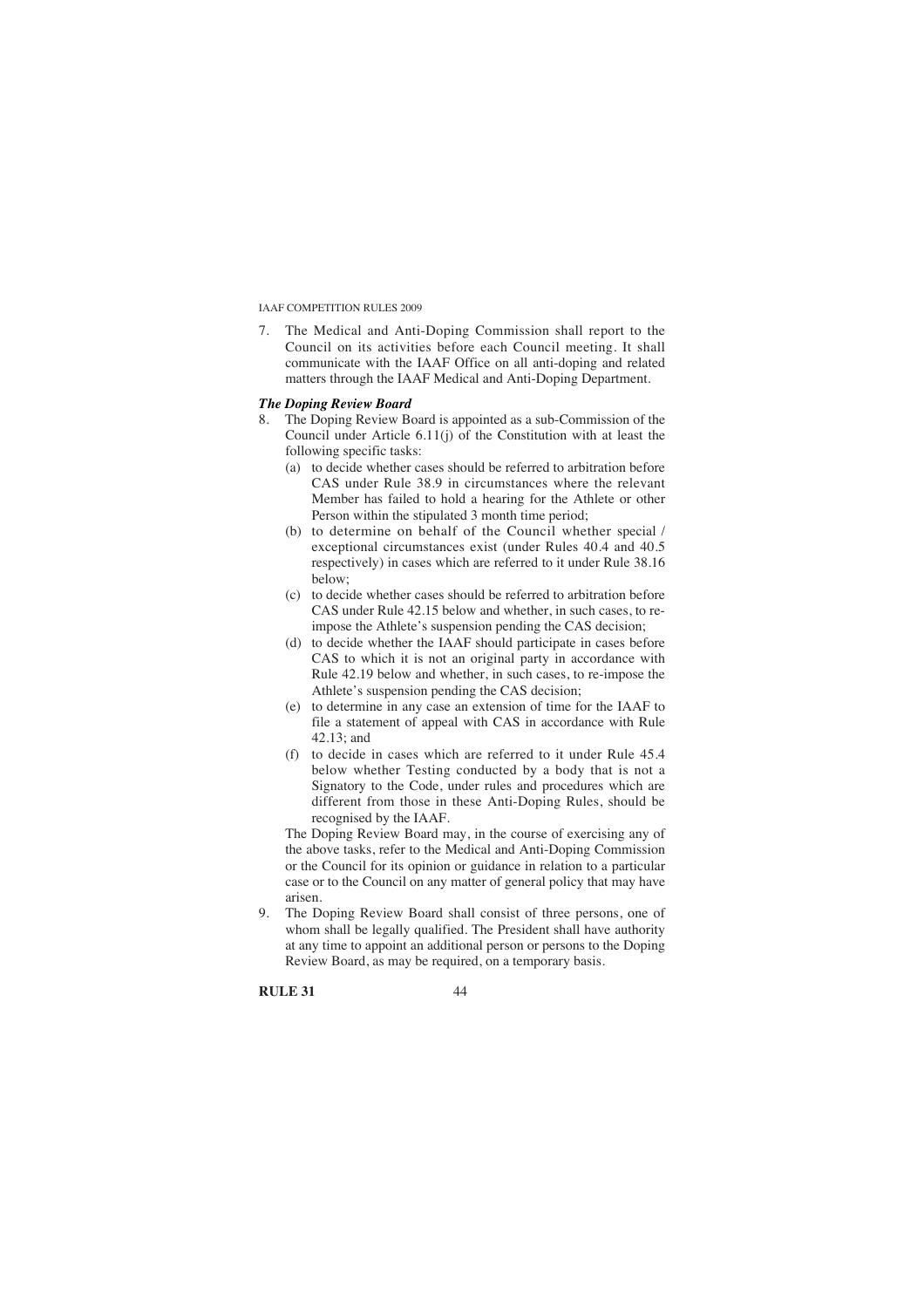10. The Doping Review Board shall report to the Council on its activities before each Council meeting.

## *The IAAF Anti-Doping Administrator*

- 11. The IAAF Anti-Doping Administrator is the head of the IAAF's Medical and Anti-Doping Department. He shall have responsibility for implementing the anti-doping programme which has been established by the Medical and Anti-Doping Commission under Rule 31.5 above. He shall report to the Medical and Anti-Doping Commission in this regard at least once a year and, more regularly, if called upon to do so.
- 12. The IAAF Anti-Doping Administrator shall have responsibility for the day to day administration of doping cases arising under these Anti-Doping Rules. In particular, the IAAF Anti-Doping Administrator shall be the person responsible, where applicable, for conducting the results management process in the case of International-Level Athletes in accordance with Rule 37, for deciding upon the Provisional Suspension of International-Level Athletes in accordance with Rule 38 and for conducting the administrative review of Filing Failures / Missed Tests committed by International-Level Athletes in accordance with the procedures set out in the Anti-Doping Regulations.
- 13. The IAAF Anti-Doping Administrator may at any time in the course of his work seek an advisory opinion from the Chairperson of the Medical and Anti-Doping Commission, from the Doping Review Board or from such other person as he considers to be appropriate.

#### RULE 32 **Anti-Doping Rule Violations**

- 1. Doping is defined as the occurrence of one or more of the antidoping rule violations set out in Rule 32.2 of these Anti-Doping Rules.
- 2. Athletes or other Persons shall be responsible for knowing what constitutes an anti-doping rule violation and the substances and methods which have been included on the Prohibited List. The following constitute anti-doping rule violations:
	- (a) Presence of a Prohibited Substance or its Metabolites or Markers in an Athlete's Sample.
		- (i) it is each Athlete's personal duty to ensure that no Prohibited Substance enters his body. Athletes are responsible for any Prohibited Substance or its Metabolites

45 **RULES 31, 32**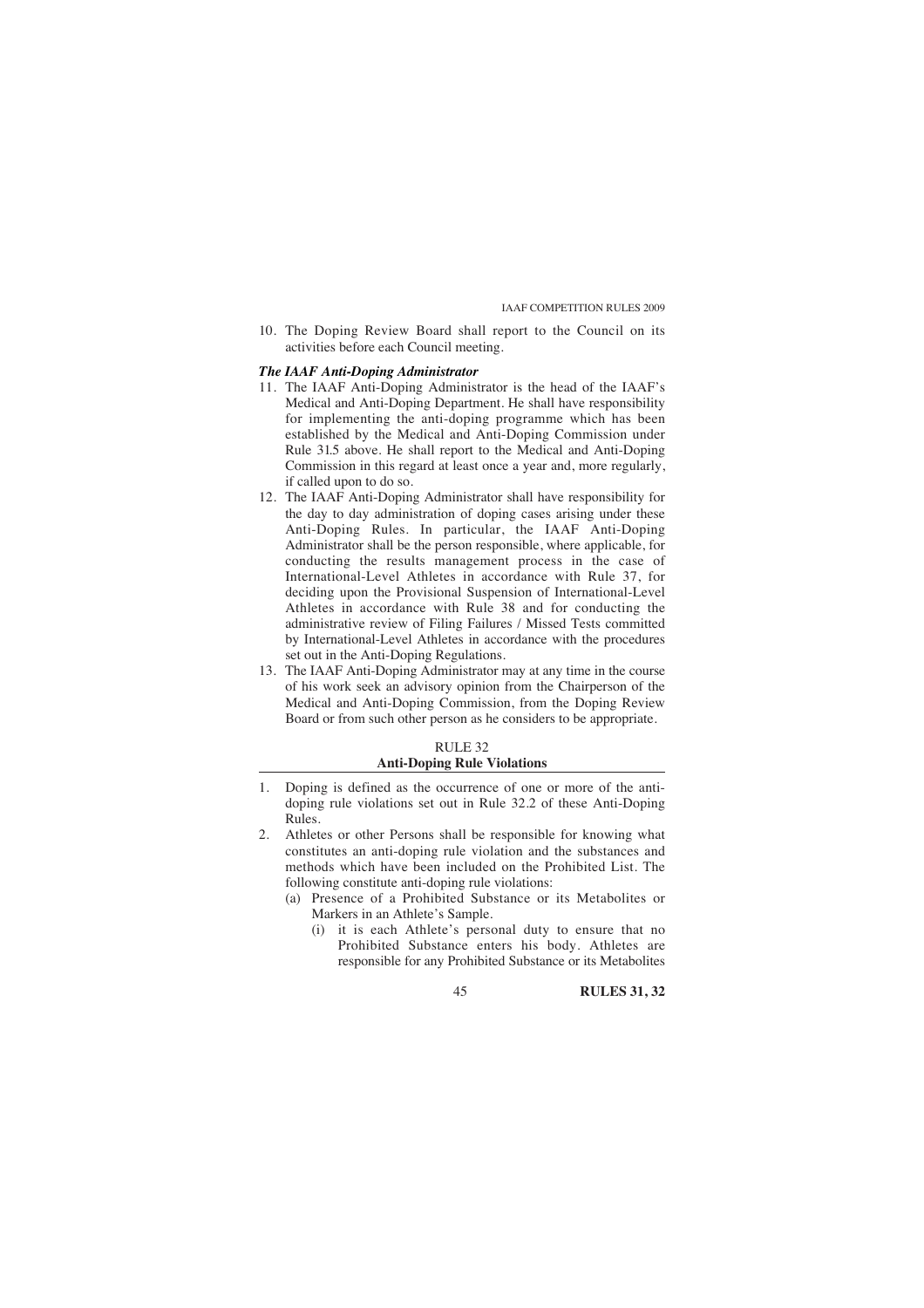or Markers found to be present in their Samples. Accordingly, it is not necessary that intent, fault, negligence or knowing Use on the Athlete's part be demonstrated in order to establish an anti-doping rule violation under Rule 32.2(a).

- (ii) sufficient proof of an anti-doping rule violation under Rule 32.2(a) is established by either of the following: presence of a Prohibited Substance or its Metabolites or Markers in the Athlete's A Sample where the Athlete waives analysis of the B Sample and the B Sample is not analysed; or, where the Athlete's B Sample is analysed and the analysis of the Athlete's B Sample confirms the presence of the Prohibited Substance or its Metabolites or Markers found in the Athlete's A Sample.
- (iii) except those Prohibited Substances for which a quantitative threshold is specifically identified in the Prohibited List, the presence of any quantity of a Prohibited Substance or its Metabolites or Markers in an Athlete's Sample shall constitute an anti-doping rule violation.
- (iv) as an exception to the general application of Rule 32.2(a), the Prohibited List or International Standards may establish special criteria for the evaluation of Prohibited Substances that can also be produced endogenously.
- (b) Use or Attempted Use by an Athlete of a Prohibited Substance or a Prohibited Method.
	- (i) it is each Athlete's personal duty to ensure that no Prohibited Substance enters his body. Accordingly, it is not necessary that intent, fault, negligence or knowing Use on the Athlete's part be demonstrated in order to establish an anti-doping rule violation for Use of a Prohibited Substance or a Prohibited Method.
	- (ii) the success or failure of the Use or Attempted Use of a Prohibited Substance or Prohibited Method is not material. It is sufficient that the Prohibited Substance or Prohibited Method was Used, or Attempted to be Used, for an antidoping rule violation to be committed.
- (c) Refusing or failing without compelling justification to submit to Sample collection after notification as authorized in applicable anti-doping rules or otherwise evading Sample collection.

**RULE 32** 46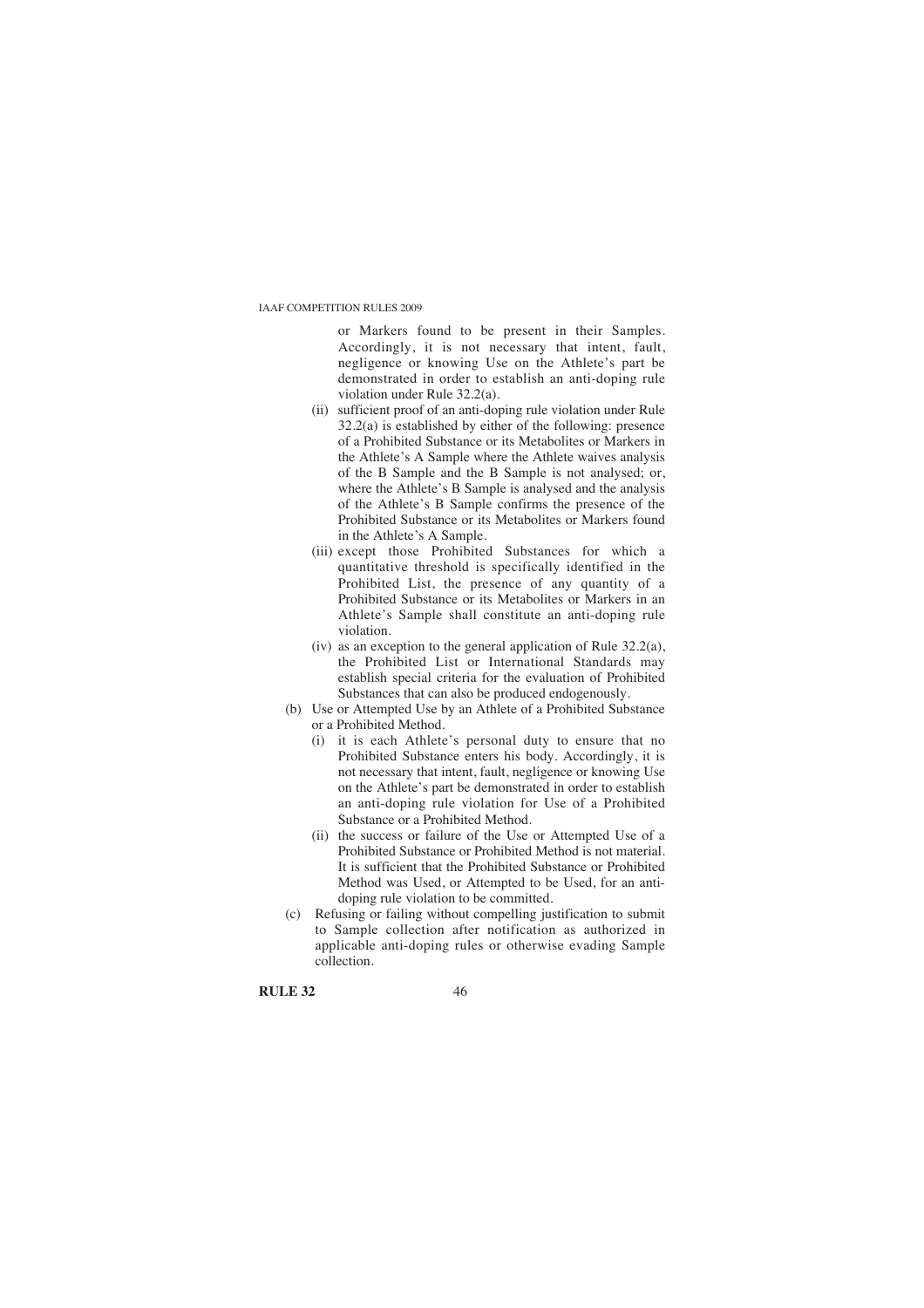(d) Violation of applicable requirements regarding Athlete availability for Out-of-Competition Testing, including failure to file required whereabouts information and Missed Tests which are declared based on rules which comply with the International Standard for Testing. Any combination of three Missed Tests and/or Filing Failures within an eighteen-month period as determined by the IAAF and/or other Anti-Doping Organizations with jurisdiction over the Athlete shall constitute an anti-doping rule violation.

*Note: If an Athlete has a recorded missed test/filing failure on file with the IAAF prior to 1 January 2009, it may be combined with post-1 January 2009 missed tests and/or filing failures for the purposes of a violation of Rule 32.2(d) provided that all three missed tests and/or filing failures that are the subject of the anti-doping rule violation have taken place within an eighteen-month period.*

- (e) Tampering or Attempted Tampering with any part of Doping **Control**
- (f) Possession of a Prohibited Substance or Prohibited Method.
	- (i) Possession by an Athlete In-Competition of any Prohibited Method or Prohibited Substance or Possession by an Athlete Out-of-Competition of any Prohibited Method or Prohibited Substance which is prohibited Out-of-Competition unless the Athlete establishes that the Possession is pursuant to a TUE granted in accordance with Rule  $34.9$  below (Therapeutic Use) or other acceptable justification.
	- (ii) Possession by an Athlete Support Personnel In-Competition of any Prohibited Method or Prohibited Substance or Possession by an Athlete Support Personnel Out-of-Competition of any Prohibited Method or Prohibited Substance which is prohibited Out-of-Competition in connection with an Athlete, Competition or training, unless the Athlete Support Personnel establishes that the Possession is pursuant to a TUE granted to an Athlete in accordance with Rule 34.9 below (Therapeutic Use) or other acceptable justification.
- (g) Trafficking or Attempted Trafficking in any Prohibited Substance or Prohibited Method.
- (h) Administration or Attempted administration to any Athlete In-Competition of any Prohibited Method or Prohibited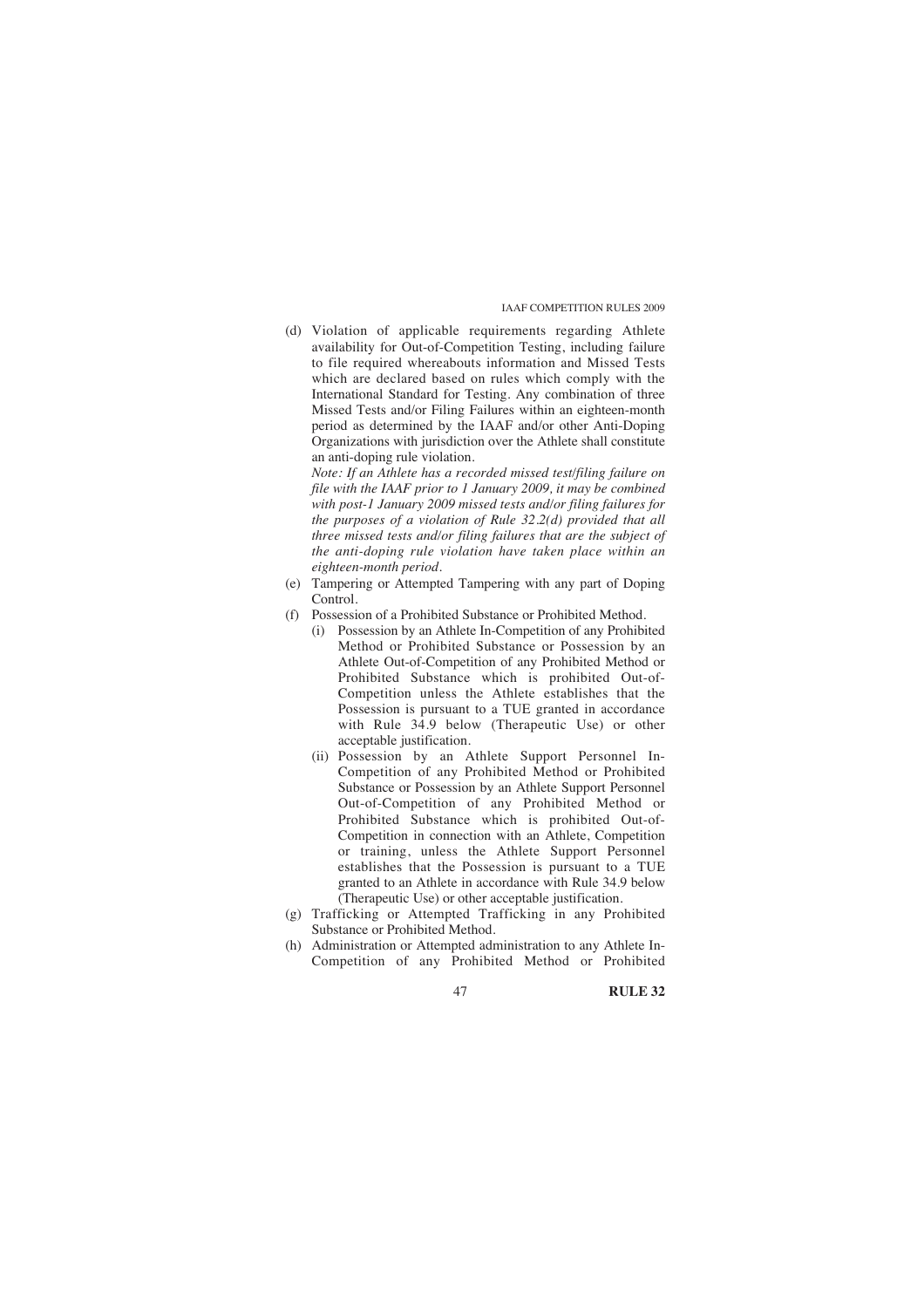Substance, or administration or Attempted administration to any Athlete Out-of-Competition of any Prohibited Method or Prohibited Substance that is prohibited Out-of-Competition or assisting, encouraging, aiding, abetting, covering up or any other type of complicity involving an anti-doping rule violation or any Attempted anti-doping rule violation.

## RULE 33 **Proof of Doping**

# *Burdens and Standards of Proof*

- 1. The IAAF, the Member or other prosecuting authority shall have the burden of establishing that an anti-doping rule violation has occurred. The standard of proof shall be whether the IAAF, the Member or other prosecuting authority has established an antidoping rule violation to the comfortable satisfaction of the relevant hearing panel, bearing in mind the seriousness of the allegation which is made. This standard of proof in all cases is greater than a mere balance of probability but less than proof beyond a reasonable doubt.
- 2. Where these Anti-Doping Rules place the burden of proof upon the Athlete or other Person alleged to have committed an anti-doping violation to rebut a presumption or establish specified facts or circumstances, the standard of proof shall be by a balance of probability, except as provided in Rules 40.4 (Specified Substances) and 40.6 (aggravating circumstances) where the Athlete must satisfy a higher burden of proof.

# *Methods of Establishing Facts and Presumptions*

- 3. Facts related to anti-doping rule violations may be established by any reliable means, including but not limited to admissions, evidence of third Persons, witness statements, experts reports, documentary evidence, conclusions drawn from longitudinal profiling and other analytical information.
	- The following rules of proof shall be applicable in doping cases:
	- (a) WADA-accredited laboratories are presumed to have conducted Sample analysis and custodial procedures in accordance with the International Standard for Laboratories. The Athlete or other Person may rebut this presumption by establishing that a departure from the International Standard for Laboratories has occurred which could reasonably have caused the Adverse Analytical Finding.

**RULES 32, 33** 48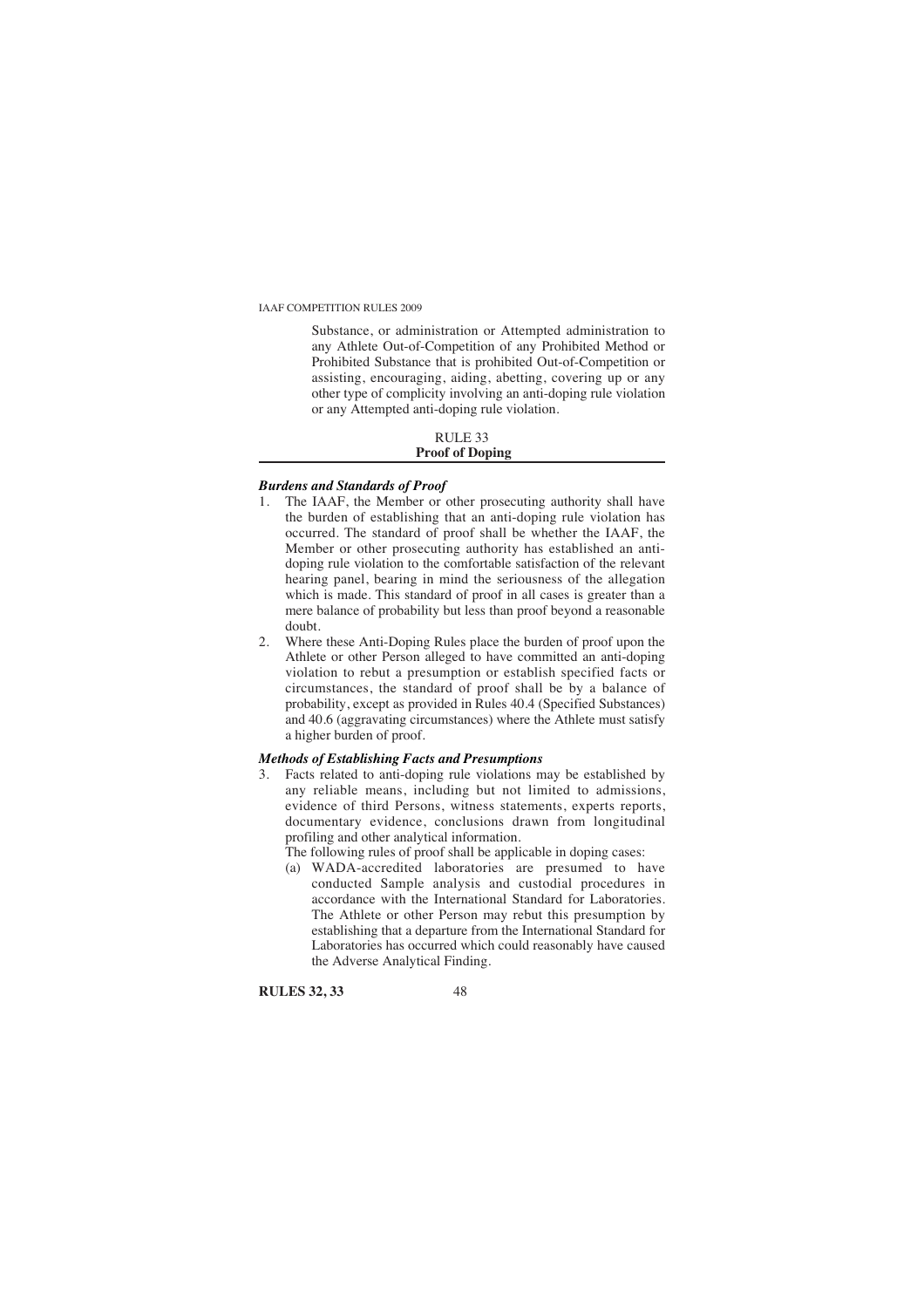If the Athlete or other Person rebuts the preceding presumption by showing that a departure from the International Standard for Laboratories occurred which could reasonably have caused the Adverse Analytical Finding, then the IAAF, the Member or other prosecuting authority shall have the burden of establishing that such departure did not cause the Adverse Analytical Finding.

- (b) Departures from any other International Standard or other antidoping rule or policy which did not cause an Adverse Analytical Finding or other anti-doping rule violation shall not invalidate such results. If the Athlete or other Person establishes that a departure from another International Standard or other anti-doping rule or policy has occurred which could reasonably have caused the Adverse Analytical Finding or other anti-doping rule violation, then the IAAF, the Member or other prosecuting authority shall have the burden of establishing that such departure did not cause the Adverse Analytical Finding or the factual basis for the anti-doping rule violation.
- (c) The facts established by a decision of a court or professional disciplinary tribunal of competent jurisdiction which is not the subject of a pending appeal shall be irrefutable evidence against the Athlete or other Person to whom the decision pertained of those facts unless the Athlete or other Person establishes that the decision violated principles of natural justice.
- (d) The hearing panel in a hearing on an anti-doping rule violation may draw an inference adverse to the Athlete or other Person who is asserted to have committed an anti-doping rule violation based on the Athlete's or other Person's refusal, after a request made in a reasonable time in advance of the hearing, to appear at the hearing (either in person or by telephone as directed by the hearing panel) and to answer questions from the hearing panel or the IAAF, Member or other prosecuting authority asserting the anti-doping rule violation.

# RULE 34 **The Prohibited List**

<sup>1.</sup> These Anti-Doping Rules incorporate the Prohibited List which shall be published by WADA from time to time.

<sup>49</sup> **RULES 33, 34**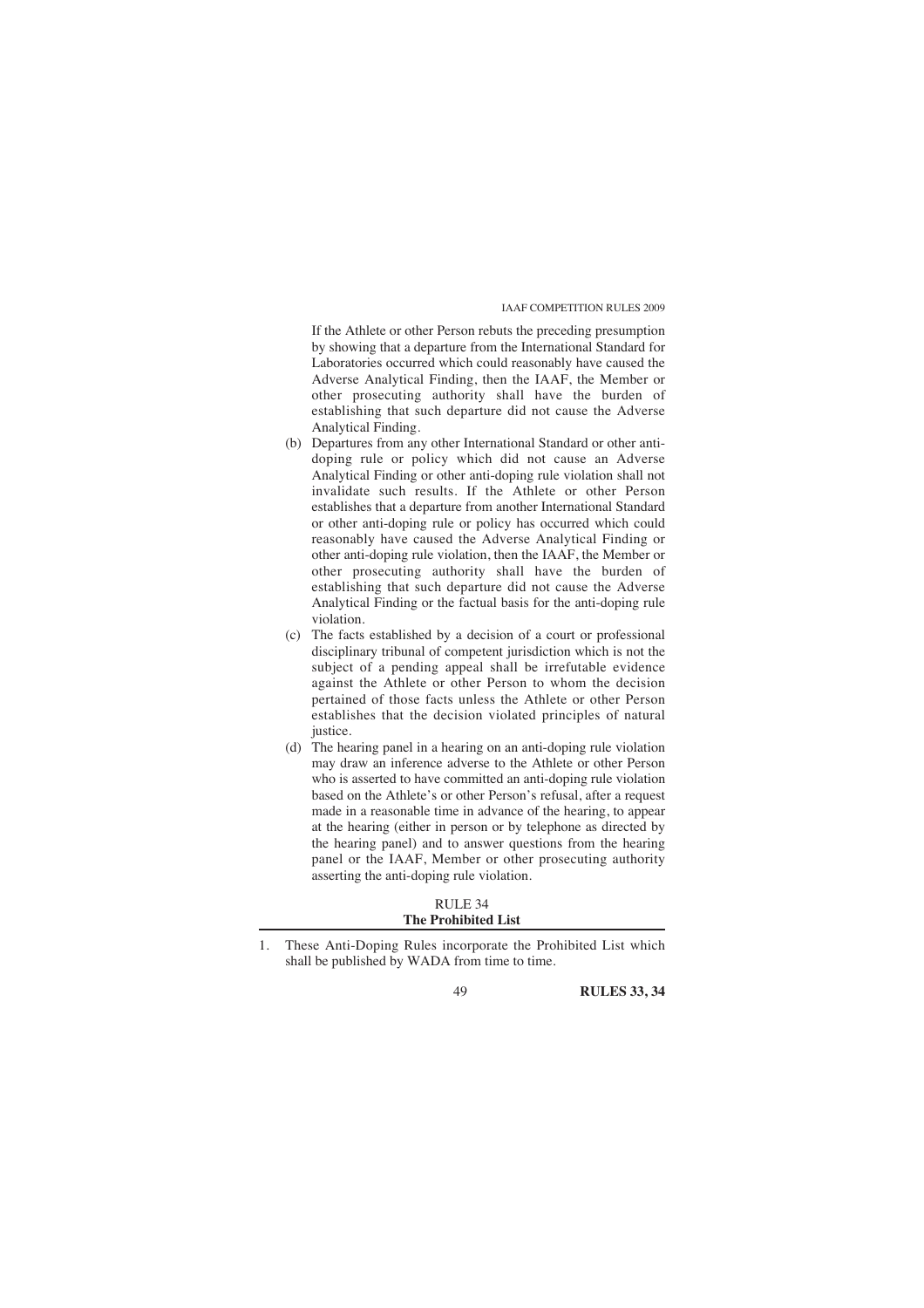# *Publication and Revision of the Prohibited List*

- 2. The Prohibited List shall be available from the IAAF and shall be published on the IAAF website. Each Member shall ensure that the current Prohibited List is made available (either on its website or otherwise) to all Athletes and other Persons under its jurisdiction.
- 3. Unless otherwise stated in the Prohibited List and/or any revision to the Prohibited List, the Prohibited List and revisions shall go into effect under these Anti-Doping Rules three (3) months after publication of the Prohibited List by WADA without requiring any further action by the IAAF.

#### *Prohibited Substances and Prohibited Methods identified on the Prohibited List*

- 4. Prohibited Substances and Prohibited Methods: The Prohibited List shall identify those substances and methods which are prohibited as doping at all times (both In-Competition and Out-of-Competition) because of their potential to enhance performance in future Competitions or their masking potential and those substances and methods which are prohibited In-Competition only. Prohibited Substances and Prohibited Methods may be included in the Prohibited List by general category (e.g., anabolic agents) or by specific reference to a particular substance or method.
- 5. Specified Substances: For purposes of the application of Rule 40 (Sanctions on Individuals), all Prohibited Substances shall be Specified Substances, except substances in the classes of anabolic agents and hormones and those stimulants and hormone antagonists and modulators so identified on the Prohibited List. Prohibited Methods shall not be Specified Substances.
- 6. New Classes of Prohibited Substances: In the event WADA expands the Prohibited List by adding a new class of Prohibited Substances, WADA's Executive Committee shall determine whether any or all Prohibited Substances within the new class of Prohibited Substances shall be considered Specified Substances under Rule 34.5.
- 7. WADA's determination of the Prohibited Substances and Prohibited Methods that will be included on the Prohibited List and the classification of substances into categories on the Prohibited List is final and shall not be subject to challenge by an Athlete or other Person based on an argument that the substance or method was not a masking agent or did not have the potential to enhance performance, represent a health risk or violate the spirit of sport.

**RULE 34** 50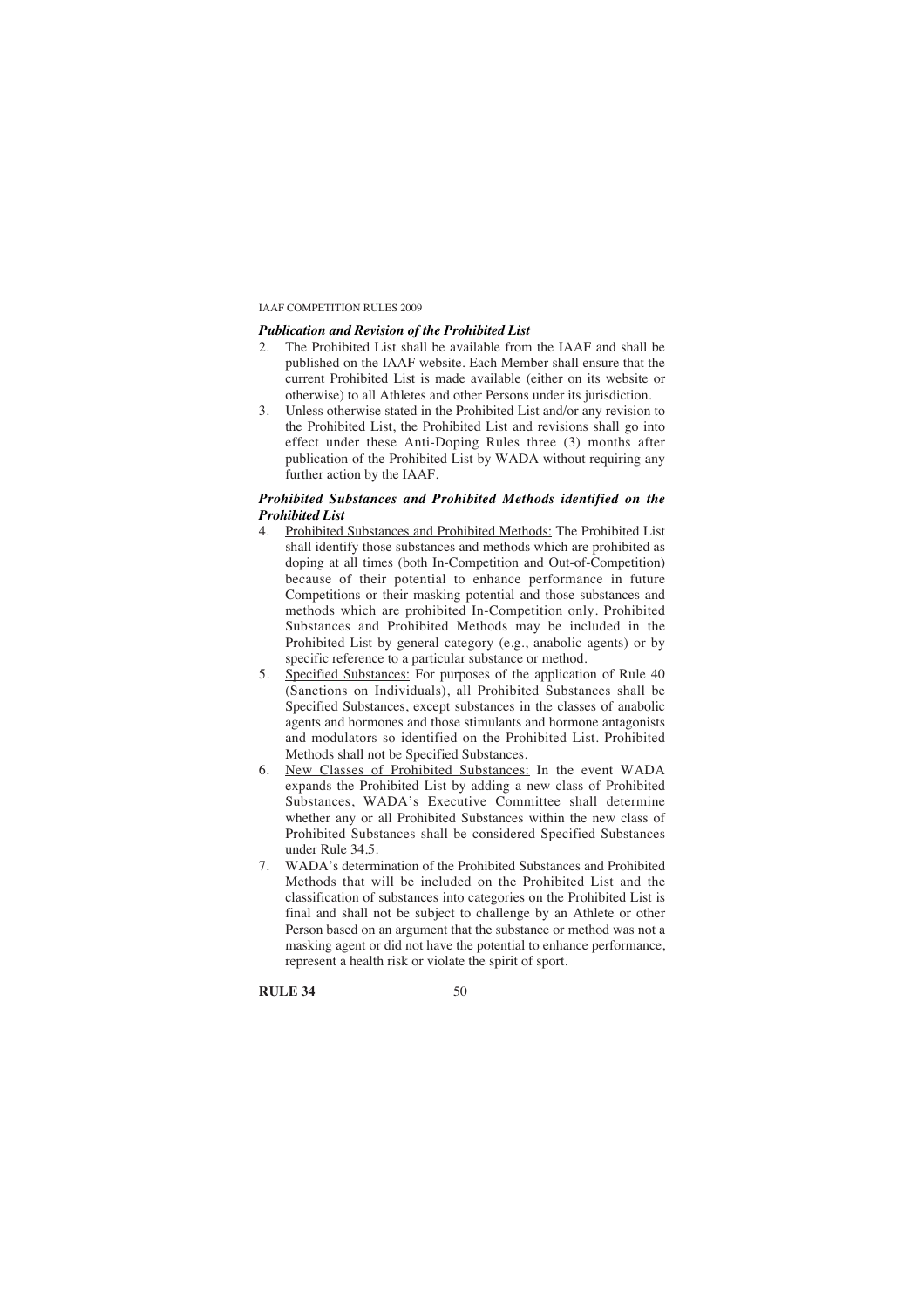#### *Therapeutic Use*

- 8. WADA has adopted an International Standard for the process of therapeutic use exemptions ("TUE").
- 9. Athletes with a documented medical condition requiring the use of a Prohibited Substance or a Prohibited Method must apply for a TUE. TUEs will be granted only in cases of clear and compelling clinical need where no competitive advantage can be gained by the Athlete.
	- (a) International-Level Athletes must apply for a TUE from the IAAF prior to participating in an International Competition (regardless of whether the Athlete has previously obtained a TUE at national level). The IAAF shall publish a list of International Competitions for which a TUE from the IAAF is required. International-Level Athletes seeking a TUE are required to make an application to the Medical and Anti-Doping Commission. Details of the procedure for the application can be found in the Anti-Doping Regulations. TUEs granted by the IAAF under this Rule shall be reported to the Athlete's National Federation and to WADA (through ADAMS or otherwise).
	- (b) Athletes who are not International-Level Athletes must apply for a TUE from their National Federation, or from such other body as may be designated by their National Federation to grant TUEs, or which otherwise has competent authority to grant TUEs in the Country or Territory of the National Federation. National Federations shall in all cases be responsible for reporting promptly the grant of any TUEs under this Rule to the IAAF and to WADA (through ADAMS or otherwise).
	- (c) WADA, on its own initiative, may review at any time the granting of a TUE to an International-Level Athlete or to an Athlete who is not an International-Level Athlete but is included in his national registered testing pool. Further, upon the request of any such Athlete that has been denied a TUE, WADA may review such denial. If WADA determines that such granting or denial of a TUE did not comply with the International Standard for Therapeutic Use Exemptions, WADA may reverse the decision.
	- (d) The presence of a Prohibited Substance or its Metabolites or Markers (Rule 32.2(a)), Use or Attempted Use of a Prohibited Substance or Prohibited Method (Rule 32.2(b)), Possession of a Prohibited Substance or Prohibited Method (Rule 32.2(f)) or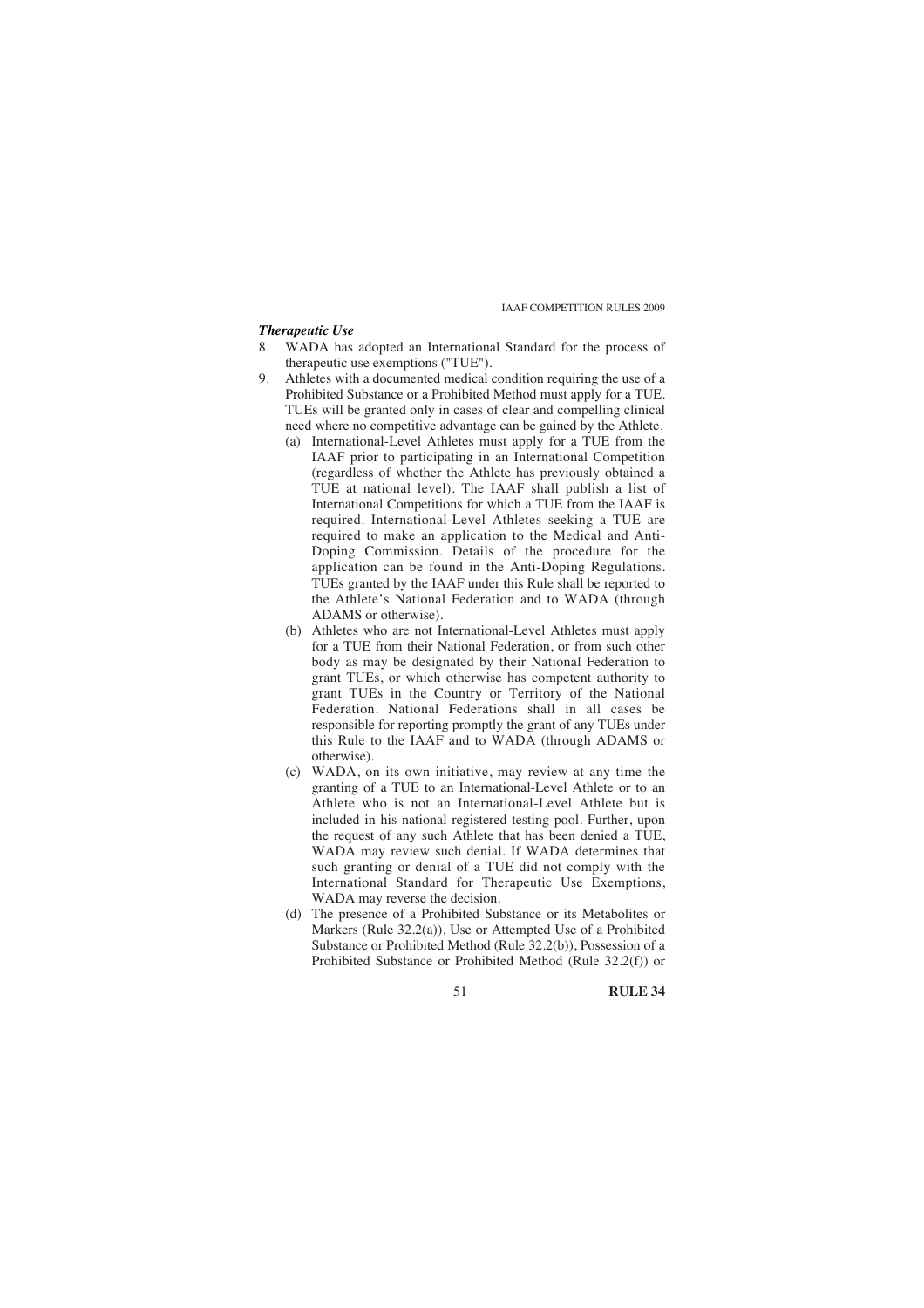Administration of a Prohibited Substance or Prohibited Method (Rule 32.2(h)) consistent with the provisions of an applicable TUE and issued pursuant to the International Standard for Therapeutic Use Exemptions shall not be considered an antidoping rule violation.

#### RULE 35 **Testing**

- 1. Every Athlete under these Anti-Doping Rules is subject to In-Competition Testing at the Competitions at which he competes and to Out-of-Competition Testing at any time or place. Athletes shall submit to Doping Control whenever requested to do so by a Person with authority to conduct Testing.
- 2. It is a condition of Membership of the IAAF that each Member (and respectively Area Association) includes within its constitution:
	- (a) a provision giving the Member (and respectively the Area Association) authority to conduct In and Out-of-Competition Testing, a report of which, in the case of the Member, must be submitted to the IAAF on an annual basis (see Rule 43.4 below);
	- (b) a provision giving the IAAF authority to conduct Testing at the Member's National Championships (and respectively at the Area Association's Area Championships);
	- (c) a provision giving the IAAF authority to conduct No Advance Notice Out-of-Competition Testing on the Member's Athletes; and
	- (d) a provision making it a condition of membership or affiliation to its National Federation, and a condition of participation in Competitions which are sanctioned or organised by the Member, that its Athletes agree to be subject to any In-Competition or Out-of-Competition Testing carried out by the Member, the IAAF and any other body with competent authority to Test under these Anti-Doping Rules.
- 3. The IAAF and its Members may delegate Testing under this Rule to any Member, other Member, WADA, governmental agency, National Anti-Doping Organisation or other third party which they deem to be suitably qualified for the purpose.
- 4. In addition to Testing by the IAAF and its Members (and by entities to which the IAAF and its Members may have delegated their Testing responsibility under Rule 35.3 above), Athletes may be subject to Testing:

**RULES 34, 35** 52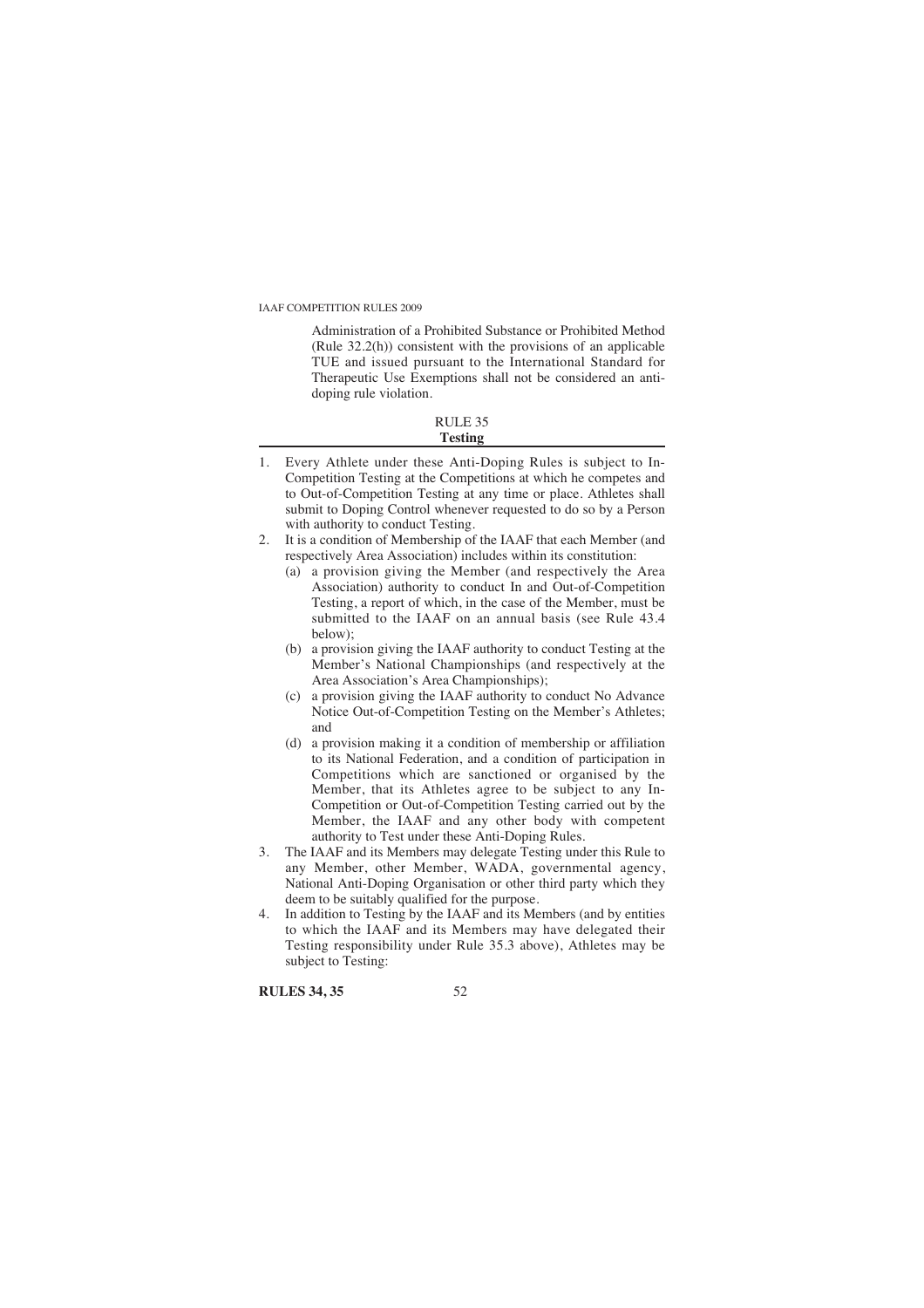- (a) In-Competition by any other organisation or body which has competent authority to conduct Testing at the Competition in which they are participating; and
- (b) Out-of-Competition by (i) WADA; (ii) the National Anti-Doping Organisation of the Country or Territory in which they are present; or (iii) by, or on behalf of, the IOC in connection with the Olympic Games.

However, only a single organisation shall be responsible for initiating and directing Testing during a Competition. At International Competitions, the collection of Samples shall be initiated and directed by the IAAF (see Rule 35.7 below) or other international sports organisation ruling body in the case of an International Competition over which the IAAF has no exclusive control (e.g. the IOC at the Olympic Games or the Commonwealth Games Federation at the Commonwealth Games). If the IAAF or such other international sports organisation ruling body decides not to conduct Testing at an International Competition, the National Anti-Doping Organisation in the Country or Territory where the International Competition is to take place may, with the approval of the IAAF and WADA, initiate and conduct such Testing.

- 5. The IAAF and its Members shall promptly report all completed In-Competition Tests through the WADA clearinghouse (in the case of reporting by a Member, with a copy of such report being sent to the IAAF at the same time) in order to avoid any unnecessary duplication in Testing.
- 6. Testing conducted by the IAAF and its Members under this Rule shall be in substantial conformity with the Anti-Doping Regulations in force at the time of Testing.

# *In-Competition Testing*

- 7. The IAAF shall have responsibility for initiating and directing In-Competition Testing at the following International Competitions:- (a) World Championships;
	-
	- (b) World Athletics Series Competitions;
	- (c) World Athletics Tour Competitions (Golden League, Super Grand Prix, Grand Prix Meetings);
	- (d) IAAF Permit Meetings;
	- (e) IAAF Road Races (including IAAF Marathons); and
	- (f) at such other International Competitions as the Council may determine on the recommendation of the Medical and Anti-Doping Commission. The full list of International Competitions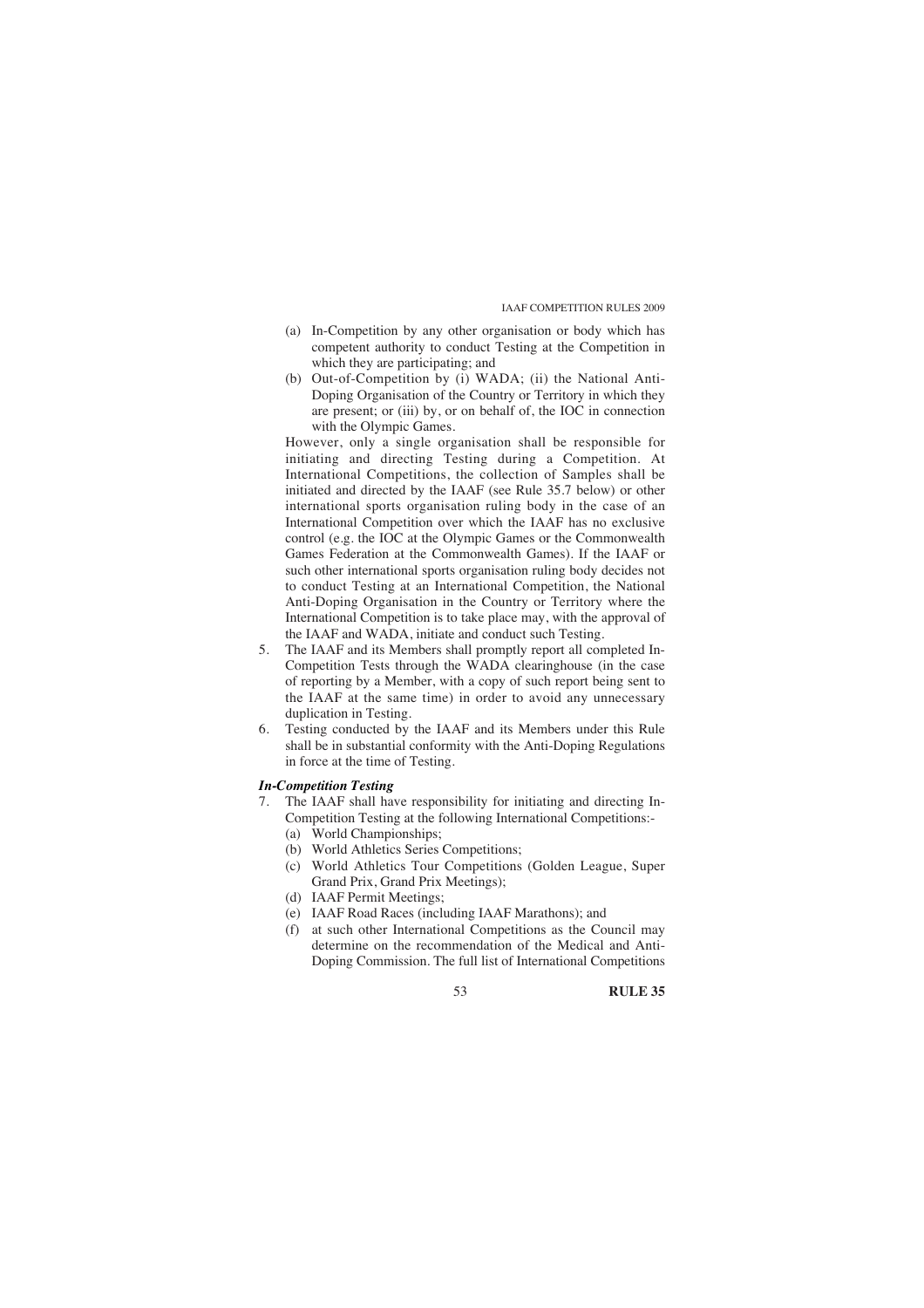under this Rule shall be published annually on the IAAF website.

- 8. The Council shall determine the anticipated number of Athletes to be tested at the above International Competitions on the recommendation of the Medical and Anti-Doping Commission. Athletes to be tested shall be selected as follows:
	- (a) on a final position basis and/or random basis;
	- (b) at the discretion of the IAAF (acting by its relevant official or body), by any method that it shall choose, including Target Testing;
	- (c) any Athlete who has broken or equalled an Area and/or World Record.
- 9. If the IAAF has delegated Testing under Rule 35.3 above, it may appoint a representative to attend at the International Competition in question to ensure that these Anti-Doping Rules and the Anti-Doping Regulations are being properly applied.
- 10. In consultation with the relevant Member (and respectively with the relevant Area Association), the IAAF may conduct, or assist in the conduct of, Testing at a Member's National Championships or Area Association's Area Championships.
- 11. In all other cases (except where Testing is carried out under the rules of another international sports organisation ruling body, for example, by the IOC at the Olympic Games), the Member conducting the controls, or in whose Country or Territory a competition is held, shall be responsible for initiating and directing In-Competition Testing. If the Member has delegated its Testing under Rule 35.3 above, it is the Member's responsibility to ensure that such Testing carried out in its Country or Territory complies with these Anti-Doping Rules and the Anti-Doping Regulations.

# *Out-of-Competition Testing*

- 12. The IAAF shall focus its Out-of-Competition Testing primarily on International-Level Athletes. However, it may, at its discretion, conduct Out-of-Competition Testing on any Athlete at any time. Except in exceptional circumstances, all Out-of-Competition Testing shall be carried out on No Advance Notice to the Athlete or his Athlete Support Personnel or National Federation. Athletes included in the Registered Testing Pool shall be subject to the whereabouts requirements set out in accordance with Rule 35.17 below.
- 13. It is the duty of every Member, officer of a Member and other Person under the jurisdiction of a Member to assist the IAAF (and,

**RULE 35** 54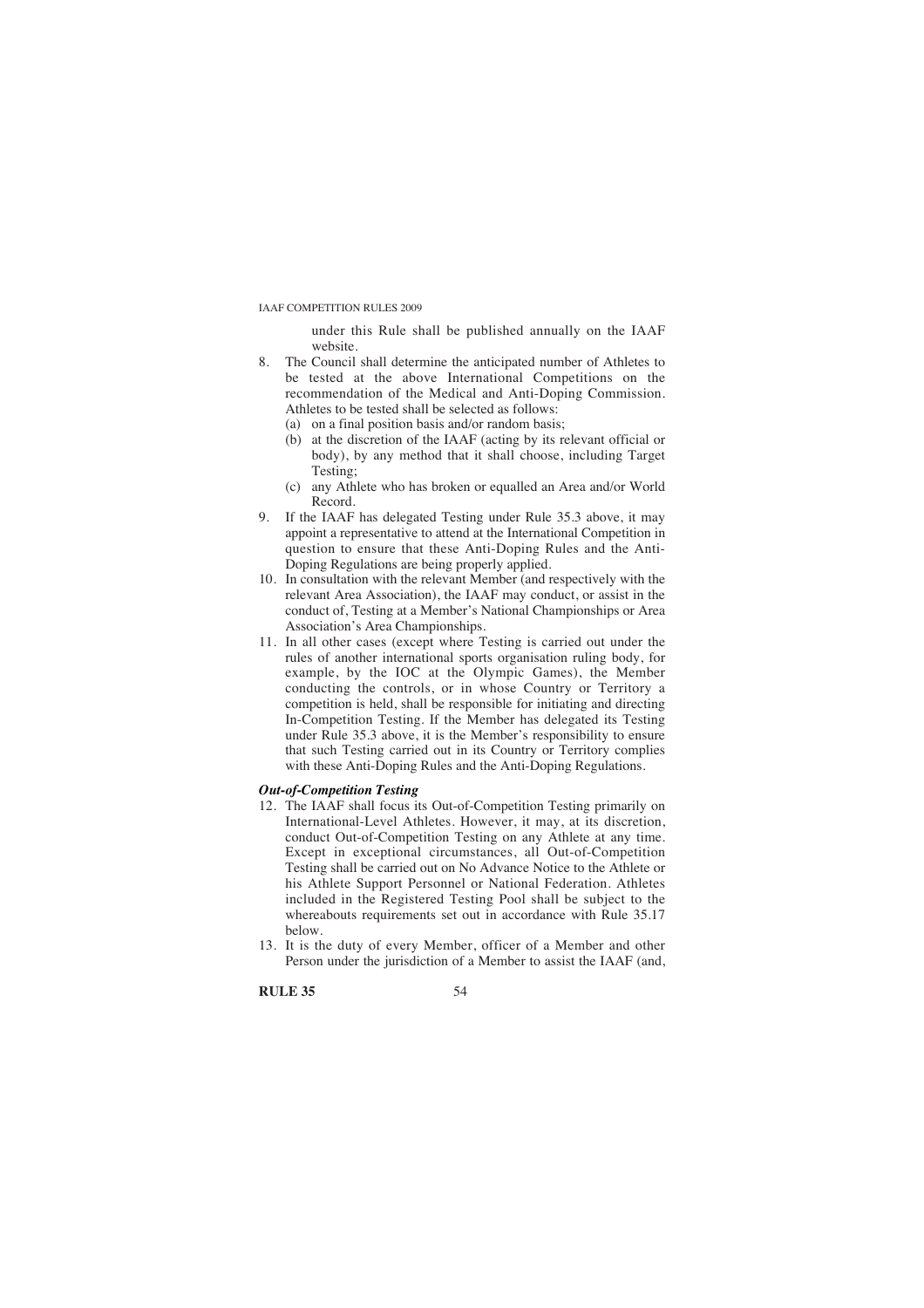if appropriate, another Member, WADA or other body with competent Testing authority) in the conduct of Out-of-Competition Testing under this Rule. Any Member, officer of a Member or other Person under the jurisdiction of a Member preventing, hindering, obstructing or otherwise Tampering with the conduct of such Testing may be liable to sanction under these Anti-Doping Rules.

- 14. Out-of-Competition Testing shall be conducted under these Anti-Doping Rules to detect Prohibited Substances and Prohibited Methods listed as being the substances and methods prohibited at all times (In and Out-of-Competition) in the Prohibited List.
- 15. Statistics of Out-of-Competition Testing shall be published once a year per Athlete in the Registered Testing Pool and per Member Federation.

#### *Whereabouts Information*

- 16. The IAAF shall establish a Registered Testing Pool of Athletes who are required to comply with the whereabouts requirements set out in these Rules and in the Anti-Doping Regulations. The Registered Testing Pool shall be published by the IAAF on its website and shall be reviewed and updated as necessary from time to time.
- 17. Each Athlete in the Registered Testing Pool shall be required to submit Whereabouts Filings in accordance with the Anti-Doping Regulations. The ultimate responsibility for submitting a Whereabouts Filing rests with each Athlete. Members shall, however, upon the request of the IAAF or other relevant Testing Authority, use their best efforts to assist in the collection of current and accurate whereabouts information for their Athletes and shall make specific provision in their rules or regulations for such purpose. Whereabouts information provided by an Athlete pursuant to this Rule shall be shared with WADA and any other body having competent authority to test the Athlete in accordance with the Anti-Doping Regulations on the strict condition that it be used for Doping Control purposes only.
- 18. If an Athlete in the Registered Testing Pool fails to advise the IAAF of his whereabouts, it shall be deemed to be a Filing Failure for the purposes of Rule 32.2(d) where the relevant conditions of the Anti-Doping Regulations have been met. If an Athlete in the Registered Testing Pool fails to be available for Testing at his declared whereabouts, it shall be deemed to be a Missed Test for the purposes of Rule 32.2(d) where the relevant conditions of the Anti-Doping Regulations have been met. An Athlete shall be deemed to have committed an anti-doping rule violation under Rule 32.2(d) if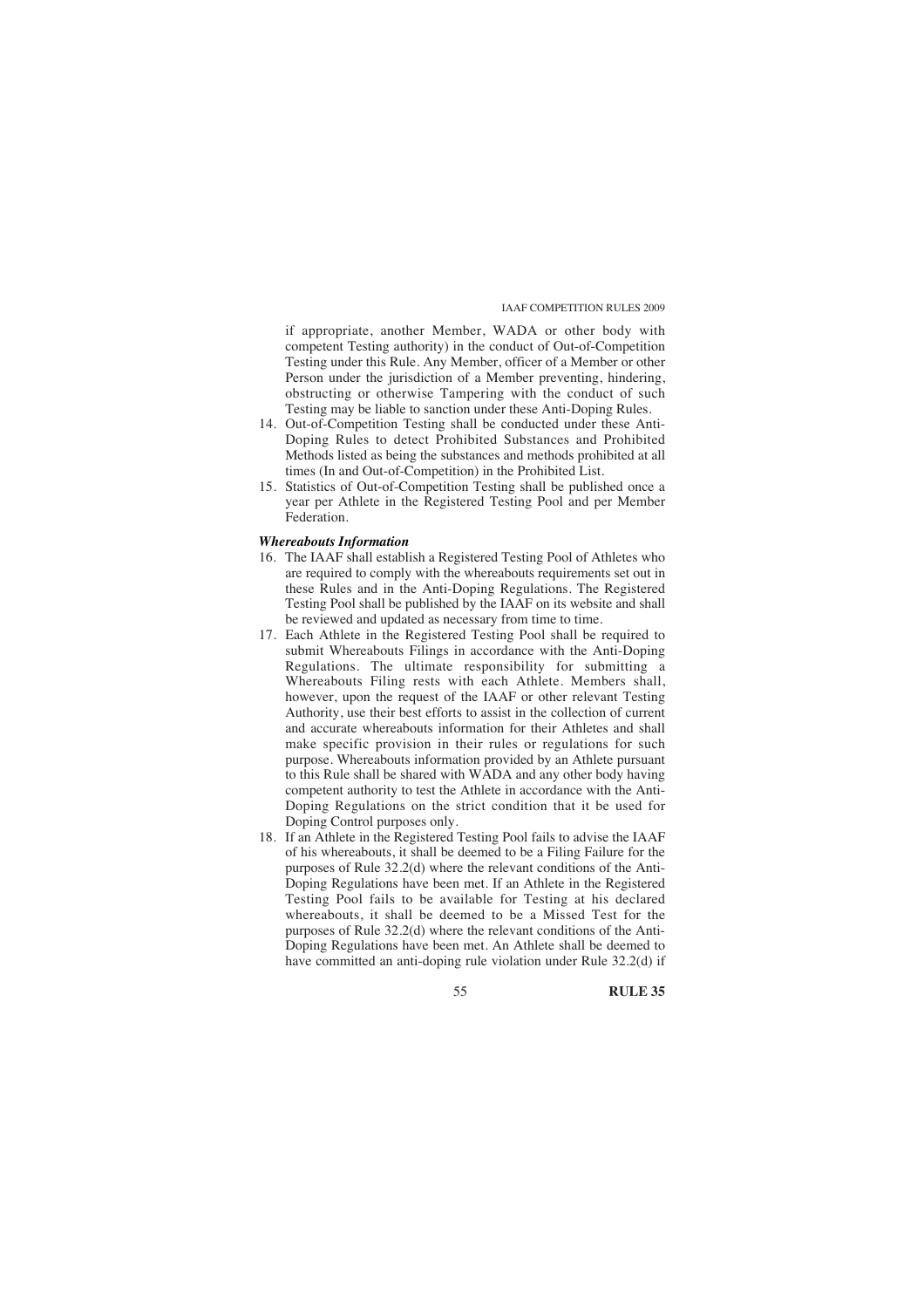he commits a total of three Whereabouts Failures (which may be any combination of Filing Failures and/or Missed Tests adding up to three in total) within any 18 (eighteen) month period. The IAAF may rely for the purposes of Rule 32.2(d) on Filing Failures and/or Missed Tests that have been declared by other Anti-Doping Organisations with jurisdiction over an Athlete provided that they have been declared based on rules that comply with the International Standard for Testing.

19. If an Athlete in the Registered Testing Pool or a member of his Athlete Support Personnel or other Person knowingly provides inaccurate or misleading whereabouts information, he shall be deemed to be evading Sample collection in breach of Rule 32.2(c) and/or Tampering or Attempting to Tamper with the Doping Control Process in breach of Rule 32.2(e). If a Member that has been requested to assist the IAAF in collecting whereabouts information in accordance with Rule 35.17, or has otherwise agreed to submit whereabouts information on behalf of its Athletes, fails to check that the information forwarded is current and accurate, it shall be found to be in breach of Rule 44.2(e) below.

# *Return to Competition following retirement or other period of noncompetition*

20. If an Athlete in the Registered Testing Pool no longer wishes to be subject to Out-of-Competition Testing on account of the fact that he has retired, or has chosen not to compete for any other reason, he shall be required to give notice to the IAAF using the prescribed form. The same Athlete may not then resume competition unless he has given the IAAF 12 months notice in writing of his intention to return to competition and has made himself available for Out-of-Competition Testing by the IAAF in that period by providing the IAAF with whereabouts information pursuant to Rule 35.17 above. An Athlete who refuses or fails to submit to Sample collection on account of the fact that he has retired or has chosen not to compete for any other reason, but who has not provided the IAAF with notice under this Rule, shall have committed an anti-doping rule violation in accordance with Rule 32.2(c).

# RULE 36

# **Analysis of Samples**

**RULES 35, 36** 56

<sup>1.</sup> All Samples collected under these Anti-Doping Rules shall be analysed in accordance with the following general principles: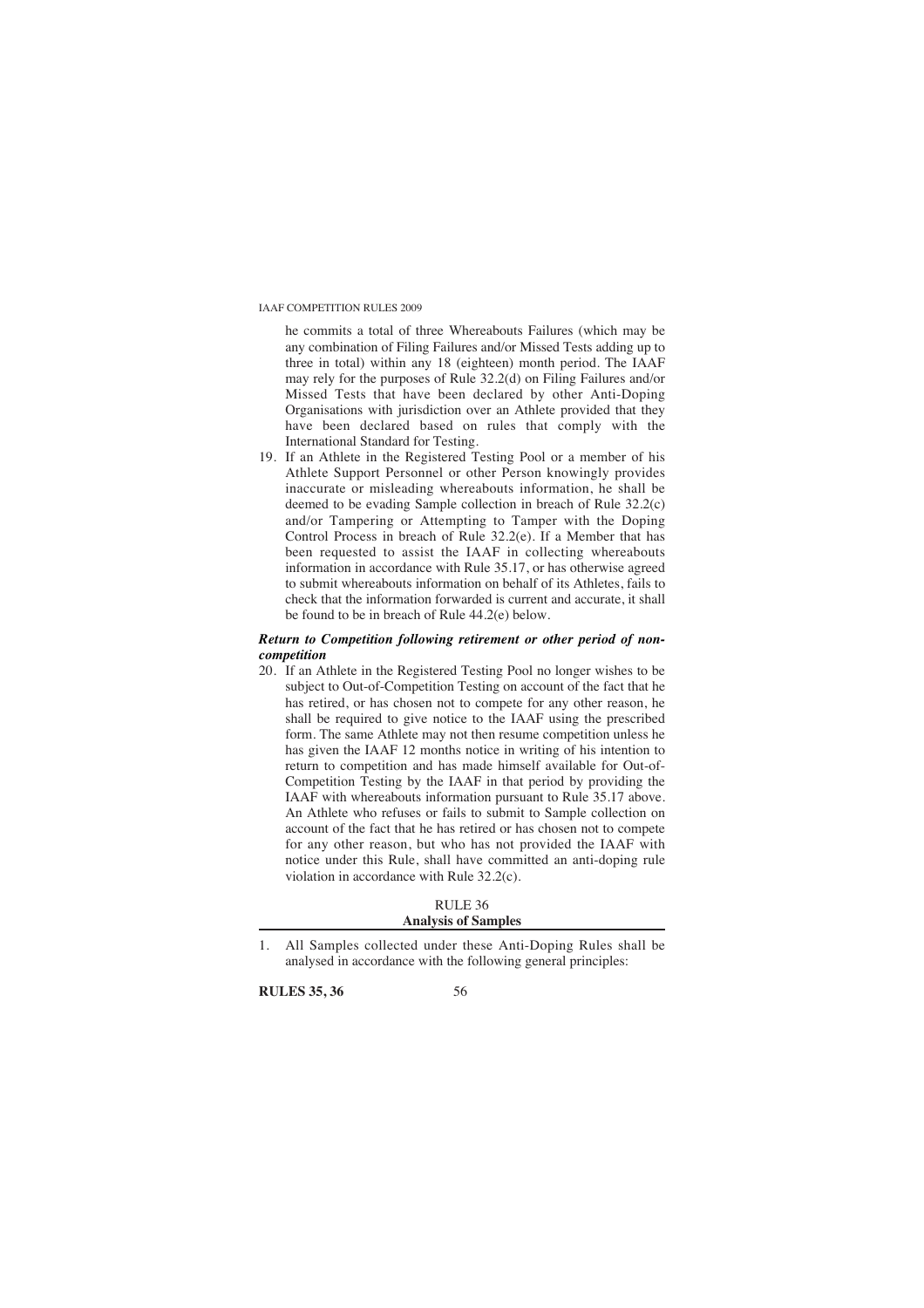# *Use of Approved Laboratories*

(a) For the purposes of Rule 32.2(a) (Presence of a Prohibited Substance or Prohibited Method), Samples shall be analysed only in WADA-accredited laboratories or as otherwise approved by WADA. In the case of Samples collected by the IAAF pursuant to Rule 35.7, Samples shall be sent only to WADA-accredited laboratories (or, where applicable, to haematological laboratories or mobile testing units) which are approved by the IAAF.

#### *Purpose of Collection and Analysis of Samples*

(b) Samples shall be analysed to detect Prohibited Substances and Prohibited Methods on the Prohibited List (and such other substances as may be directed by WADA pursuant to its monitoring programme) and/or to assist in profiling relevant parameters in an Athlete's urine, blood or other matrix, including DNA or genomic profiling, for anti-doping purposes. Relevant profile information may be used to direct Target Testing or to support an anti-doping rule violation under Rule 32.2, or both.

#### *Research on Samples*

(c) No Sample may be used for any purpose other than as described in Rule 36.1(b) without the Athlete's written consent. Samples used (with the Athlete's consent) for purposes other than Rule 36.1(b) shall have any means of identification removed such that they cannot be traced back to a particular Athlete.

# *Standards for Sample Analysis and Reporting*

- (d) Laboratories shall analyse Samples and report results in conformity with the International Standard for Laboratories. Compliance with the International Standard for Laboratories (as opposed to another alternative standard, practice or procedure) shall be sufficient to conclude that the procedures addressed by the International Standard for Laboratories have been properly performed. The International Standard for Laboratories shall include any Technical Documents issued pursuant to the International Standard for Laboratories.
- 2. All Samples provided by Athletes in Doping Controls conducted at International Competitions shall immediately become the property of the IAAF.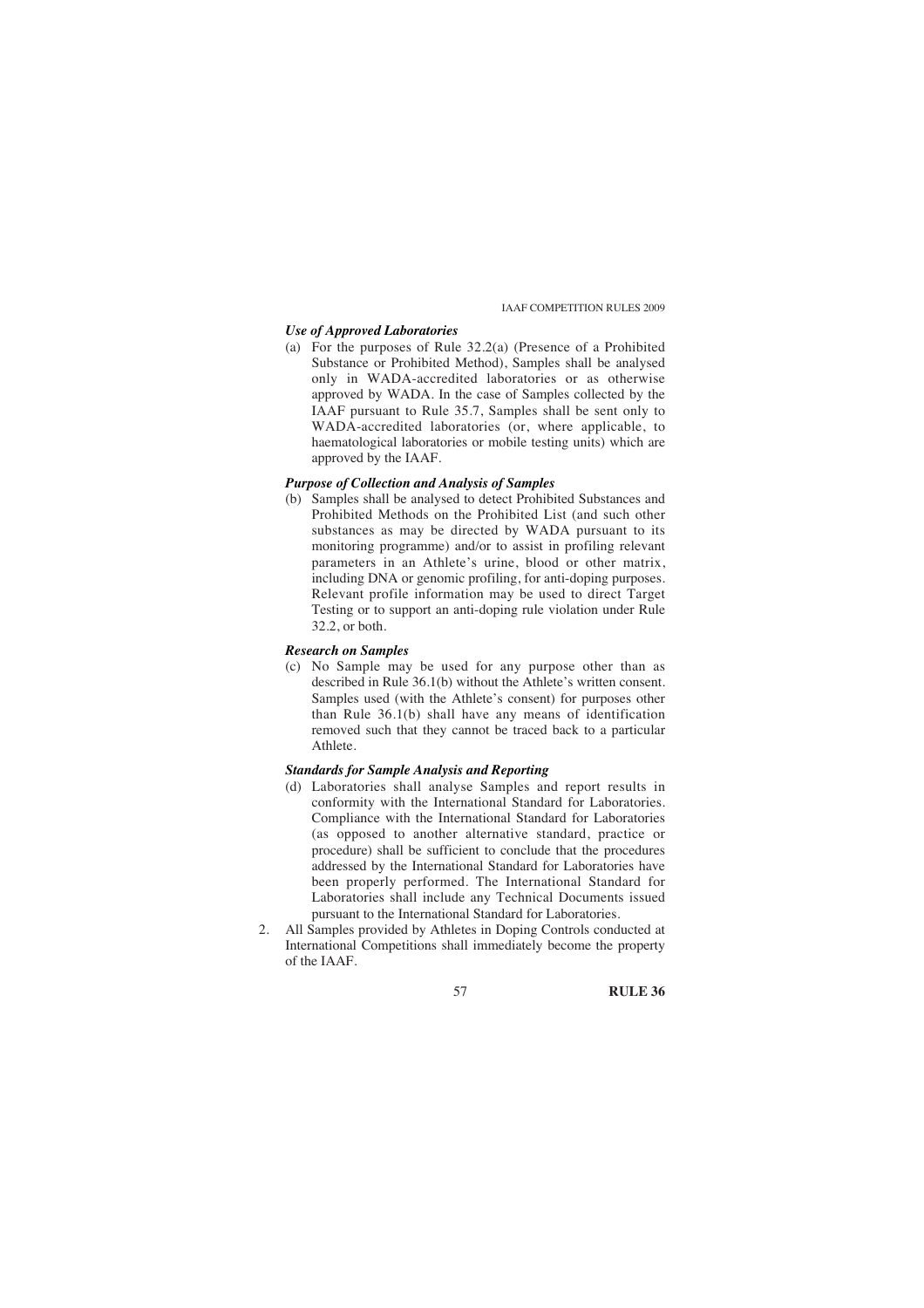- 3. If, at any stage, any question or issue arises concerning the analysis or interpretation of the results of a Sample, the person responsible for the analysis at the laboratory (or haematological laboratory or mobile testing unit) may consult the IAAF Anti-Doping Administrator for guidance.
- 4. If, at any stage, any question or issue arises in relation to a Sample, the laboratory (or mobile testing unit) may conduct any further or other tests necessary to clarify the question or issue so raised and such tests may be relied upon by the IAAF when deciding whether a Sample has given rise to an Adverse Analytical Finding or other anti-doping rule violation.
- 5. A Sample collected under Rule 36.2 may be re-analysed for the purpose of Rule 36.1(b) at any time exclusively at the direction of the IAAF or WADA (with the consent of the IAAF). All other Samples collected in Athletics may be re-analysed exclusively at the direction of the Testing Authority or the IAAF (with the consent of the Testing Authority) or WADA. The circumstances and conditions for re-testing Samples shall conform with the requirements of the International Standard for Laboratories.
- 6. Where an analysis indicates the Presence of a Prohibited Substance or the Use of a Prohibited Substance or Prohibited Method, the WADA-accredited laboratory shall immediately confirm the Adverse Analytical Finding or Atypical Finding in encoded form in a report signed by an authorised representative of the Laboratory, sent either to the IAAF, in the case of an IAAF Test, or to the relevant Member in the case of a national Test (with a copy to the IAAF). In the case of a national test, the Member shall inform the IAAF of the Adverse Analytical Finding or Atypical Finding or Use and the name of the Athlete promptly on receipt of the information from the WADA-accredited laboratory and, in all circumstances, within two weeks of such receipt.

#### RULE 37 **Results Management**

2. In the case of an International-Level Athlete, the results management process shall be conducted by the IAAF Anti-Doping Administrator and, in all other cases, it shall be conducted by the

**RULES 36, 37** 58

<sup>1.</sup> Upon receipt of an A Sample Adverse Analytical or Atypical Finding or upon evidence of another anti-doping rule violation under these Anti-Doping Rules, the matter shall be subject to the results management process set out below.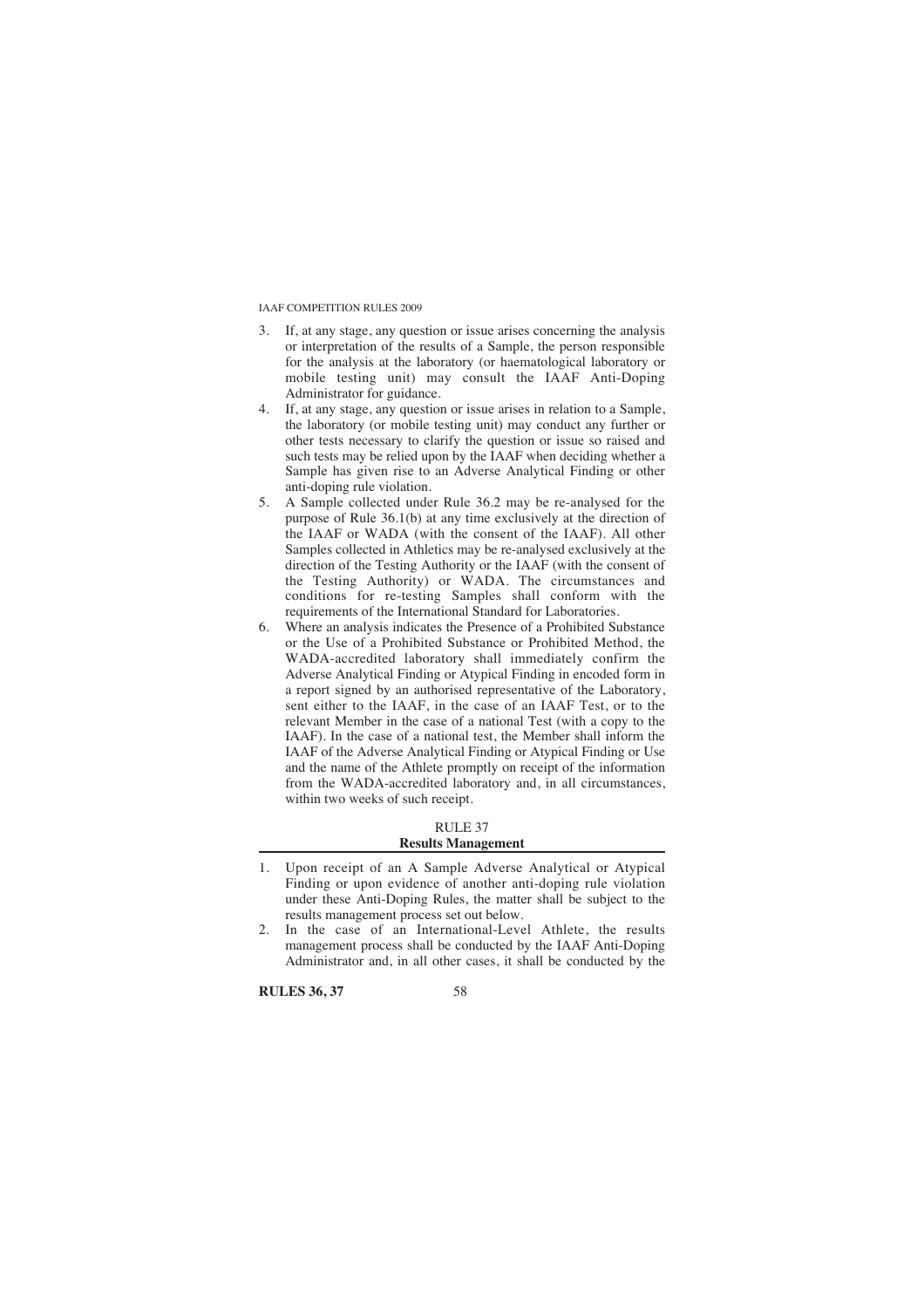relevant person or body of the Athlete or other Person's National Federation. The relevant person or body of the Athlete or other Person's National Federation shall keep the IAAF Anti-Doping Administrator updated on the process at all times. Requests for assistance or information in conducting the results management process may be made to the IAAF Anti-Doping Administrator at any time.

For the purposes of this Rule and Rule 38 below, references hereafter to the IAAF Anti-Doping Administrator shall, where applicable, be references to the relevant person or body of the Member (or of the body to whom the Member has delegated results management responsibility) and references to an Athlete shall, where applicable, be references to any Athlete Support Personnel or other Person.

- 3. Upon receipt of an A Sample Adverse Analytical Finding, the IAAF Anti-Doping Administrator shall conduct a review to determine whether:
	- (a) the Adverse Analytical Finding is consistent with an applicable TUE; or
	- (b) there is any apparent departure from the Anti-Doping Regulations or the International Standard for Laboratories that caused the Adverse Analytical Finding.
- 4. If the initial review of an Adverse Analytical Finding under Rule 37.3 above does not reveal an applicable TUE or a departure from the Anti-Doping Regulations or the International Standard for Laboratories that caused the Adverse Analytical Finding, the IAAF Anti-Doping Administrator shall promptly notify the Athlete of:
	- (a) the Adverse Analytical Finding;
	- (b) the Anti-Doping Rule that has been violated;
	- (c) the time limit within which the Athlete is to provide the IAAF, either directly or through his National Federation, with an explanation for the Adverse Analytical Finding;
	- (d) the Athlete's right to request promptly the analysis of the B Sample and, failing such request, that the B Sample shall be deemed to be waived. The Athlete shall be advised at the same time that, if the B Sample analysis is requested, all related laboratory costs shall be met by the Athlete, unless the B Sample fails to confirm the A, in which case the costs shall be met by the organization responsible for initiating the test;
	- (e) the scheduled date, time and place for the B Sample analysis if requested by the IAAF or the Athlete which shall normally be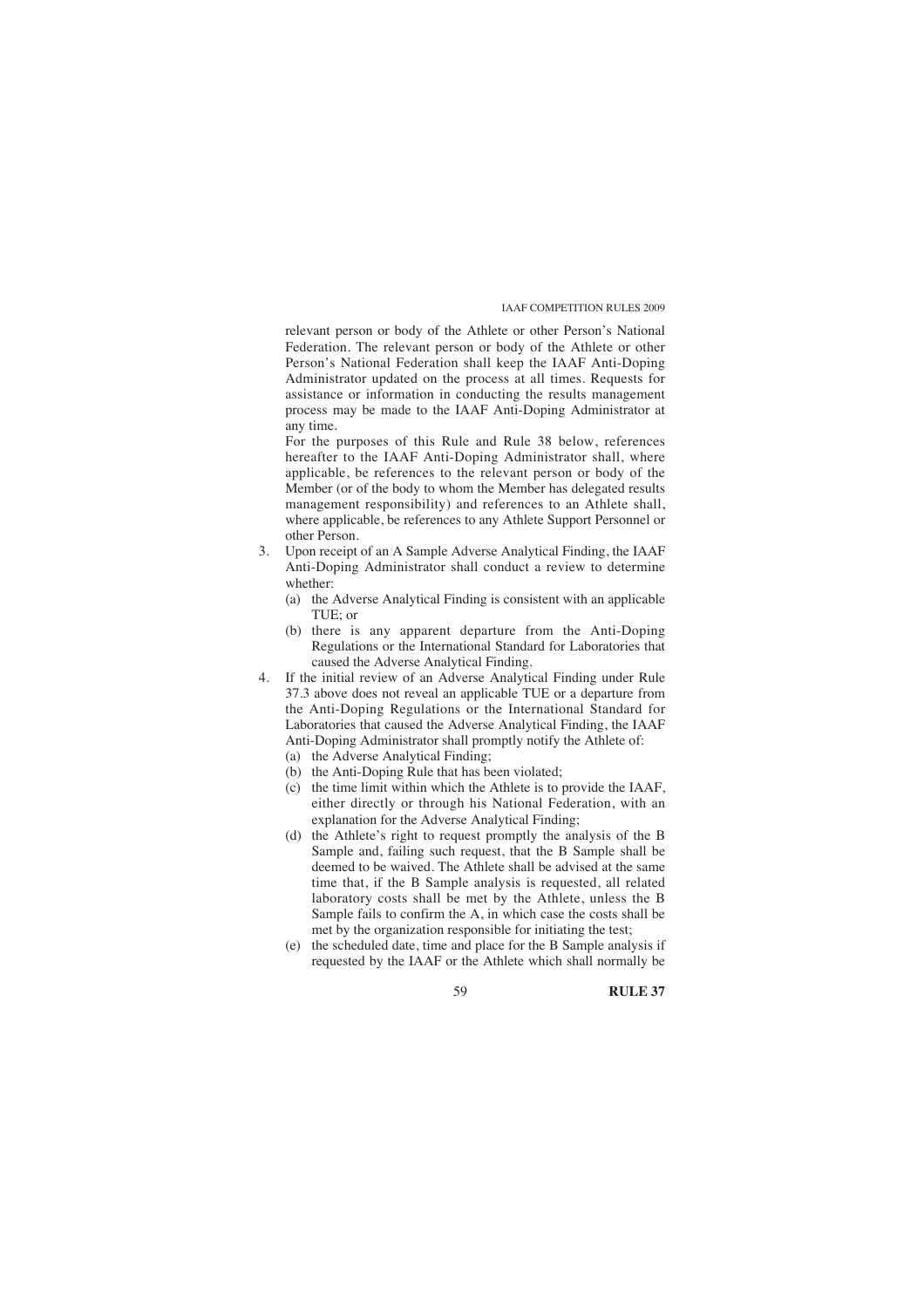no later than 7 days after the date of notification of the Adverse Analytical Finding to the Athlete. If the laboratory concerned cannot subsequently accommodate the B Sample analysis on the date fixed, the analysis shall take place at the earliest available date for the laboratory thereafter. No other reason shall be accepted for changing the date of the B Sample analysis;

- (f) the opportunity for the Athlete and/or his representative to attend the B sample opening procedure and analysis at the scheduled date, time and place, if such analysis is requested; and
- (g) the Athlete's right to request copies of the A and B Sample laboratory documentation package which includes the information required by the International Standard for Laboratories.

The IAAF Anti-Doping Administrator shall send the relevant Member and WADA a copy of the above notification to the Athlete. If the IAAF Anti-Doping Administrator decides not to bring forward the Adverse Analytical Finding as an anti-doping rule violation, it shall so notify the Athlete, Member and WADA.

5. As provided in the International Standards, in certain circumstances, laboratories are directed to report the presence of Prohibited Substances which may also be produced endogenously, as Atypical Findings subject to further investigation. Upon receipt of the A Sample Atypical Finding, the IAAF Anti-Doping Administrator shall conduct an initial review to determine whether (a) the Atypical Finding is consistent with an applicable TUE that has been granted as provided in the International Standard for Therapeutic Use Exemptions or (b) there is any apparent departure from the Anti-Doping Regulations or International Standard for Laboratories that caused the Atypical Finding. If the initial review does not reveal an applicable TUE or departure from the Anti-Doping Regulations or International Standard for Laboratories that caused the Atypical Finding, the IAAF Anti-Doping Administrator shall conduct the investigation required by the International Standards. After the investigation is completed, WADA shall be notified whether or not the Atypical Finding will be brought forward as an Adverse Analytical Finding. If the Atypical Finding is to be brought forward as an Adverse Analytical Finding, the Athlete shall be notified as in Rule 37.4. The IAAF Anti-Doping Administrator will not provide

**RULE 37** 60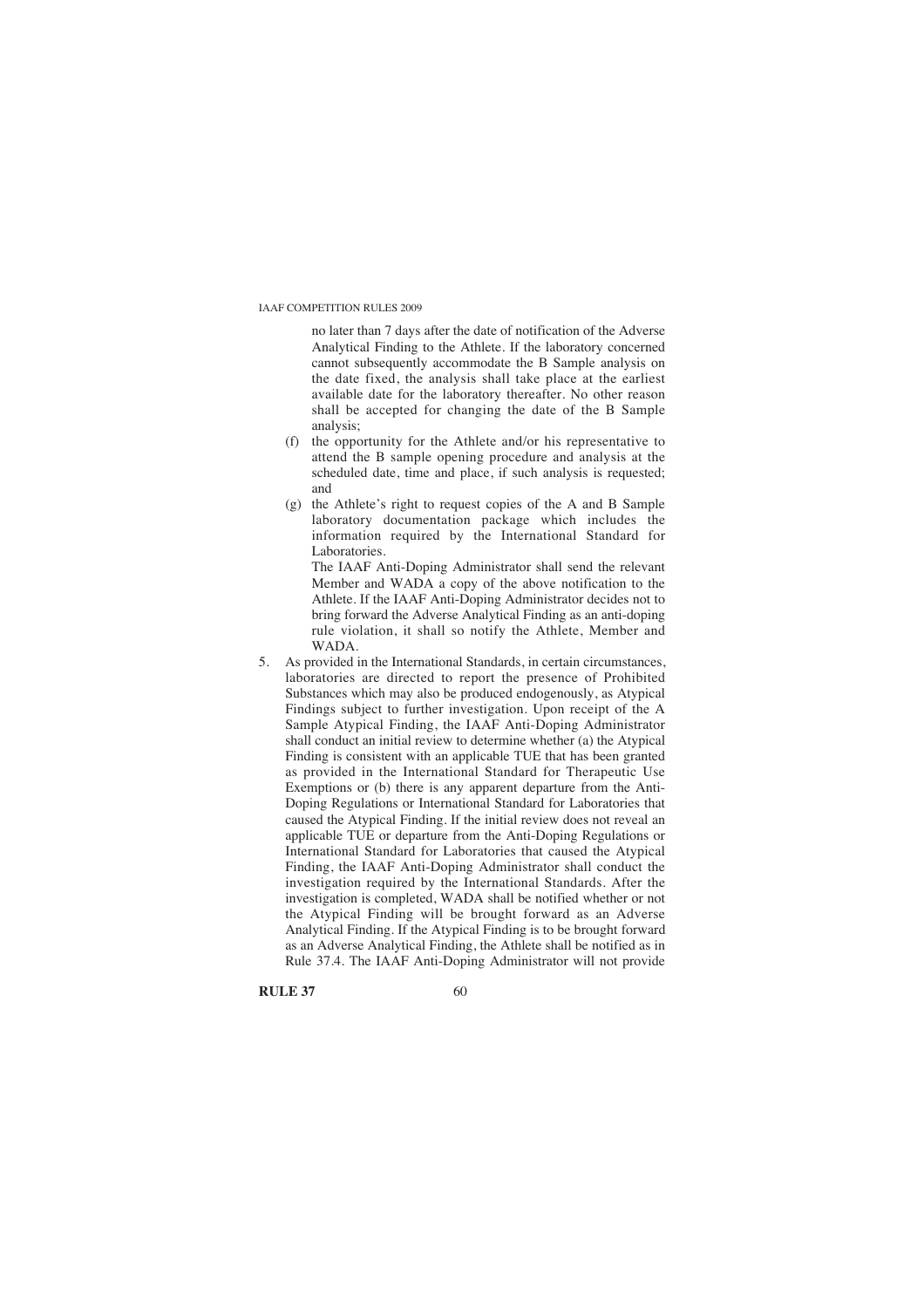notice of an Atypical Finding until he has completed his investigation and decided whether the IAAF will bring the Atypical Finding forward unless one of the following circumstances exist:

- (a) if the IAAF Anti-Doping Administrator determines the B Sample should be analysed prior to the conclusion of his investigation under Rule 37.5, the IAAF may conduct the B Sample analysis after notifying the Athlete, with such notice to include a description of the Atypical Finding and the information where applicable described in Rule  $37.4(b)-(g)$ above;
- (b) if the IAAF Anti-Doping Administrator receives a request, either from a Major Event Organisation shortly before one of its international competitions or a request from a sports body responsible for meeting an imminent deadline for selecting team members for an international competition, to disclose whether any Athlete identified on a list provided by the Major Event Organisation or sports body has a pending Atypical Finding, the IAAF Anti-Doping Administrator shall so identify any such Athlete after first providing notice of the Atypical Finding to the Athlete.
- 6. An Athlete may accept an A Sample Adverse Analytical Finding by waiving his right to the B Sample analysis. The IAAF may however request the analysis of a B Sample at any time if it believes that such analysis will be relevant to consideration of the Athlete's case.
- 7. The Athlete and/or his representative shall be allowed to be present at the B Sample analysis and to attend throughout the analysis being carried out. A representative of the Athlete's National Federation may also be present and attend throughout, as may a representative of the IAAF. An Athlete shall remain provisionally suspended (see Rule 38.2 below) despite the fact that he has requested analysis of the B Sample.
- 8. Once the analysis of the B Sample has been concluded, a full laboratory report shall be sent upon request to the IAAF Anti-Doping Administrator, together with a copy of all relevant data required by the International Standard for Laboratories. A copy of this report and all relevant data shall be forwarded to the Athlete if so requested.
- 9. On receipt of the B Sample laboratory report, the IAAF Anti-Doping Administrator shall conduct any follow-up investigation that may be required by the Prohibited List. Upon completion of the follow-up investigation, the IAAF Anti-Doping Administrator shall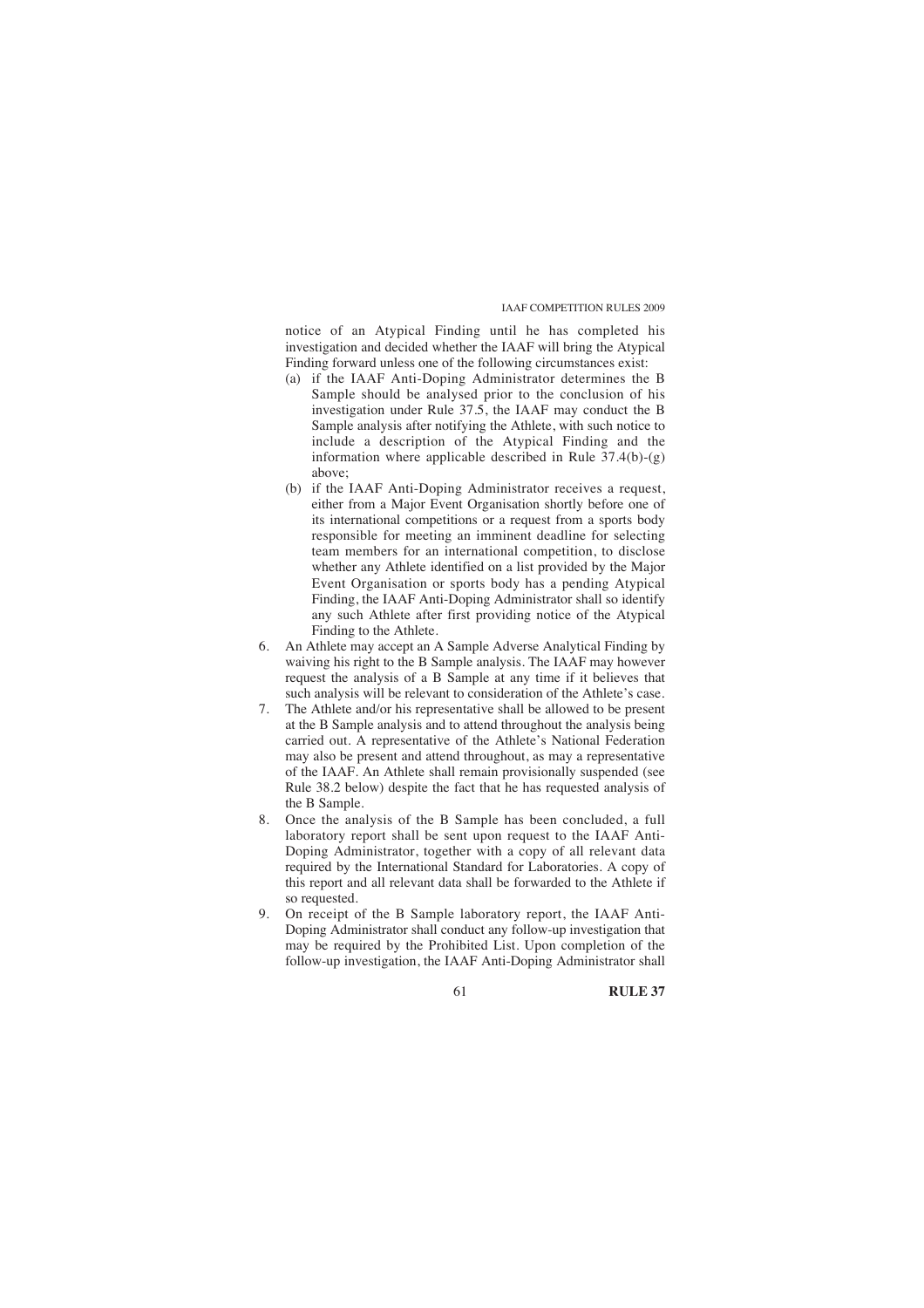promptly notify the Athlete regarding the results of the follow-up investigation and whether or not the IAAF asserts, or continues to assert, that an anti-doping rule has been violated.

- 10. In the case of any anti-doping rule violation where there is no Adverse Analytical or Atypical Finding, the IAAF Anti-Doping Administrator shall conduct any follow up investigation as may be required under applicable anti-doping policies and rules adopted pursuant to the Code or which he otherwise deems to be necessary and, on completing such an investigation, shall promptly notify the Athlete concerned whether it is asserted that an anti-doping rule violation has been committed. If this is the case, the Athlete shall be afforded an opportunity, either directly or through his National Federation, within a time limit set by the IAAF Anti-Doping Administrator, to provide an explanation in response to the antidoping rule violation asserted.
- 11. Persons connected with Doping Control shall take all reasonable steps to maintain confidentiality in a case until the B Sample analysis has been concluded (or until any follow-up investigation to the B Sample analysis as may be required by the Prohibited List under Rule 37.9 has been concluded), or until the B sample analysis is waived by the Athlete. The identity of Athletes or other Persons who are alleged to have committed anti-doping rule violations may be publicly disclosed only after notice has been provided to the Athlete or other Person in accordance with Rule 37.4 or 37.10 and, in normal circumstances, no earlier than the imposition of a Provisional Suspension in accordance with Rule 38.2 or Rule 38.3 below.
- 12. The IAAF Anti-Doping Administrator may at any time require a Member to investigate a possible violation of these Anti-Doping Rules by one or more Athlete or other Person within the Member's jurisdiction (where appropriate, acting in conjunction with the National Anti-Doping Organisation in the Country or Territory of the Member concerned and/or other relevant national authority or body). A failure or refusal by the Member to conduct such an investigation at the IAAF's request or to produce a written report on such investigation within a reasonable time period as stipulated by the IAAF Anti-Doping Administrator may lead to the imposition of sanctions on the Member in accordance with Rule 44 below.
- 13. Results management in respect of an apparent Missed Test or Filing Failure by an Athlete in the Registered Testing Pool shall be conducted by the IAAF in accordance with the procedures set out in

**RULE 37** 62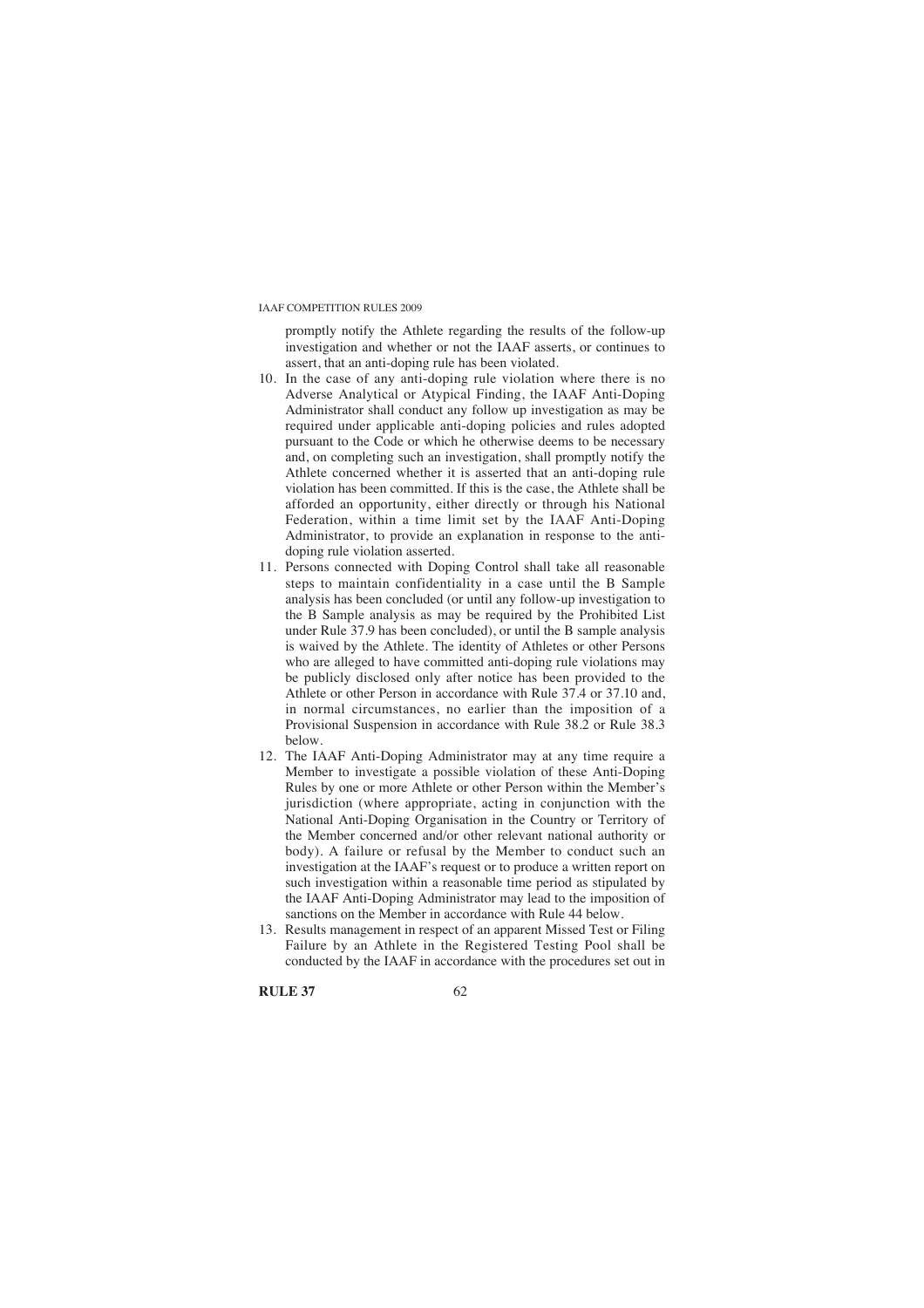the Anti-Doping Regulations. Results management in respect of an apparent Missed Test or Filing Failure by an Athlete in a national registered testing pool as a result of an attempt to test the Athlete by or on behalf of the IAAF shall be conducted by the IAAF in accordance with the Anti-Doping Regulations. Results management in respect of an apparent Missed Test or Filing Failure by an Athlete in a national registered testing pool as a result of an attempt to test the Athlete by or on behalf of another Anti-Doping Organisation shall be conducted by that other Anti-Doping Organisation in accordance with the International Standard for Testing.

14. The results management process from a test conducted by the IOC or by any other international sports organisation body conducting testing at an international competition over which the IAAF has no exclusive control (e.g. the Commonwealth Games or the Pan American Games) shall be managed, as far as determining an Athlete's sanction beyond disqualification from the International Competition in question, by the IAAF in accordance with these Anti-Doping Rules.

# RULE 38 **Disciplinary Procedures**

- 1. Where it is asserted that an anti-doping rule violation has been committed under these Anti-Doping Rules, disciplinary procedures shall take place in the following three stages:
	- (a) provisional suspension;
	- (b) hearing;
	- (c) sanction or exoneration.

# *Provisional Suspension*

2. If no explanation, or no adequate explanation, for an Adverse Analytical Finding is received from the Athlete or his National Federation within the time limit set by the IAAF Anti-Doping Administrator in Rule 37.4(c), the Athlete, other than in the case of an Adverse Analytical Finding for a Specified Substance, shall be suspended, suspension at this time being provisional pending resolution of the Athlete's case by his National Federation. In the case of an International-Level Athlete, the Athlete shall be suspended by the IAAF Anti-Doping Administrator. In all other cases, the National Federation of the Athlete shall impose the relevant suspension by written notification to the Athlete. Alternatively, the Athlete may accept a voluntary suspension

63 **RULES 37, 38**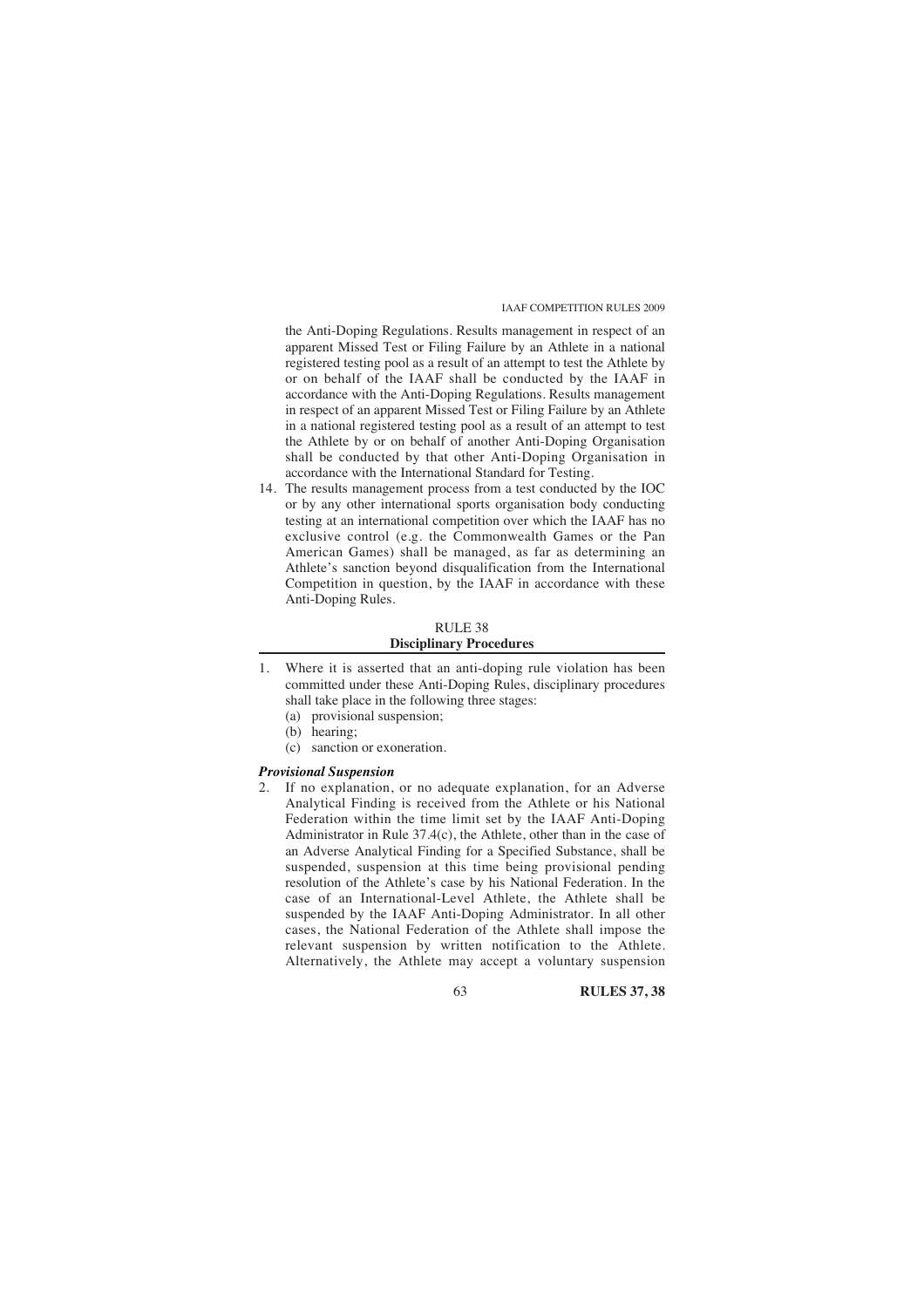provided that this is confirmed in writing to his National Federation. In the case of an Adverse Analytical Finding for a Specified Substance, or in the case of any anti-doping rule violation other than an Adverse Analytical Finding, the IAAF Anti-Doping Administrator may provisionally suspend the Athlete pending resolution of the Athlete's case by his National Federation. A Provisional Suspension shall be effective from the date of notification to the Athlete in accordance with these Anti-Doping Rules.

- 3. In any case where the Member imposes a Provisional Suspension or an Athlete accepts a voluntary suspension, the Member shall confirm this fact to the IAAF immediately and the Athlete shall thereafter be subject to the disciplinary procedures set out below. A voluntary suspension shall be effective only from the date of receipt of the Athlete's written confirmation of such by the IAAF. If, contrary to the above paragraph, the Member fails, in the opinion of the IAAF Anti-Doping Administrator, to impose a Provisional Suspension as required, the IAAF Anti-Doping Administrator shall himself impose such a Provisional Suspension. Once the Provisional Suspension is imposed by the IAAF Anti-Doping Administrator, it shall notify the suspension to the Member which must then commence the disciplinary procedures set out below.
- 4. A decision to impose a Provisional Suspension on an Athlete shall not be subject to an appeal. An Athlete who has been provisionally suspended, or who has accepted a voluntary suspension shall, however, be entitled to a full expedited hearing before his Member in accordance with Rule 38.9 below.
- 5. If a Provisional Suspension is imposed (or voluntarily accepted) based on an A Sample Adverse Analytical Finding and a subsequent B Sample analysis (if requested by the IAAF or the Athlete) does not confirm the A Sample analysis, then the Athlete shall not be subject to any further Provisional Suspension on account of a violation of Rule 32.2(a) (Presence of a Prohibited Substance or its Metabolites or Markers). In circumstances where the Athlete (or the Athlete's team as may be) has been removed from a Competition based on a violation of Rule 32.2(a) and the subsequent B Sample does not confirm the A Sample finding, if, without otherwise affecting the Competition, it is still possible for the Athlete or team to be reinserted, the Athlete or team may continue to take part in the Competition.

**RULE 38** 64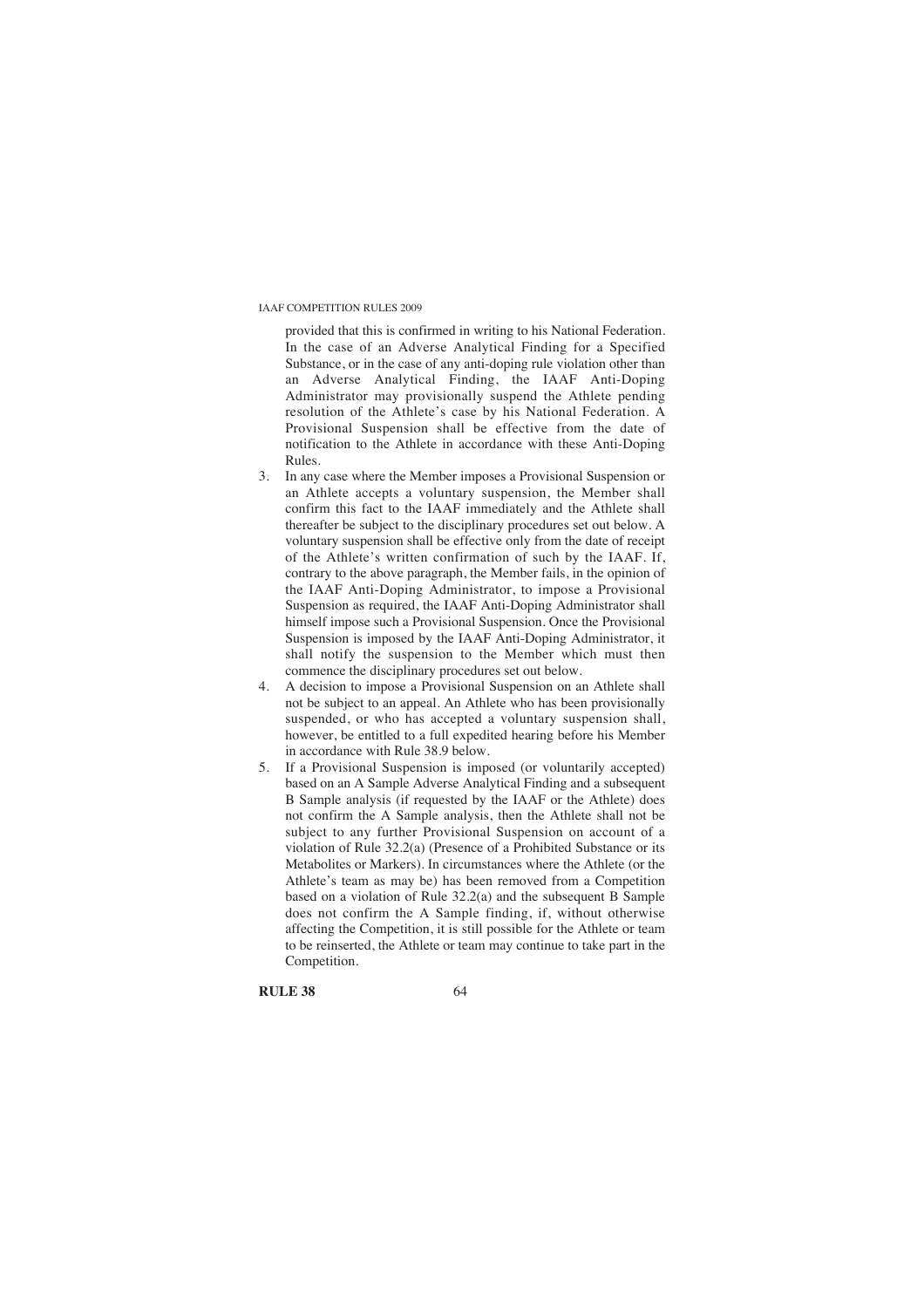6. If an Athlete or other Person retires while a results management process is underway, the organisation with results management responsibility under these Anti-Doping Rules retains jurisdiction to complete its results management process. If an Athlete or other Person retires before any results management process has begun, the organisation which would have had results management jurisdiction under these Anti-Doping Rules over the Athlete or other Person at the time the Athlete or other Person committed an antidoping rule violation, has jurisdiction to conduct results management.

#### *Hearing*

- 7. Every Athlete shall have the right to request a hearing before the relevant tribunal of his National Federation before any sanction is determined in accordance with these Anti-Doping Rules. When an Athlete has obtained affiliation status abroad under Rule 4.3 above, he shall have the right to request a hearing either before the relevant tribunal of his original National Federation or before the relevant tribunal of the Member whose affiliation has been obtained. The hearing process shall respect the following principles: a timely hearing; a fair and impartial hearing panel; the right to be represented by counsel at the Athlete or other Person's own expense; the right to be informed in a fair and timely manner of the asserted anti-doping rule violation; the right to respond to the asserted anti-doping rule violation and resulting Consequences; the right of each party to present evidence, including the right to call and question witnesses (subject to the hearing panel's discretion to accept evidence by telephone or written submission); the Athlete or other Person's right to an interpreter at the hearing, with the hearing panel to determine the identity and responsibility for the cost of the interpreter; and a timely, written, reasoned decision specifically including an explanation of the reason(s) for any period of Ineligibility.
- 8. When an Athlete is notified that his explanation has been rejected and that he is to be provisionally suspended in accordance with Rule 38.2 above, he shall also be told of his right to request a hearing. If the Athlete fails to confirm in writing to his National Federation or other relevant body within 14 days of such notice that he wishes to have a hearing, he will be deemed to have waived his right to a hearing and to have accepted that he committed the anti-doping rule violation in question. This fact shall be confirmed in writing to the IAAF by the Member within 5 working days.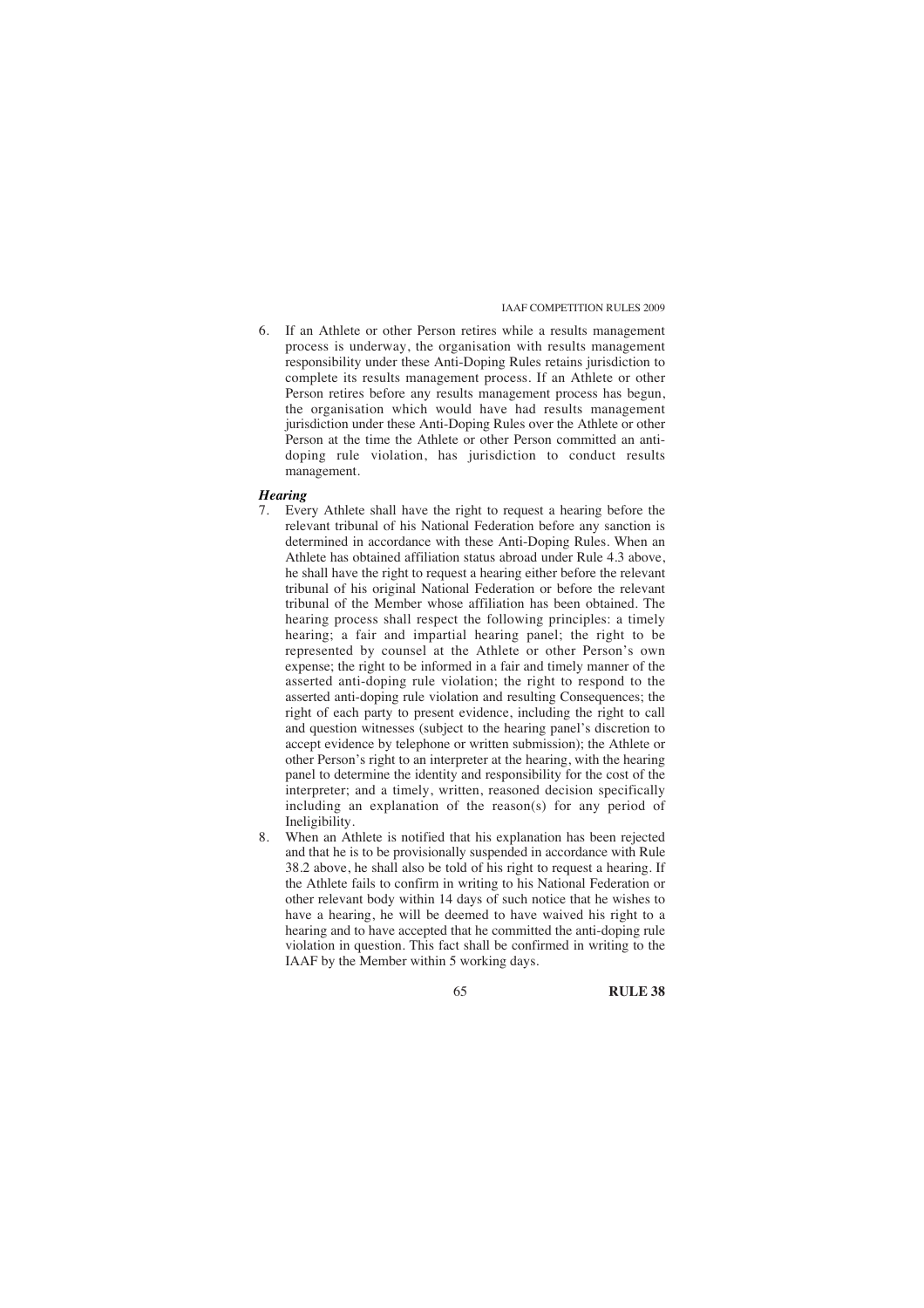- If a hearing is requested by an Athlete, it shall be convened without delay and the hearing held within 3 months of the date of notification of the Athlete's request to the Member. Members shall keep the IAAF fully informed as to the status of all cases pending hearing and of all hearing dates as soon as they are fixed. The IAAF shall have the right to attend all hearings as an observer. However, the IAAF's attendance at a hearing, or any other involvement in a case, shall not affect its right to appeal the Member's decision to CAS pursuant to Rule 42 below. If the completion of the hearing process is delayed beyond 3 months, the IAAF may elect, if the Athlete is an International-Level Athlete, to bring the case directly to a single arbitrator appointed by CAS. The case shall be handled in accordance with CAS rules (those applicable to the appeal arbitration procedure without reference to any time limit for appeal). The hearing shall proceed at the responsibility and expense of the Member and the decision of the single arbitrator shall be subject to appeal to CAS in accordance with Rule 42 below. A failure by a Member to hold a hearing for an Athlete within 3 months under this Rule may further result in the imposition of a sanction under Rule 44.
- 10. The Athlete may elect to forego a hearing by acknowledging in writing a violation of these Anti-Doping Rules and accepting Consequences consistent with Rule 40 as proposed by the Member. Where an Athlete accepts Consequences consistent with Rule 40 and no hearing occurs, the Member shall submit to the IAAF a reasoned decision explaining the action that has been taken. A decision by a Member arising from an Athlete's acceptance of Consequences under these Anti-Doping Rules may be appealed in accordance with Rule 42 below.
- 11. The Athlete's hearing shall take place before the relevant tribunal constituted or otherwise authorised by the Member. Where a Member delegates the conduct of a hearing to any body, committee or tribunal (whether within or outside the Member), or where for any other reason, any national body, committee or tribunal outside of the Member is responsible for affording an Athlete his hearing under these Rules, the decision of that body, committee or tribunal shall be deemed, for the purposes of Rule 42 below, to be the decision of the Member and the word "Member" in such Rule shall be so construed.
- 12. At the hearing of the Athlete's case, the relevant tribunal shall consider first whether or not an anti-doping rule violation has been

**RULE 38** 66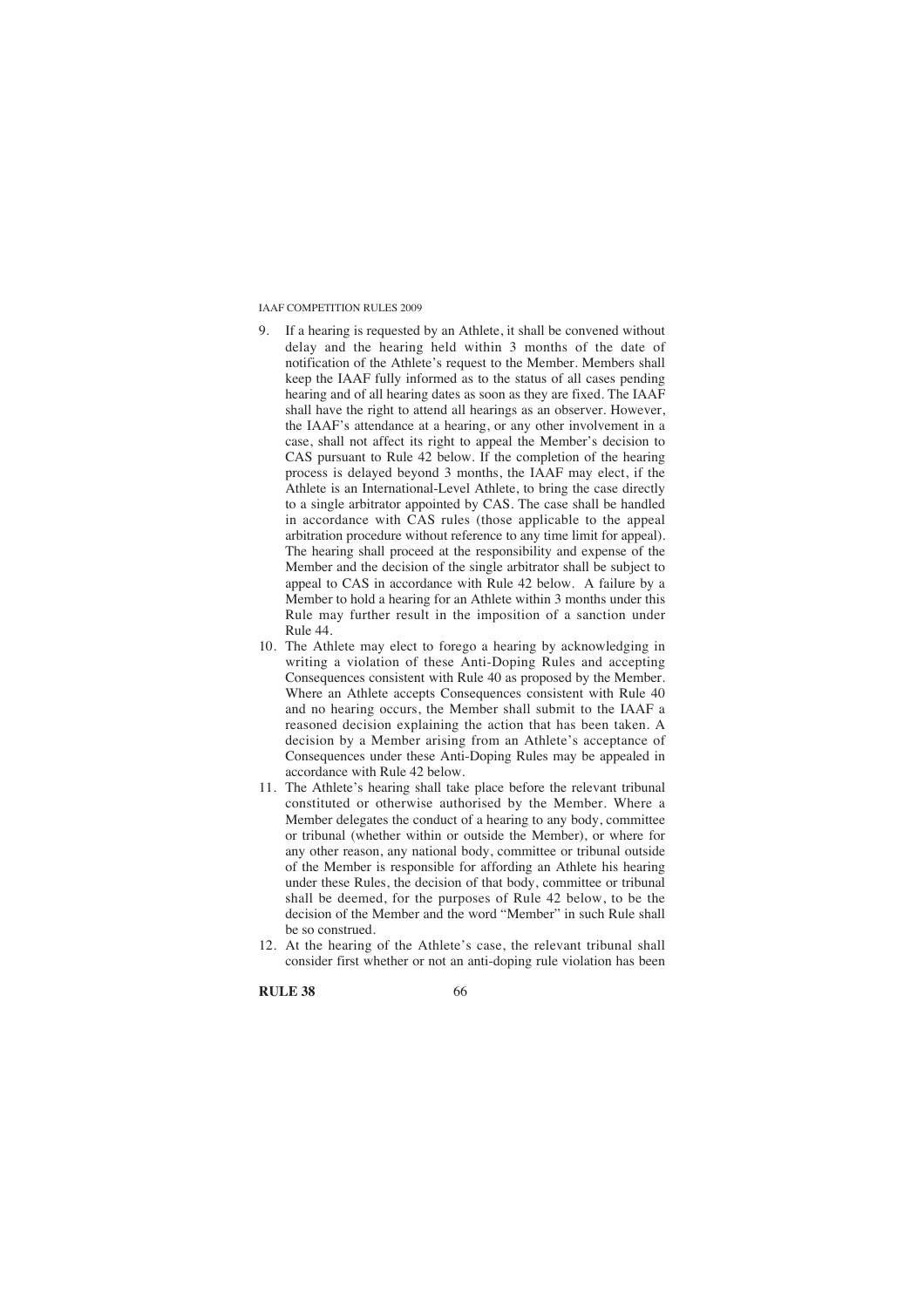committed. The Member or other prosecuting authority shall have the burden of proving the anti-doping rule violation to the comfortable satisfaction of the tribunal (see Rule 33.1 above).

- 13. If the relevant tribunal of the Member considers that an anti-doping rule violation has not been committed, this decision shall be notified to the IAAF Anti-Doping Administrator in writing within 5 working days of the decision being made (together with a copy of the written reasons for such decision). The case shall then be reviewed by the Doping Review Board which shall decide whether or not it should be referred to arbitration before CAS pursuant to Rule 42.15 below. If the Doping Review Board does so decide, it may at the same time re-impose, where appropriate, the Athlete's provisional suspension pending resolution of the appeal by CAS.
- 14. If the relevant tribunal of the Member considers that an anti-doping rule violation has been committed, prior to the imposition of any period of Ineligibility, the Athlete shall have the opportunity to establish that there are exceptional / special circumstances in his case justifying a reduction of the sanction otherwise applicable under Rule 40 below.

# *Exceptional / Special Circumstances*

- 15. All decisions taken under these Anti-Doping Rules regarding exceptional / special circumstances must be harmonised so that the same legal conditions can be guaranteed for all Athletes, regardless of their nationality, domicile, level or experience. Consequently, in considering the question of exceptional / special circumstances, the following principles shall be applied:
	- (a) it is each Athlete's personal duty to ensure that no Prohibited Substance enters his body tissues or fluids. Athletes are warned that they shall be held responsible for any Prohibited Substance found to be present in their bodies (see Rule 32.2(a)(i) above).
	- (b) exceptional circumstances will exist only in cases where the circumstances are truly exceptional and not in the vast majority of cases.
	- (c) taking into consideration the Athlete's personal duty in Rule  $38.15(a)$  above, the following will not normally be regarded as cases which are truly exceptional: an allegation that the Prohibited Substance or Prohibited Method was given to an Athlete by another Person without his knowledge, an allegation that the Prohibited Substance was taken by mistake, an allegation that the Prohibited Substance was due to the taking of contaminated food supplements or an allegation that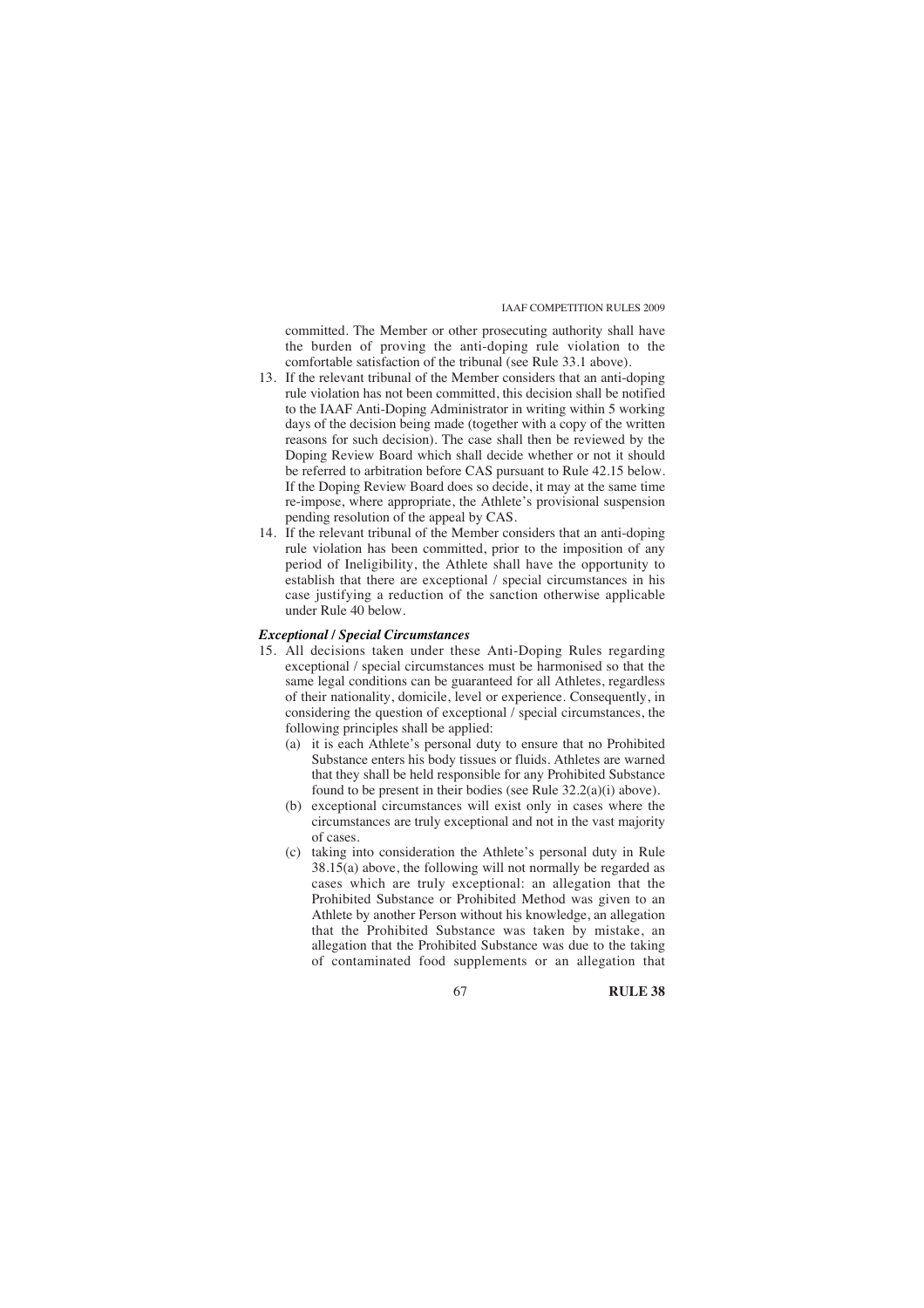medication was prescribed by Athlete Support Personnel in ignorance of the fact that it contained a Prohibited Substance.

- (d) exceptional circumstances may however exist where an Athlete or other Person has provided Substantial Assistance to the IAAF, his National Federation, an Anti-Doping Organisation, criminal authority or professional disciplinary body resulting in the IAAF, National Federation, Anti-Doping Organisation, criminal authority or professional disciplinary body discovering or establishing an anti-doping rule violation by another Person or resulting in a criminal or disciplinary body discovering or establishing a criminal offence or breach of professional rules by another Person.
- (e) special circumstances may exist in the case of an Adverse Analytical Finding for a Specified Substance where the Athlete can establish how the Specified Substance entered his body or came into his Possession and that such Specified Substance was not intended to enhance the Athlete's sport performance or mask the use of a performance enhancing substance.
- 16. The determination of exceptional/special circumstances in cases involving International-Level Athletes shall be made by the Doping Review Board (see Rule 38.20 below).
- 17. If an Athlete seeks to establish that there are exceptional/special circumstances in his case, the relevant tribunal shall consider, based on the evidence presented, and with strict regard to the principles set out in Rule 38.15 above, whether, in its view, the circumstances in the Athlete's case may be exceptional/special. In a case under Rule  $32.2(a)$ , the Athlete must in any event be able to demonstrate how the Prohibited Substance entered his body in order to have the period of Ineligibility reduced.
- 18. If, having examined the evidence presented, the relevant tribunal considers that there are no exceptional/special circumstances in the Athlete's case, it shall impose the sanction prescribed in Rule 40 below. The Member shall notify the IAAF and the Athlete in writing of the relevant tribunal's decision, within 5 working days of the decision being made.
- 19. If, having examined the evidence presented, the relevant tribunal considers that there are circumstances in the Athlete's case which may be exceptional/special, if the case involves an International-Level Athlete, it shall:
	- (a) refer the matter to the Doping Review Board (via the General Secretary), together with all material and/or evidence which, in

**RULE 38** 68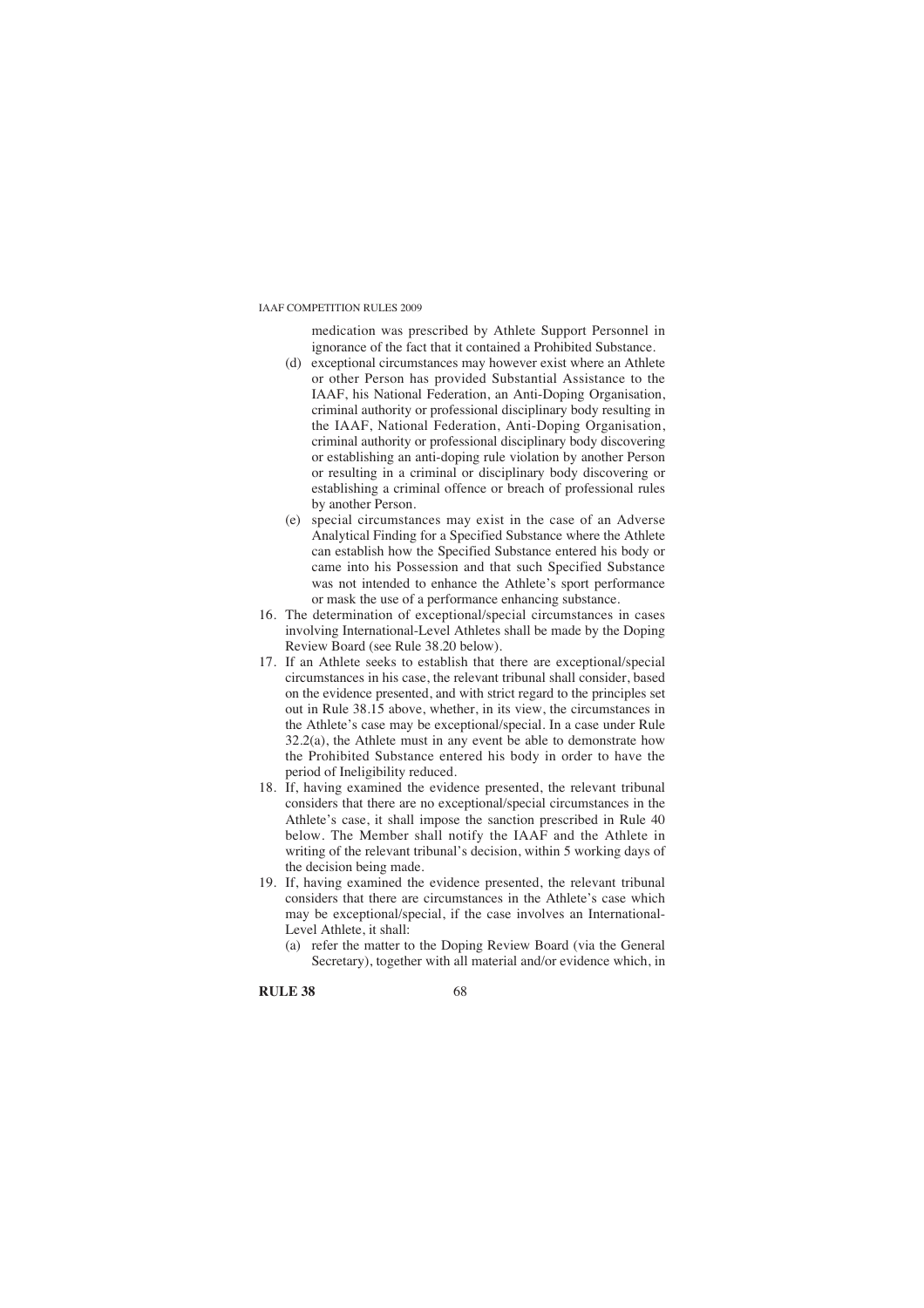its view, demonstrates the exceptional nature of the circumstances; and

- (b) invite the Athlete and/or his National Federation to support the referral of the relevant tribunal or to make independent submissions in support of such referral; and
- (c) adjourn the hearing of the Athlete's case pending the Doping Review Board's determination on exceptional/special circumstances.

The Athlete's provisional suspension shall remain in place pending the receipt of the Doping Review Board's determination on exceptional/special circumstances.

- 20. Upon receipt of a reference from the relevant tribunal, the Doping Review Board shall examine the question of exceptional/special circumstances only, on the basis of the written materials which have been submitted to it. The Doping Review Board shall have the power:
	- (a) to exchange views on the matter by e-mail, telephone, facsimile or in person;
	- (b) to call for further evidence or documents;
	- (c) to call for any further explanation from the Athlete;
	- (d) if necessary, to request the attendance of the Athlete before it.

Based on a review of the written materials submitted to it, including any further evidence or documents, or further explanation provided by the Athlete, the Doping Review Board, having strict regard to the principles set out in Rule 38.15 above, shall make a determination on whether there are exceptional/special circumstances in the case and, if so, into which category they fall, i.e., whether the exceptional circumstances demonstrate No Fault or No Negligence on the Athlete's part (see Rule 40.5(a) below) or No Significant Fault or No Significant Negligence on the Athlete's part (see Rule 40.5(b) below) or Substantial Assistance by the Athlete resulting in discovering or establishing an anti-doping rule violation or a criminal offence or breach of professional rules by another Person (see Rule 40.5(c) below), or whether the special circumstances for a reduction of sanction for Specified Substances are met (see Rule 40.4 below). This determination shall be conveyed to the Member in writing by the General Secretary.

21. If the Doping Review Board's determination is that there are no exceptional/special circumstances in the case, the determination shall be binding on the relevant tribunal, which shall impose the sanction prescribed in Rule 40 below. The Member shall notify the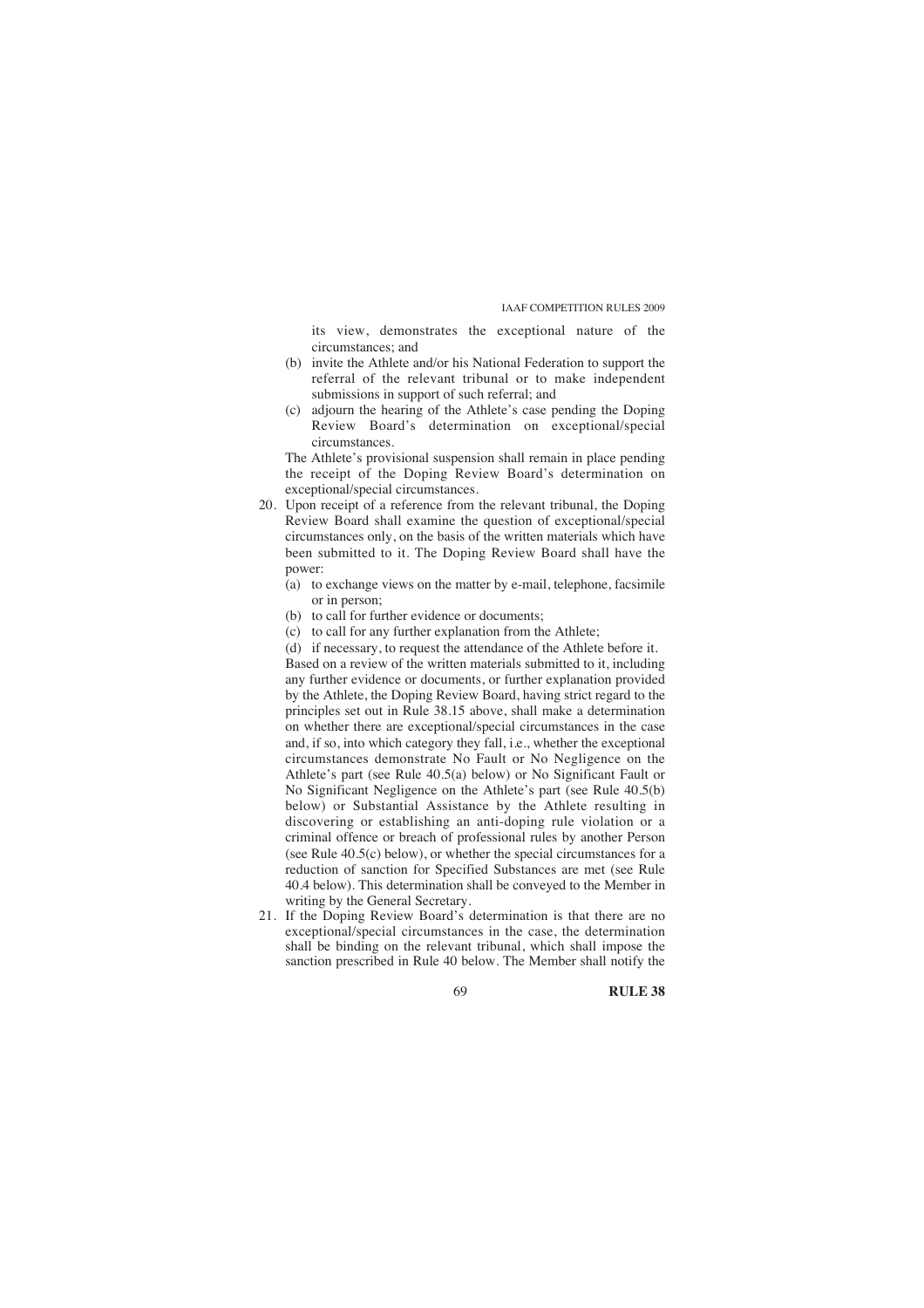IAAF and the Athlete in writing of the relevant tribunal's decision, which shall incorporate the Doping Review Board's determination, within 5 working days of the decision being made.

- 22. If the Doping Review Board's determination is that there are exceptional/special circumstances in the case, the relevant tribunal shall decide the Athlete's sanction in accordance with Rule 40.4 or 40.5 below, consistent with the Doping Review Board's categorisation of the exceptional/special circumstances in Rule 38.20 above. The Member shall notify the IAAF and the Athlete of the relevant tribunal's decision in writing, within 5 working days of the decision being made.
- 23. The Athlete shall have the right to seek a review of the Doping Review Board's determination on exceptional/special circumstances to CAS. In all cases, the standard of review of the Doping Review Board's determination on the question of exceptional / special circumstances shall be as set out in Rule 42.21 below.
- 24. In cases which do not involve International-Level Athletes, the relevant tribunal shall consider, having strict regard to the principles set out in Rule 38.15 above, whether there are exceptional/special circumstances in the Athlete's case and decide upon the Athlete's sanction accordingly. The Member shall notify the IAAF and the Athlete of the relevant tribunal's decision in writing, within 5 working days of the decision being made. If the relevant tribunal concludes that there are exceptional/special circumstances in an Athlete's case, it shall set out the full factual basis for such conclusion as part of its written decision.

#### RULE 39

#### **Automatic Disqualification of Individual Results**

An anti-doping rule violation in connection with an In-Competition test automatically leads to disqualification from the Event in question, with all resulting consequences for the Athlete, including the forfeiture of all titles, awards, medals, points and prize and appearance money.

#### RULE 40 **Sanctions on Individuals**

*Disqualification of results in the Competition during which an antidoping rule violation occurs*

1. An anti-doping rule violation occurring during or in connection with a Competition shall lead to the disqualification of all of the

**RULES 38, 39, 40** 70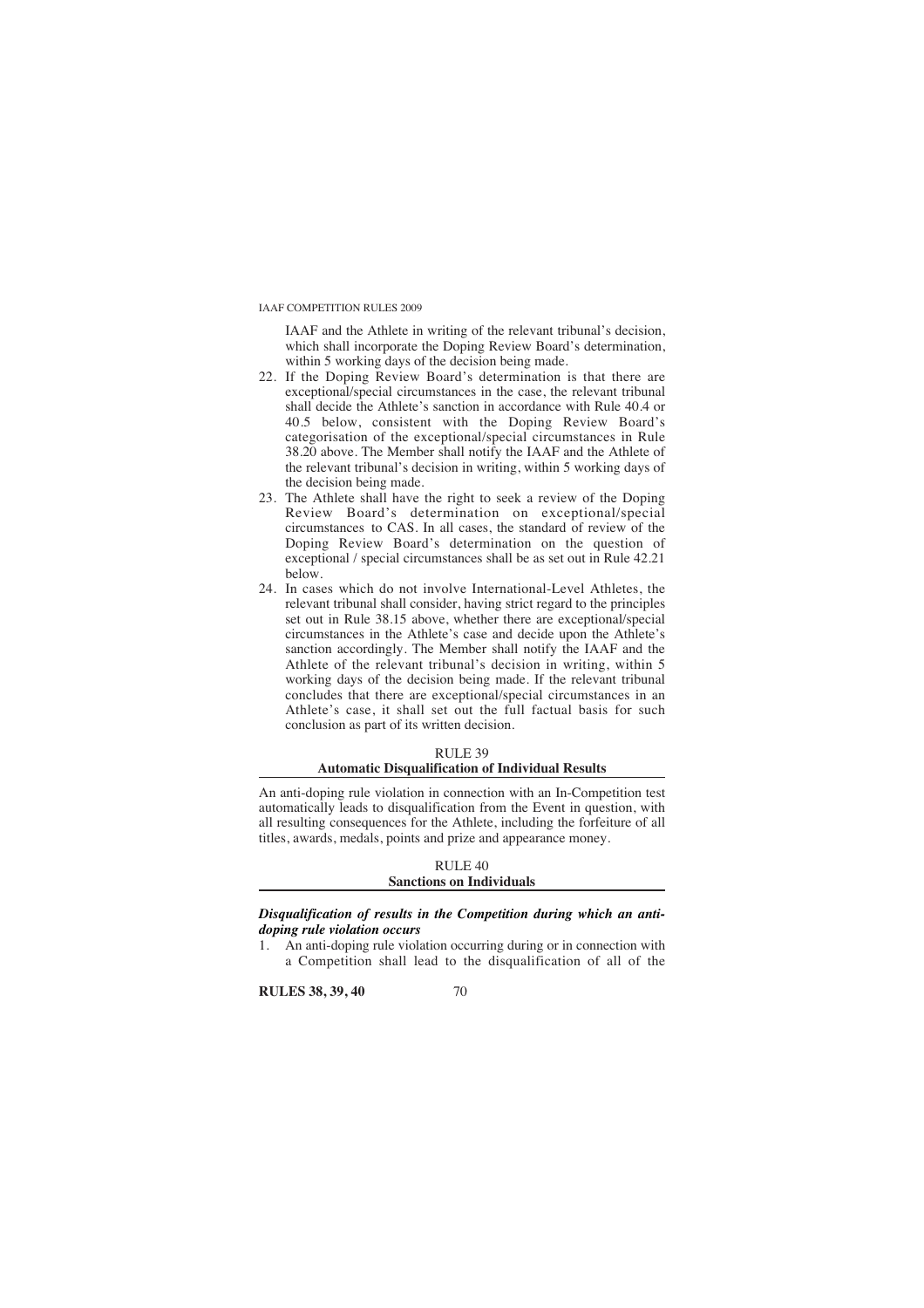Athlete's results from the Competition, with all resulting consequences for the Athlete, including the forfeiture of all titles, awards, medals, points and prize and appearance money, except as provided below.

If the Athlete establishes that he bears No Fault or Negligence for the violation, the Athlete's individual results in the other Events shall not be disqualified unless the Athlete's results in Events other than the Event in which the anti-doping rule violation occurred were likely to have been affected by the Athlete's anti-doping rule violation.

#### *Ineligibility for Presence, Use or Attempted Use or Possession of Prohibited Substances and Prohibited Methods*

2. The period of Ineligibility imposed for a violation of Rules 32.2(a) (Presence of a Prohibited Substance or its Metabolites or Markers), 32.2(b) (Use or Attempted Use of a Prohibited Substances or Prohibited Method) or 32.2(f) (Possession of Prohibited Substances and Prohibited Methods), unless the conditions for eliminating or reducing the period of Ineligibility as provided in Rules 40.4 and 40.5, or the conditions for increasing the period of Ineligibility as provided in Rule 40.6 are met, shall be as follows:

First violation: Two (2) years' Ineligibility.

# *Ineligibility for Other Anti-Doping Rule violations*

- The period of Ineligibility for anti-doping rule violations other than as provided in Rule 40.2 shall be as follows:
	- (a) For violations of Rule 32.2(c) (refusing or failing to submit to Sample collection) or Rule 32.2(e) (Tampering with Doping Control), the period of Ineligibility shall be two (2) years unless the conditions provided in Rule 40.5, or the conditions provided in Rule 40.6, are met.
	- (b) For violations of Rule 32.2(g) (Trafficking or Attempted Trafficking) or Rule 32.2(h) (Administration or Attempted Administration of a Prohibited Substance or Prohibited Method), the period of Ineligibility imposed shall be a minimum of four (4) years up to lifetime Ineligibility unless the conditions in Rule 40.5 are met. An anti-doping rule violation involving a Minor shall be considered a particularly serious violation and, if committed by Athlete Support Personnel for violations other than Specified Substances referenced in Rule 34.5, shall result in lifetime Ineligibility for such Athlete Support Personnel. In addition, significant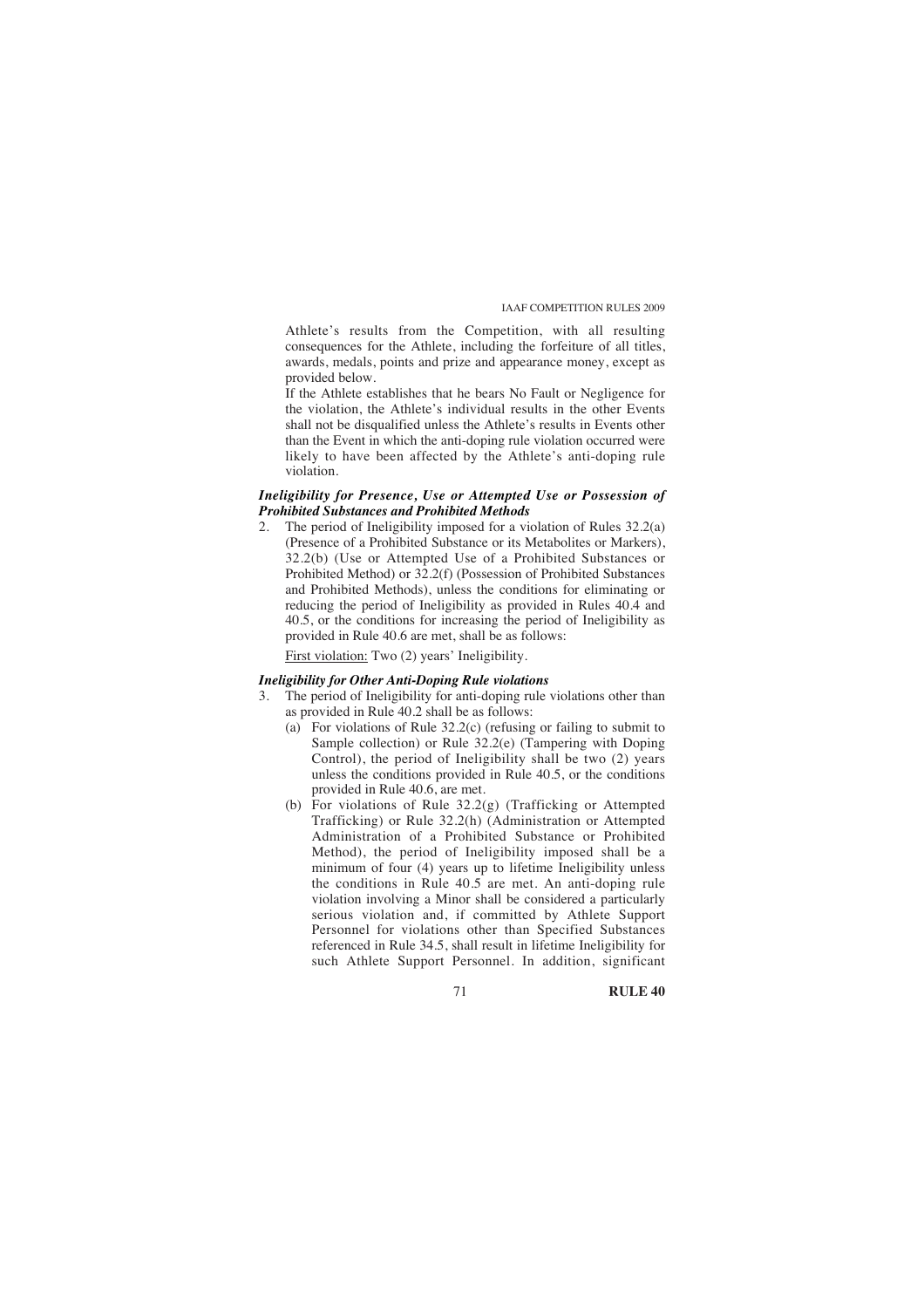violations of Rules 32.2(g) or 32.2(h) which may also violate non-sporting laws and regulations, shall be reported to the competent administrative, professional or judicial authorities.

(c) For violations of Rule 32.2(d) (Filing Failures and/or Missed Tests), the period of Ineligibility shall be at a minimum one (1) year and at a maximum two (2) years based on the Athlete's degree of fault.

# *Elimination or reduction of period of Ineligibility for Specified Substances under specific circumstances*

4. Where an Athlete or other Person can establish how a Specified Substance entered his body or came into his Possession and that such Specified Substance was not intended to enhance the Athlete's sport performance or mask the Use of a performance enhancing substance, the period of Ineligibility in Rule 40.2 shall be replaced with the following:

First violation: At a minimum, a reprimand and no period of Ineligibility from future Competitions and, at a maximum, two (2) years' Ineligibility.

To justify any elimination or reduction, the Athlete or other Person must produce corroborating evidence in addition to his word which establishes to the comfortable satisfaction of the hearing panel the absence of an intent to enhance sport performance or to mask the Use of a performance-enhancing substance. The Athlete or other Person's degree of fault shall be the criterion considered in assessing any reduction of period of Ineligibility.

This Article applies only in those circumstances where the hearing panel is comfortably satisfied by the objective circumstances of the case that the Athlete in taking a Prohibited Substance did not intend to enhance his sport performance.

# *Elimination or reduction of period of Ineligibility based on exceptional circumstances*

5. (a) No Fault or Negligence: If an Athlete or other Person establishes in an individual case that he bears No Fault or Negligence, the otherwise applicable period of Ineligibility shall be eliminated. When a Prohibited Substance or its Markers or Metabolites is detected in an Athlete's Sample in violation of Rule 32.2(a) (Presence of a Prohibited Substance), the Athlete must establish how the Prohibited Substance

# **RULE 40** 72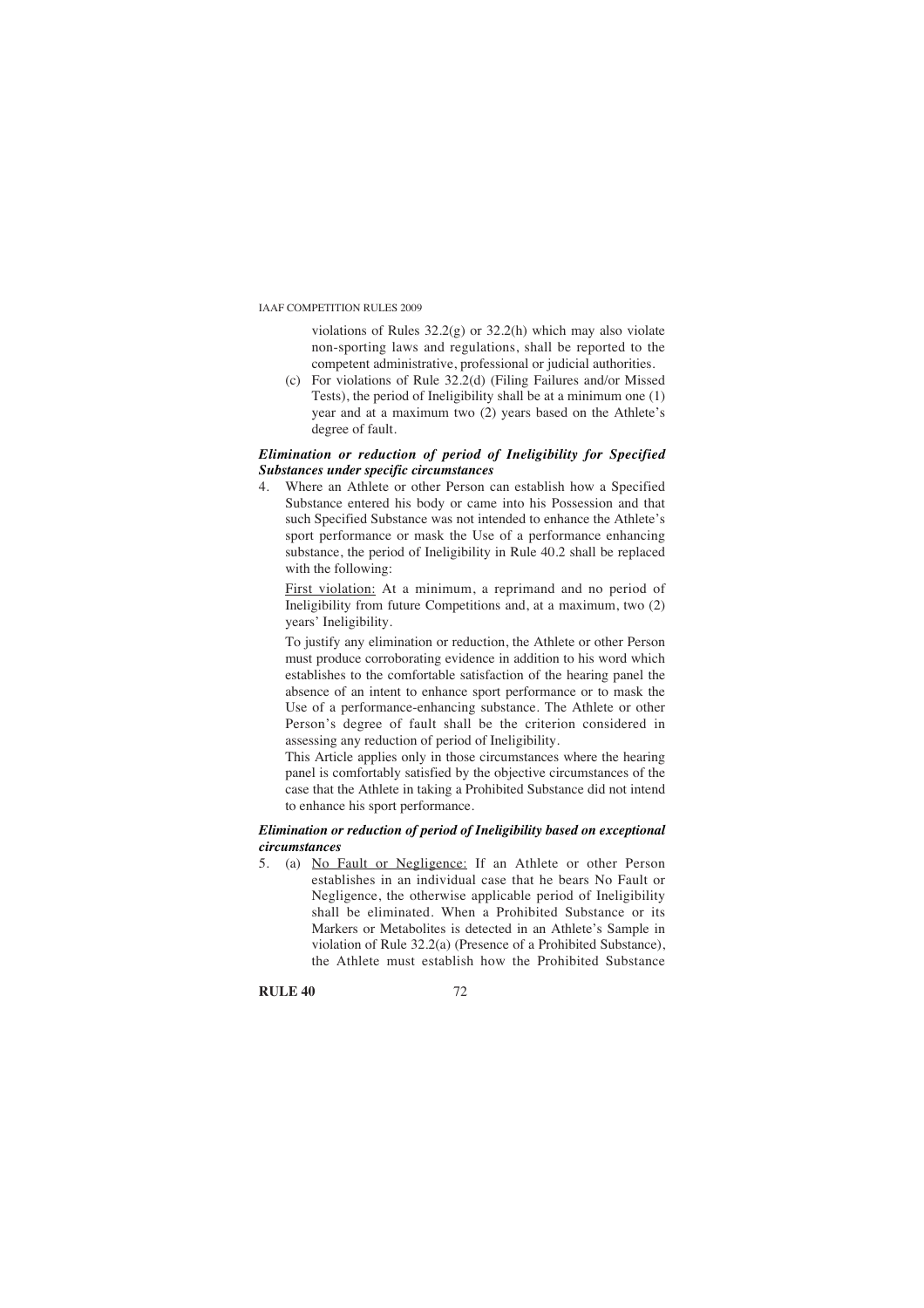entered his system in order to have his period of Ineligibility eliminated.

In the event that this Rule is applied and the period of Ineligibility otherwise applicable is eliminated, the anti-doping rule violation shall not be considered a violation for the limited purpose of determining the period of Ineligibility for multiple violations under Rule 40.7 below.

- (b) No Significant Fault or Negligence: If an Athlete or other Person establishes in an individual case that he bears No Significant Fault or Negligence, then the otherwise applicable period of Ineligibility may be reduced, but the reduced period of Ineligibility may not be less than one-half of the period of Ineligibility otherwise applicable. If the otherwise applicable period of Ineligibility is a lifetime, the reduced period under this Rule may be no less than eight (8) years. When a Prohibited Substance or its Markers or Metabolites is detected in an Athlete's Sample in violation of Rule 32.2(a) (Presence of a Prohibited Substance), the Athlete must establish how the Prohibited Substance entered his system in order to have the period of Ineligibility reduced.
- (c) Substantial Assistance in Discovering or Establishing Anti-Doping Rule Violations: The relevant tribunal of a Member may, prior to a final appellate decision under Rule 42 or the expiration of the time to appeal (where applicable in the case of an International-Level Athlete having referred the matter to the Doping Review Board for its determination under Rule 38.16 above) suspend a part of the period of Ineligibility imposed in an individual case where the Athlete or other Person has provided Substantial Assistance to the IAAF, his National Federation, an Anti-Doping Organisation, criminal authority or professional disciplinary body resulting in the IAAF, National Federation or Anti-Doping Organisation discovering or establishing an anti-doping rule violation by another Person or resulting in a criminal or disciplinary body discovering or establishing a criminal offence or the breach of professional rules by another Person. After a final appellate decision under Rule 42 or the expiration of time to appeal, an Athlete or other Person's period of Ineligibility may only be suspended by a Member if the Doping Review Board so determines and WADA agrees. If the Doping Review Board determines that there has been no Substantial Assistance, the determination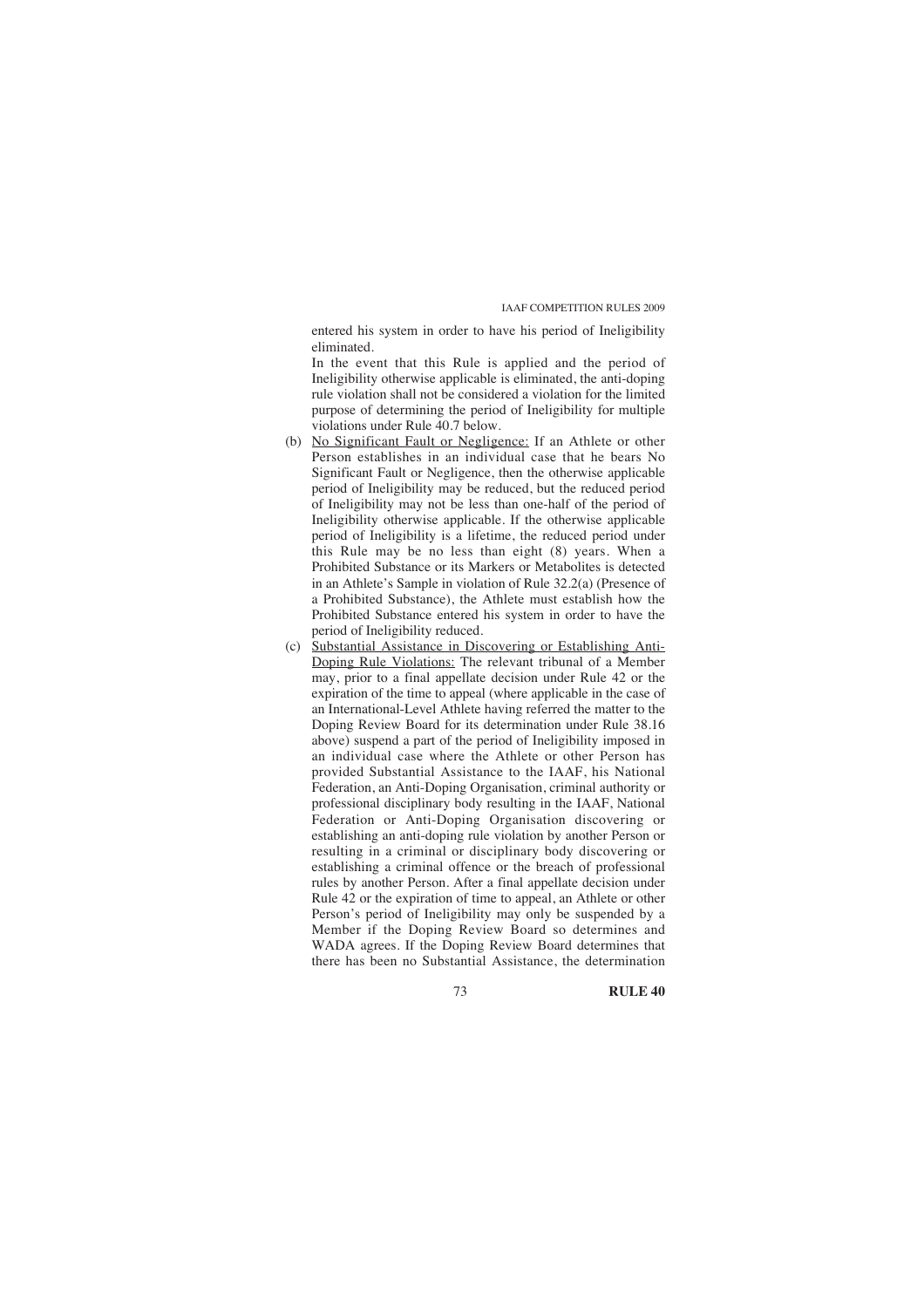shall be binding on the Member and there shall be no suspension of Ineligibility. If the Doping Review Board determines that there has been Substantial Assistance, the Member shall decide on the period of Ineligibility that shall be suspended. The extent to which the otherwise applicable period of Ineligibility may be suspended shall be based on the seriousness of the anti-doping rule violation committed by the Athlete or other Person and the significance of the Substantial Assistance provided by the Athlete or other Person to the effort to eliminate doping in Athletics. No more than three-quarters of the otherwise applicable period of Ineligibility may be suspended. If the otherwise applicable period of Ineligibility is a lifetime, the non-suspended period under this Rule must be no less than eight (8) years. If the Member suspends any part of the period of Ineligibility under this Rule, the Member shall promptly provide a written justification for its decision to the IAAF and any other party having a right to appeal the decision. If the Member subsequently reinstates any part of the suspended period of Ineligibility because the Athlete or other Person has failed to provide the Substantial Assistance which was anticipated, the Athlete or other Person may appeal the reinstatement.

- (d) Admission of an Anti-Doping Rule Violation in the absence of other evidence: Where an Athlete or other Person voluntarily admits the commission of an anti-doping rule violation before having received notice of a Sample collection which could establish an anti-doping rule violation (or, in the case of an anti-doping rule violation other than Rule 32.2(a), before receiving first notice of the admitted violation pursuant to Rule 37) and that admission is the only reliable evidence of the violation at the time of the admission, then the period of Ineligibility may be reduced but not below one-half of the period of Ineligibility otherwise applicable.
- (e) Where an Athlete or Other Person establishes entitlement to reduction in sanction under more than one provision of this Rule: Before applying any reduction or suspension under Rules 40.5(b), (c) or (d), the otherwise applicable period of Ineligibility shall be determined in accordance with Rules 40.2, 40.3, 40.4 and 40.6. If the Athlete or other Person establishes entitlement to a reduction or suspension of the period of Ineligibility under two or more of Rules  $40.5(b)$ , (c) or (d), then

**RULE 40** 74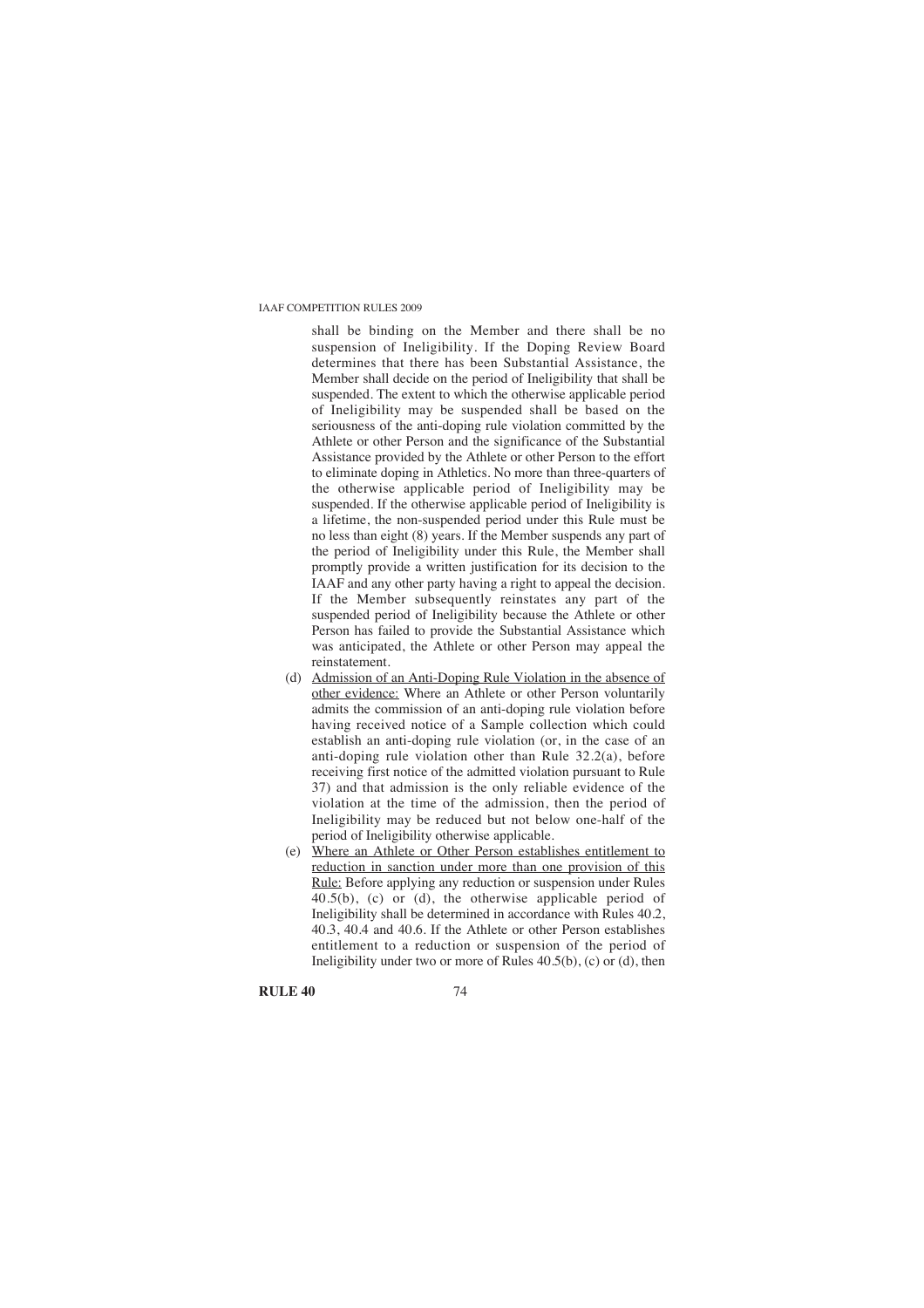the period of Ineligibility may be reduced or suspended but not below one-quarter of the otherwise applicable period of Ineligibility.

# *Aggravating Circumstances which may increase the period of Ineligibility*

- 6. If it is established in an individual case involving an anti-doping rule violation other than violations under Rule  $32.2(g)$  (Trafficking or Attempted Trafficking) and Rule 32.2(h) (Administration or Attempted Administration) that aggravating circumstances are present which justify the imposition of a period of Ineligibility greater than the standard sanction, then the period of Ineligibility otherwise applicable shall be increased up to a maximum of four (4) years unless the Athlete or other Person can prove to the comfortable satisfaction of the hearing panel that he did not knowingly commit the anti-doping rule violation.
	- (a) Examples of aggravating circumstances which may justify the imposition of a period of Ineligibility greater than the standard sanction are: the Athlete or other Person committed the antidoping rule violation as part of a doping plan or scheme, either individually or involving a conspiracy or common enterprise to commit anti-doping rule violations; the Athlete or other Person used or possessed multiple Prohibited Substances or Prohibited Methods or used or possessed a Prohibited Substance or Prohibited Method on multiple occasions; a normal individual would be likely to enjoy performance-enhancing effects of the anti-doping rule violation(s) beyond the otherwise applicable period of Ineligibility; the Athlete or other Person engaged in deceptive or obstructing conduct to avoid the detection or adjudication of an anti-doping rule violation. For the avoidance of doubt, the examples of aggravating circumstances referred to above are not exclusive and other aggravating factors may also justify the imposition of a longer period of Ineligibility.
	- (b) An Athlete or other Person can avoid the application of this Rule by admitting the anti-doping rule violation as asserted promptly after being confronted with the anti-doping rule violation (which means no later than the date of the deadline given to provide a written explanation in accordance with Rule 37.4(c) above and, in all events, before the Athlete competes again).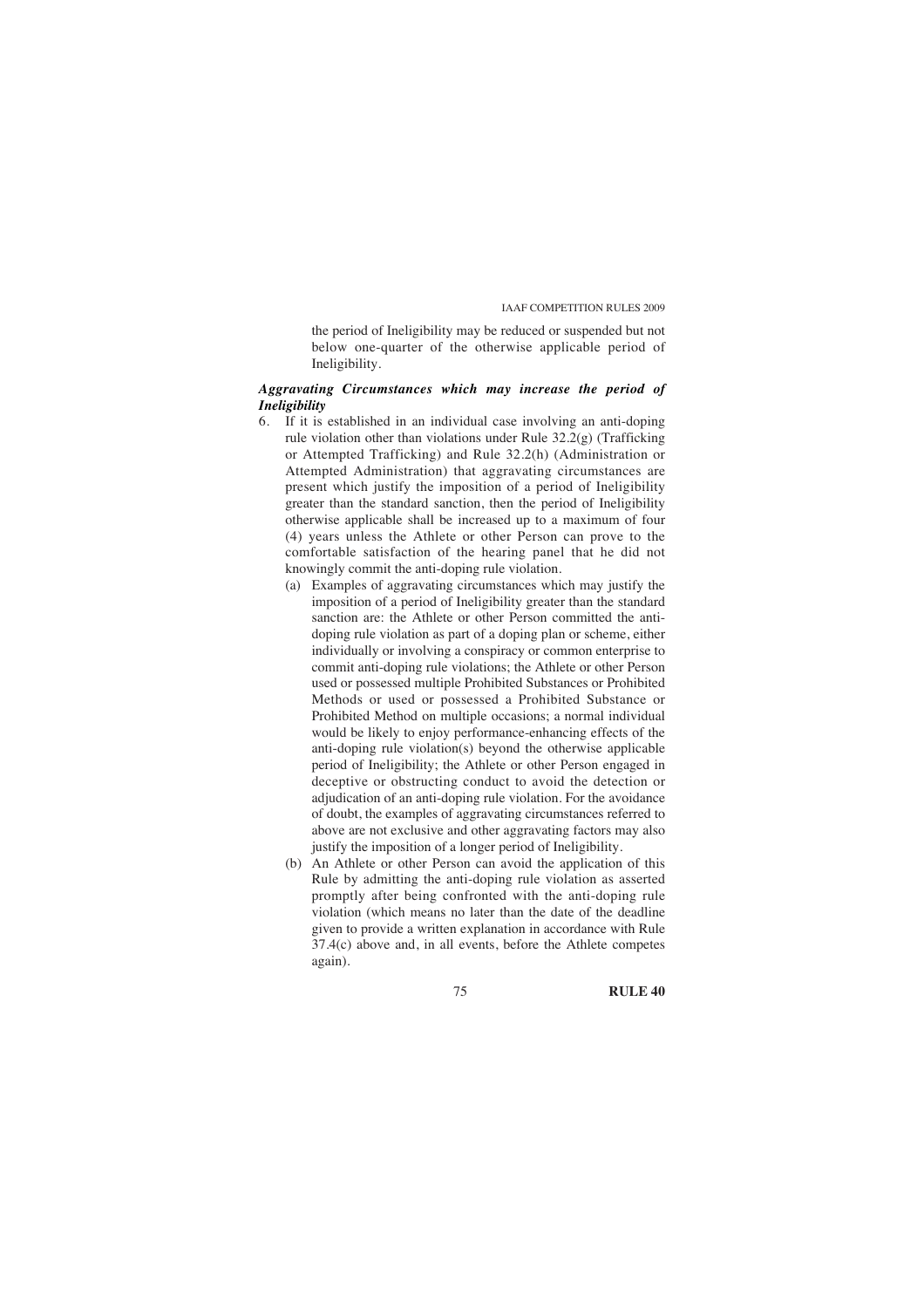#### *Multiple Violations*

7. (a) Second Anti-Doping Rule Violation: For an Athlete or other Person's first anti-doping rule violation, the period of Ineligibility is set out in Rules 40.2 and 40.3 (subject to elimination, reduction or suspension under Rules 40.4 or 40.5 or to an increase under Rule 40.6). For a second anti-doping rule violation, the period of Ineligibility shall be within the range set out in the table below:

| 2nd<br>violation<br>1 <sub>st</sub><br>violation | <b>RS</b> | <b>FFMT</b> | <b>NSF</b> | St      | AS         | <b>TRA</b> |
|--------------------------------------------------|-----------|-------------|------------|---------|------------|------------|
| RS                                               | $1 - 4$   | $2 - 4$     | $2 - 4$    | $4-6$   | $8 - 10$   | 10-life    |
| <b>FFMT</b>                                      | 1-4       | $4 - 8$     | $4 - 8$    | $6 - 8$ | $10$ -life | life       |
| <b>NSF</b>                                       | $1 - 4$   | $4 - 8$     | 4-8        | $6 - 8$ | $10$ -life | life       |
| St                                               | $2 - 4$   | $6 - 8$     | $6 - 8$    | 8-life  | life       | life       |
| AS                                               | $4 - 5$   | $10$ -life  | 10-life    | life    | life       | life       |
| TRA                                              | 8-life    | life        | life       | life    | life       | life       |

Definitions for the purpose of the second Anti-Doping Rule violation table:

RS (Reduced Sanction for Specified Substance under Rule 40.4): the anti-doping rule violation was or should be sanctioned by a reduced sanction under Rule 40.4 because it involved a Specified Substance and the other conditions of Rule 40.4 have been met)

FFMT (Filing Failures and/or Missed Tests): the Anti-Doping Rule violation was or should be sanctioned under Rule 40.3(c) (Filing Failures and/or Missed Tests)

NSF (Reduced Sanction for No Significant Fault or Negligence): the anti-doping rule violation was or should be sanctioned under Rule 40.5(b) because No Significant Fault or Negligence under Rule 40.5(b) was proved by the Athlete.

St (Standard Sanction under Rule 40.2 or 40.3(a)): the antidoping rule violation was or should be sanctioned by the standard sanction under Rule 40.2 or Rule 40.3(a).

AS (Aggravated Sanction): the Anti-Doping Rule violation was or should be sanctioned by an aggravated sanction under Rule

| <b>RULE 40</b> |  |
|----------------|--|
|                |  |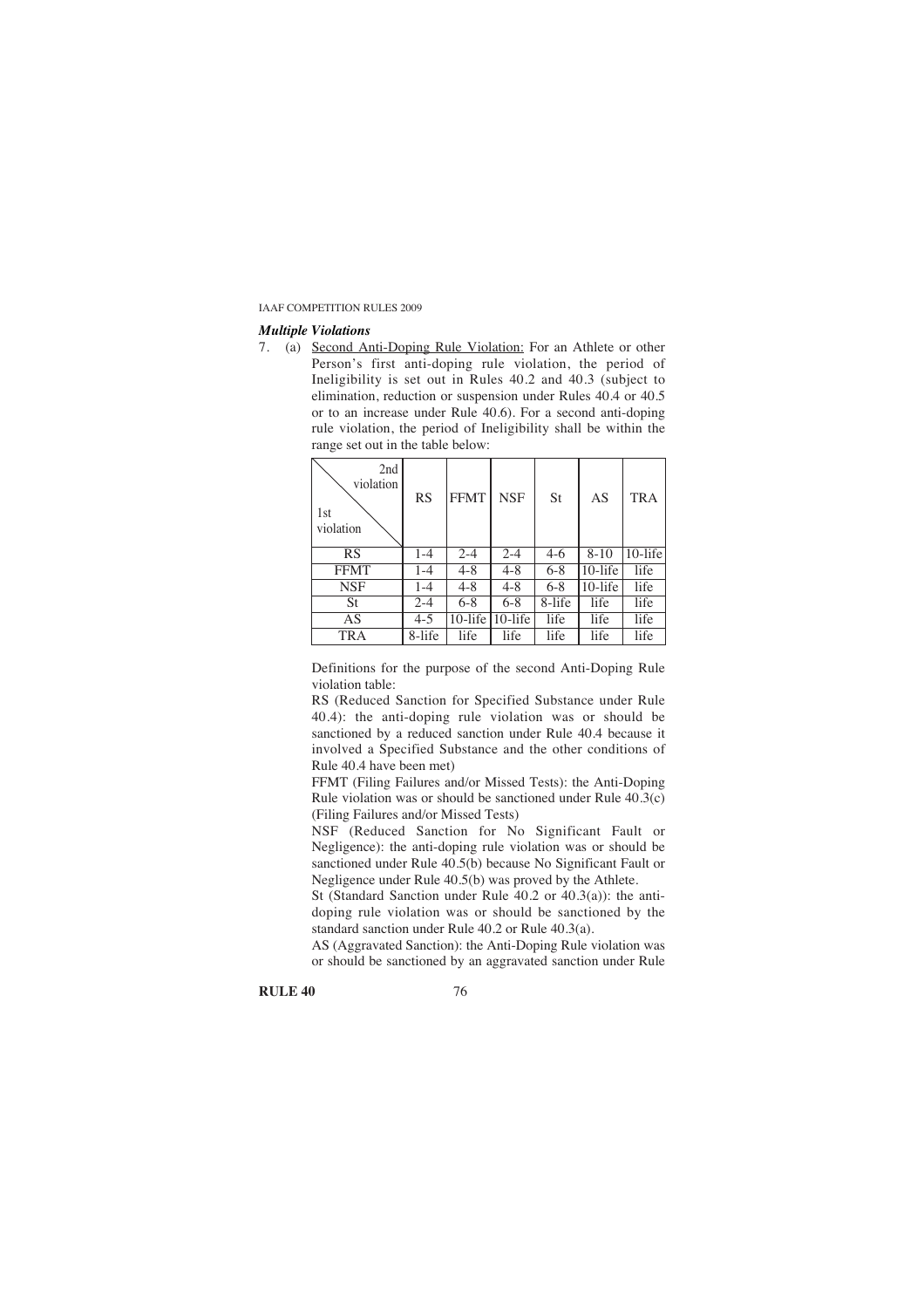40.6 because the conditions set out in Rule 40.6 were established.

TRA (Trafficking or Administration): the Anti-Doping Rule violation was or should be sanctioned by a sanction under Rule 40.3(b) for Trafficking or Administration.

- (b) Application of Rules 40.5(c) and Rule 40.5(d) to Second Anti-Doping Violation: Where an Athlete or other Person who commits a second anti-doping rule violation establishes entitlement to suspension or reduction of a portion of the period of Ineligibility under Rule  $40.5(c)$  or Rule  $40.5(d)$ , the hearing panel shall first determine the otherwise applicable period of Ineligibility within the range established in the table in Rule 40.7(a) and then apply the appropriate suspension or reduction of the period of Ineligibility. The remaining period of Ineligibility, after applying any suspension or reduction under Rule 40.5(c) and Rule 40.5(d) must be at least one quarter of the otherwise applicable period of Ineligibility.
- (c) Third Anti-Doping Rule Violation: A third anti-doping rule violation will always result in a lifetime period of Ineligibility, except if the third violation fulfils the condition for elimination or reduction of the period of Ineligibility under Rule 40.4 or involves a violation of Rule 32.2(d) (Filing Failures and/or Missed Tests). In these particular cases, the period of Ineligibility shall be from eight (8) years to a lifetime ban.
- (d) Additional Rules for certain potential Multiple Violations:
	- (i) For the purposes of imposing sanctions under Rule 40.7, an anti-doping rule violation will only be considered a second violation if it can be established that the Athlete or other Person committed the second anti-doping rule violation after the Athlete or other Person received notice pursuant to Rule 37 (Results Management) or after reasonable efforts were made to give notice of the first anti-doping rule violation; if this cannot be established, the violations shall be considered together as one single first violation and the sanction imposed shall be based on the violation that carries the more severe sanction; however, the occurrence of multiple violations may be considered as a factor in determining aggravating circumstances (Rule 40.6).
	- (ii) If, after the resolution of a first anti-doping rule violation, facts are discovered involving an anti-doping rule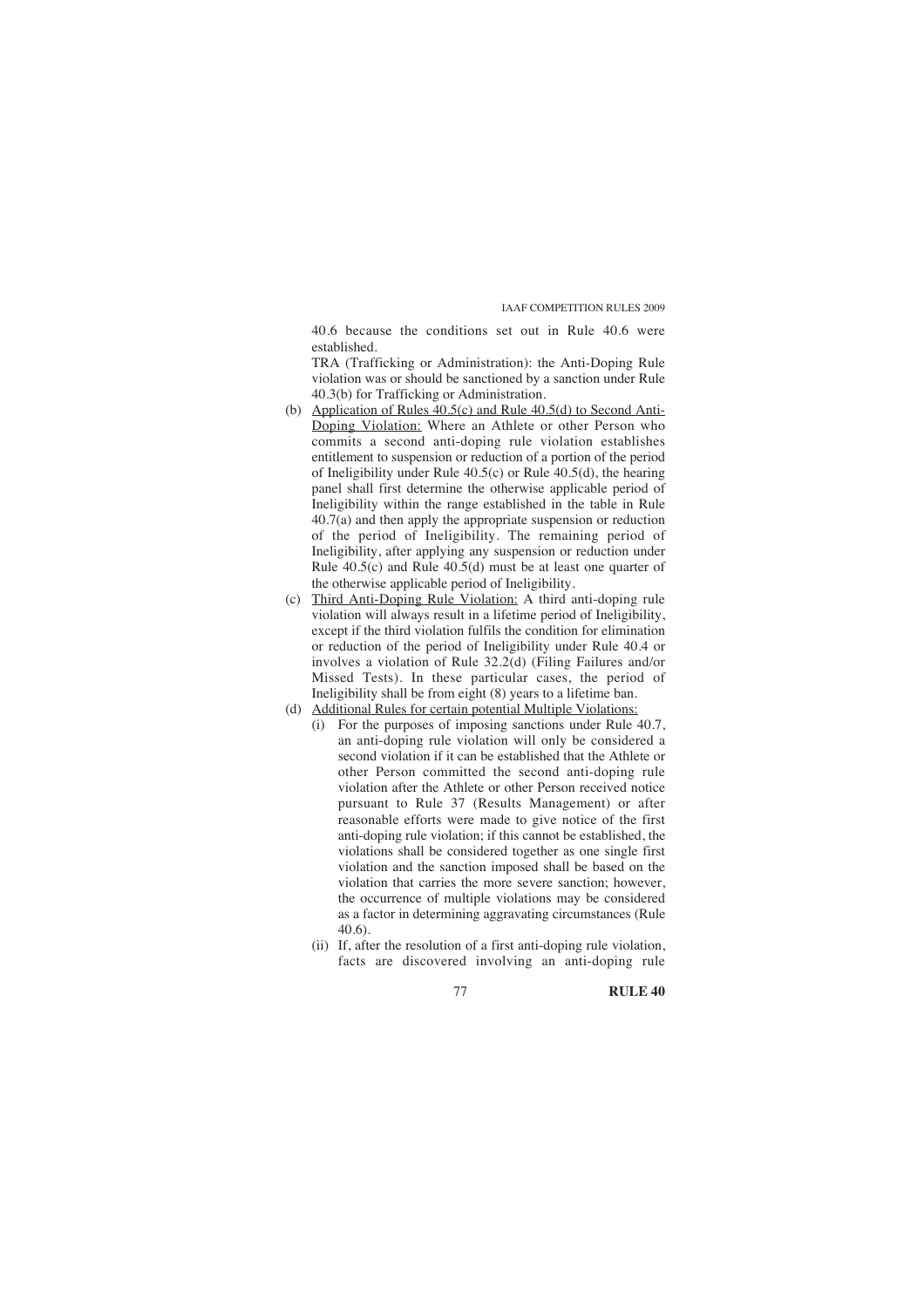violation by the Athlete or other Person which occurred prior to notification of the first violation, then an additional sanction shall be imposed based on the sanction that could have been imposed if the two violations would have been adjudicated at the same time. Results in all events dating back to the earlier anti-doping rule violation will be Disqualified as provided in Rule 40.8. To avoid the possibility of a finding of aggravating circumstances (Rule 40.6) on account of the earlier-in-time but later-discovered violation, the Athlete or other Person must voluntarily admit the earlier anti-doping rule violation on a timely basis after notice of the violation for which he is first charged (which means no later than the deadline to provide a written explanation in accordance with Rule 37.4(c) above and, in all events, before the Athlete competes again). The same rule shall also apply when facts are discovered involving another prior violation after the resolution of a second anti-doping rule violation.

(e) Multiple Anti-Doping Rule Violations during eight (8) year period: For the purposes of Rule 40.7, each anti-doping rule violation must take place within the same eight (8) year period in order to be considered multiple violations.

#### *Disqualification of results in Competitions subsequent to Sample collection or commission of an anti-doping rule violation*

- 8. In addition to the automatic Disqualification of the results in the Competition which produced the positive sample under Rules 39 and 40, all other competitive results obtained from the date the positive Sample was collected (whether In-Competition or Out-of-Competition) or other anti-doping rule violation occurred through to the commencement of any Provisional Suspension or Ineligibility period shall be Disqualified with all of the resulting Consequences for the Athlete including the forfeiture of any titles, awards, medals, points and prize and appearance money.
- 9. The following shall apply to prize money forfeited under Rule 40.8 above:
	- (a) Allocation of Forfeited Prize Money: where prize money has not already been paid to the Ineligible Athlete, it shall be reallocated to the Athlete(s) who placed behind the Ineligible Athlete in the relevant Event(s) or Competition(s). Where prize money has already been paid to the Ineligible Athlete, it shall be re-allocated to the Athlete(s) who placed behind the

**RULE 40** 78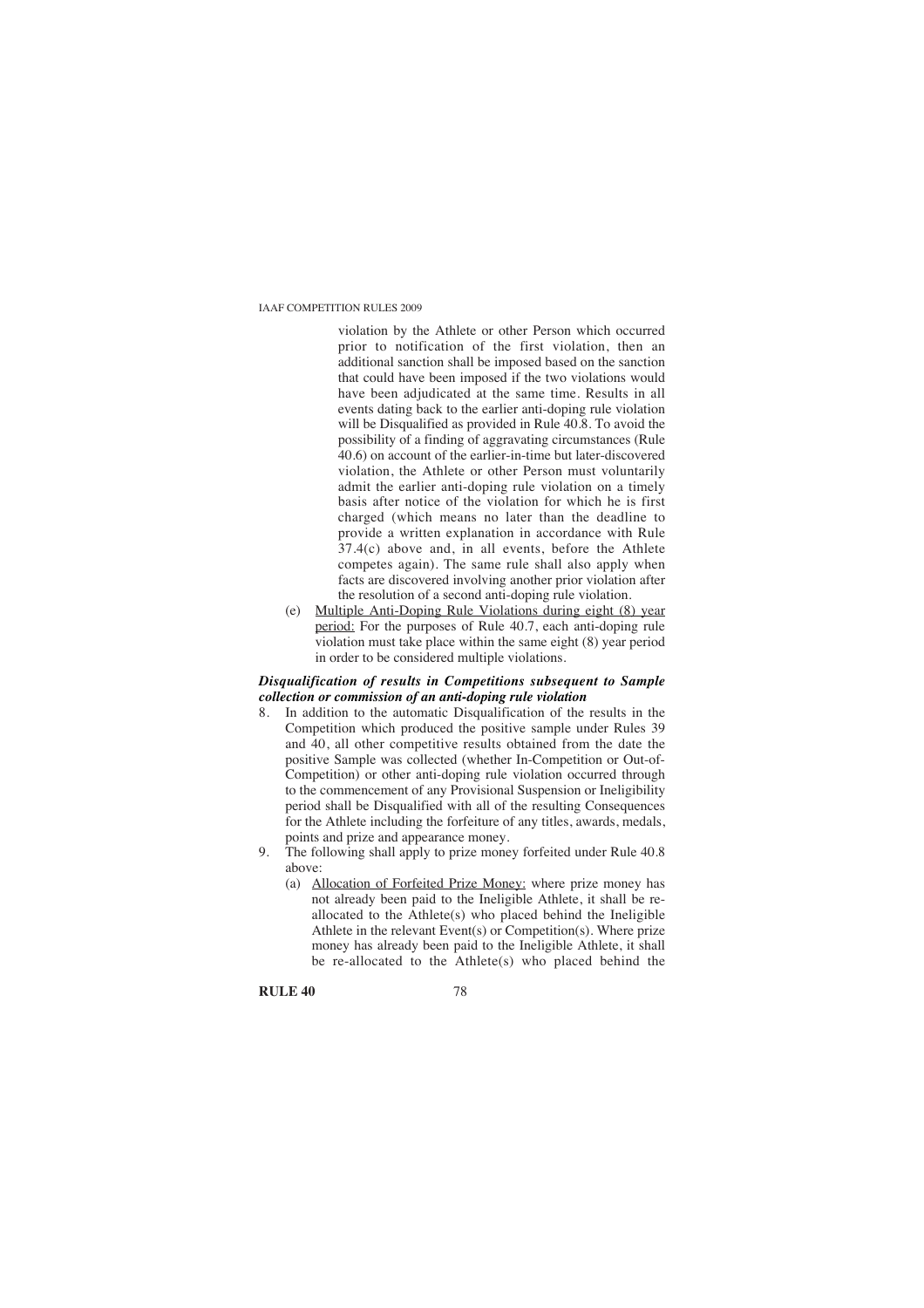Ineligible Athlete in the relevant Event(s) or Competition(s) only if and when all the forfeited prize money has been repaid by the Ineligible Athlete to the relevant person or entity; and

(b) as a condition of regaining eligibility after being found to have committed an anti-doping rule violation, the Ineligible Athlete must first repay all prize money forfeited under Rule 40.8 above (see Rule 40.12 below).

# *Commencement of period of Ineligibility*

- 10. Except as provided below, the period of Ineligibility shall start on the date of the hearing decision providing for Ineligibility or, if the hearing is waived, on the date the Ineligibility is accepted or otherwise imposed. Any period of Provisional Suspension (whether imposed or voluntarily accepted) shall be credited against the total period of Ineligibility to be served.
	- (a) Timely admission: where the Athlete promptly admits the antidoping rule violation in writing after being confronted (which means no later than the date of the deadline given to provide a written explanation in accordance with Rule 37.4(c) above and, in all events, before the Athlete competes again), the period of Ineligibility may start as early as the date of Sample collection or the date on which another anti-doping rule violation last occurred. In each case, however, where this Rule is applied, the Athlete or other Person shall serve at least one-half of the period of Ineligibility going forward from the date the Athlete or other Person accepted the imposition of a sanction, the date of a hearing decision imposing a sanction or the date the sanction is otherwise imposed.
	- (b) If a Provisional Suspension is imposed and respected by the Athlete, then the Athlete shall receive a credit for such period of Provisional Suspension against any period of Ineligibility which may ultimately be imposed.
	- (c) If an Athlete voluntarily accepts a Provisional Suspension in writing (pursuant to Rule 38.2) and thereafter refrains from competing, the Athlete shall receive credit for such period of voluntary Provisional Suspension against any period of Ineligibility which may ultimately be imposed. In accordance with Rule 38.3, a voluntary suspension is effective upon the date of its receipt by the IAAF.
	- (d) No credit against a period of Ineligibility shall be given for any time period before the effective date of the Provisional Suspension or voluntary Provisional Suspension regardless of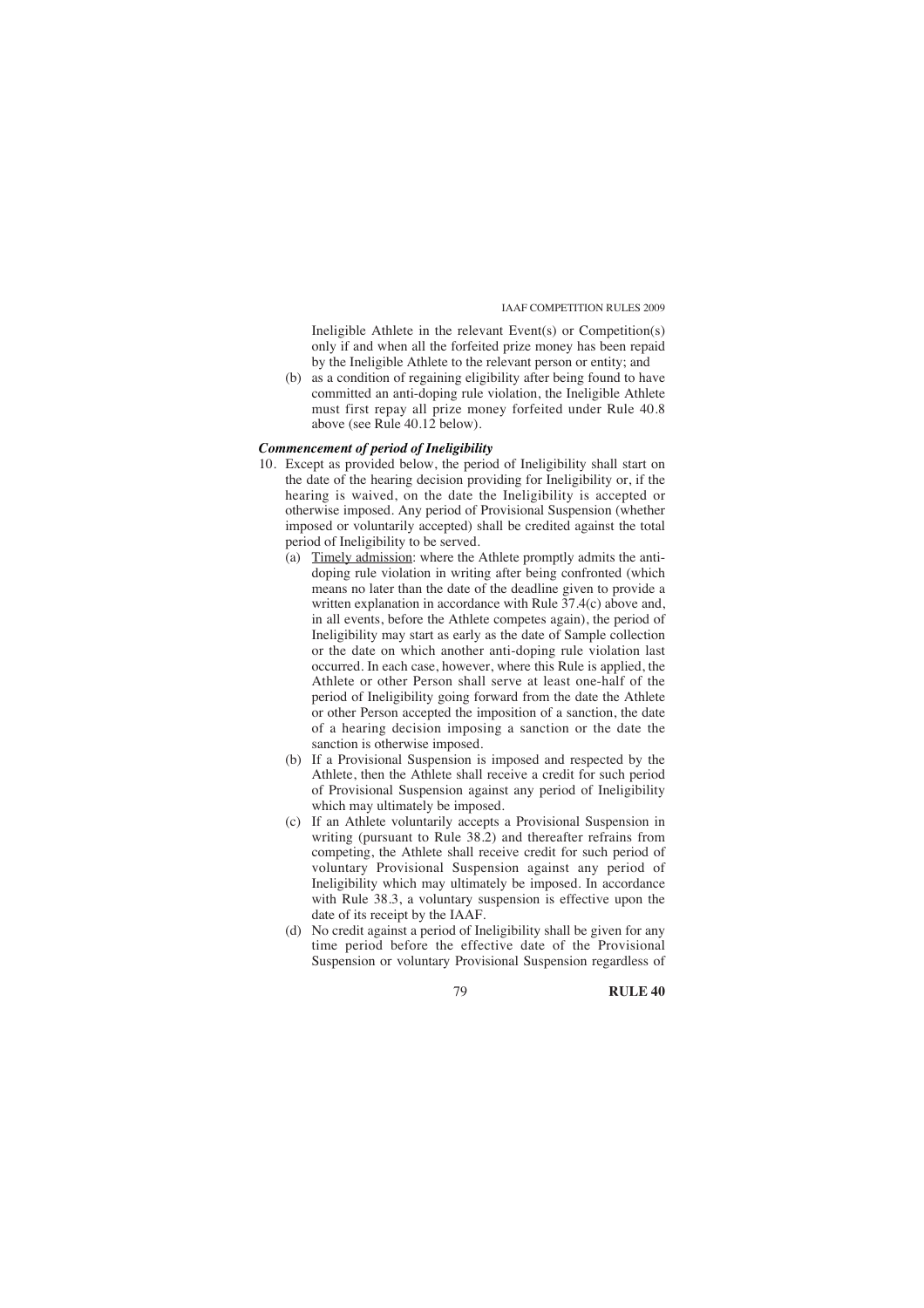whether the Athlete elected not to compete or was not selected to compete.

#### *Status during Ineligibility*

- 11. (a) Prohibition against participation during Ineligibility: no Athlete or other Person who has been declared Ineligible may, during the period of Ineligibility, participate in any capacity in any Competition or activity, other than in authorised anti-doping education or rehabilitation programmes, which are authorised or organised by the IAAF or any Area Association or Member (or any Club or other member organisation of a Member) or Signatory (or Signatory's member or a club or other member organisation of a Signatory's member) or in competitions authorised or organised by any professional league or any international or national-level organisation. An Athlete subject to a period of Ineligibility shall remain subject to Testing. An Athlete or other Person subject to a period of Ineligibility of more than four (4) years may, after completing four years of the period of Ineligibility, participate in local sport events in a sport other than Athletics but only so long as the local sport event is not at a level that could otherwise qualify such Athlete or other Person directly or indirectly to compete in (or accumulate points towards) a national championship or international competition.
	- (b) Violation of the Prohibition of Participation during Ineligibility: where an Athlete or other Person who has been declared Ineligible violates the prohibition against participation during Ineligibility described in Rule 40.11(a) above, the results of such participation shall be Disqualified and the period of Ineligibility which was originally imposed shall start over again as at the date of the violation. The new period of Ineligibility may be reduced under Rule 40.5(b) if the Athlete or other Person establishes he bears No Significant Fault or Negligence for violating the prohibition against participation. The determination of whether an Athlete or other Person has violated the prohibition against participation and whether a reduction under Rule 40.5(b) is appropriate shall be made by the body whose results management led to the imposition of the initial period of Ineligibility.
	- (c) Withholding of Financial Support during Ineligibility: in addition, for any anti-doping rule violation not involving a reduced sanction for a Specified Substance as described in Rule

**RULE 40** 80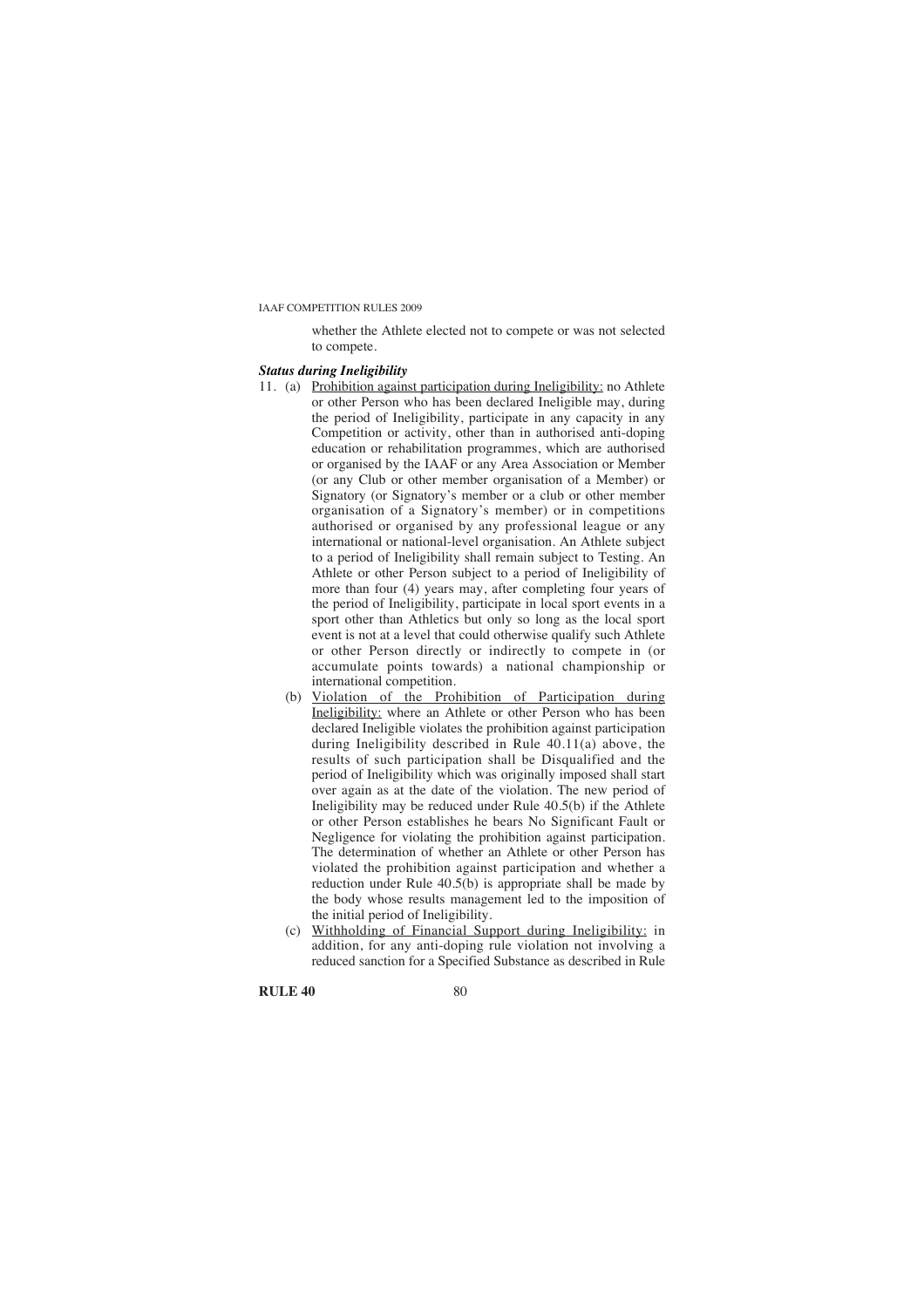40.4, some or all sport-related financial support or other sportrelated benefits received by such Person will be withheld.

# *Return to Competition following Ineligibility*

- 12. As a condition to regaining eligibility at the end of a specified period of Ineligibility, an Athlete or other Person must comply with the following requirements:
	- (a) Repayment of prize money: the Athlete must repay any and all prize money that he has received in relation to performances in Competitions from the date of the Sample collection that resulted in an Adverse Analytical Finding or other anti-doping rule violation, or from the date of the commission of any other anti-doping rule violation, going forward; and
	- (b) Reinstatement Testing: the Athlete must, during any period of Provisional Suspension or Ineligibility, make himself available for Out-of-Competition testing by the IAAF, his National Federation and any other organisation having authority to conduct Testing under these Anti-Doping Rules, and must, if requested, provide current and accurate whereabouts information for such purpose. Where an International-level Athlete has been rendered ineligible for one (1) year or more, a minimum of four (4) reinstatement tests must be conducted, three (3) Out-of-Competition tests and one (1) for the full range of Prohibited Substances and Prohibited Methods immediately prior to the end of the Ineligibility period. These reinstatement tests shall be at the Athlete's cost and shall be conducted with at least three (3) months between each test. The IAAF shall be responsible for the conduct of the reinstatement tests, in accordance with the Anti-Doping Rules and Regulations, but tests by any competent Testing body may be relied upon by the IAAF to satisfy this requirement, provided the Samples collected have been analysed by a WADA-accredited laboratory. Where an Athlete competing in Running events, Race Walking events or Combined events has been found guilty of an anti-doping rule violation under the Rules, at least his last two reinstatement tests shall be analysed for erythropoiesis-stimulating agents and their releasing factors. The results of all reinstatement tests, together with copies of the relevant doping control forms, must be sent to the IAAF prior to the Athlete returning to competition. If any reinstatement Testing carried out pursuant to this Rule results in an Adverse Analytical Finding or other anti-doping rule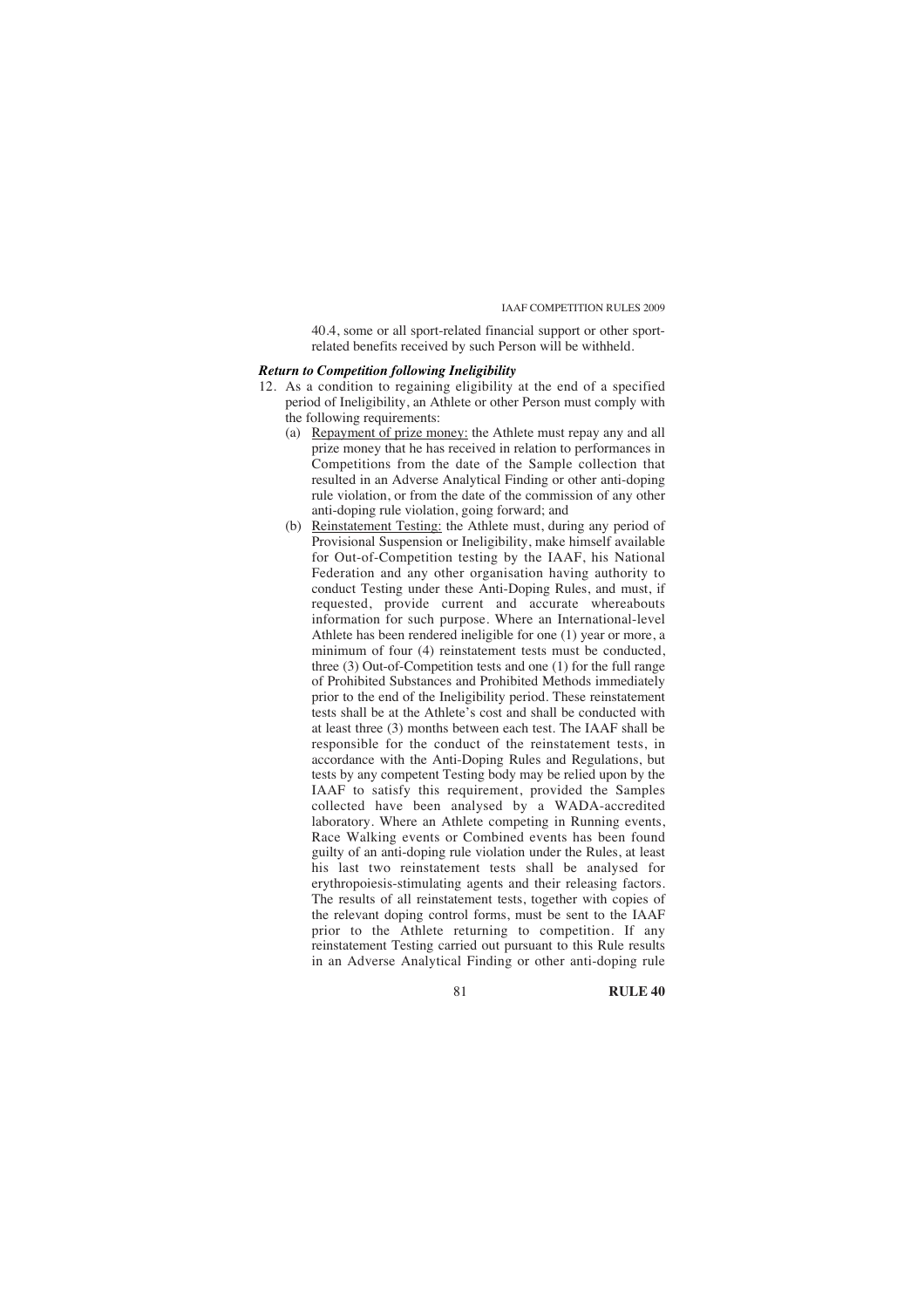violation, this will constitute a separate anti-doping rule violation and the Athlete will be subject to disciplinary proceedings and further sanction, as appropriate.

(c) Once the period of an Athlete's Ineligibility has expired, provided that he has complied with the requirements of Rule 40.12 above, he shall become automatically re-eligible and no application by the Athlete or his National Federation to the IAAF shall be necessary.

#### RULE 41 **Sanctions on Teams**

- 1. Where the Athlete who has committed an anti-doping rule violation competed as a member of a relay team, the relay team shall be automatically disqualified from the Event in question, with all resulting consequences for the relay team, including the forfeiture of all titles, awards, medals, points and prize money. If the Athlete who has committed an anti-doping rule violation competes for a relay team in a subsequent Event in the Competition, the relay team shall be disqualified from the subsequent Event, with all the same resulting consequences for the relay team, including the forfeiture of all titles, awards, medals, points and prize money unless the Athlete establishes that he bears No Fault or Negligence for the violation and that his participation in the relay was not likely to have been affected by the anti-doping rule violation.
- 2. Where the Athlete who has committed an anti-doping rule violation competed as a member of a team other than a relay team, in an Event where a team ranking is based on the addition of individual results, the team shall not be automatically disqualified from the Event in question but the result of the Athlete committing the violation will be subtracted from the team result and replaced with the result of the next applicable team member. If, by subtracting the Athlete's result from the team's result, the number of Athletes counting for the team is less than the required number, the team shall be disqualified. This same principle shall apply to the calculation of a team result if the Athlete who has committed an anti-doping rule violation competes for a team in a subsequent Event in the Competition unless the Athlete establishes that he bears No Fault or Negligence for the violation and that his participation in the team was not likely to have been affected by the anti-doping rule violation.

**RULES 40.41** 82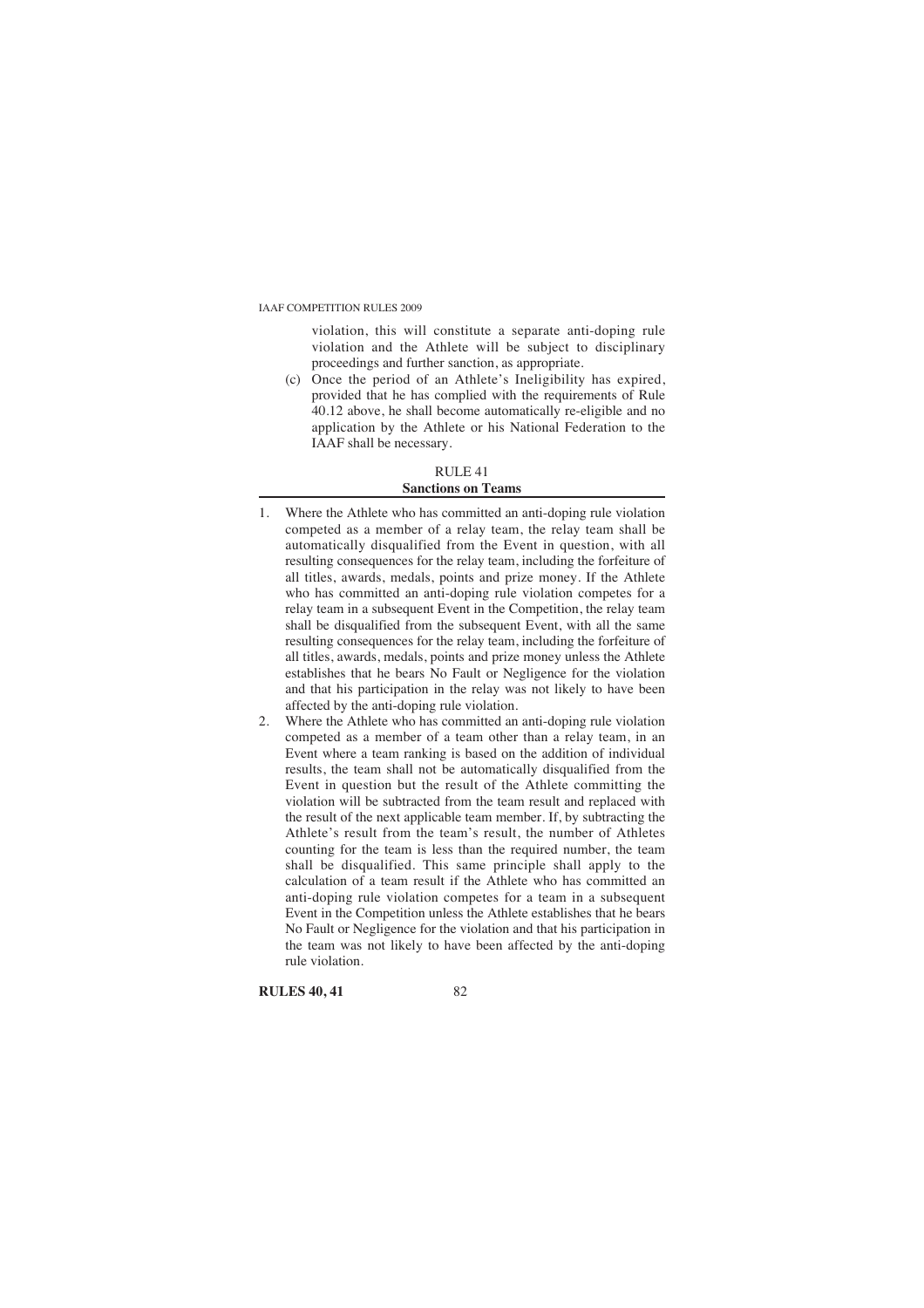- 3. In addition to the disqualification of results in Rule 40.8 above:
	- (a) the results of any relay team in which the Athlete competed from the date the positive Sample was collected or other violation occurred through to the commencement of any Provisional Suspension or Ineligibility period shall be disqualified, with all resulting consequences for the relay team, including the forfeiture of all titles, awards, medals, points and prize money; and
	- (b) the results of any team other than a relay team in which the Athlete competed from the date the positive Sample was collected or other violation occurred through to the commencement of any Provisional Suspension or Ineligibility period shall not be automatically disqualified but the result of the Athlete committing the anti-doping rule violation will be subtracted from the team result and replaced with the result of the next applicable team member. If, by subtracting the Athlete's result from the team's result, the number of Athletes counting for the team is less than the required number, the team shall be disqualified.

#### RULE 42 **Appeals**

#### *Decisions subject to Appeal*

1. Unless specifically stated otherwise, all decisions made under these Anti-Doping Rules may be appealed in accordance with the provisions set out below. All such decisions shall remain in effect while under appeal unless the appellate body orders otherwise or unless otherwise determined in accordance with these Rules (see Rule 42.15 below). Before an appeal is commenced, any postdecision review provided in these Anti-Doping Rules must be exhausted (except where WADA has a right of appeal and no other party has appealed a final decision under the applicable rules, in which case WADA may appeal such decision directly to CAS without having to exhaust any other remedies).

# *Appeals from Decisions regarding anti-doping rule violations or Consequences*

2. The following is a non-exhaustive list of decisions regarding antidoping rule violations and Consequences that may be appealed under these Rules: a decision that an anti-doping rule violation was

83 **RULES 41, 42**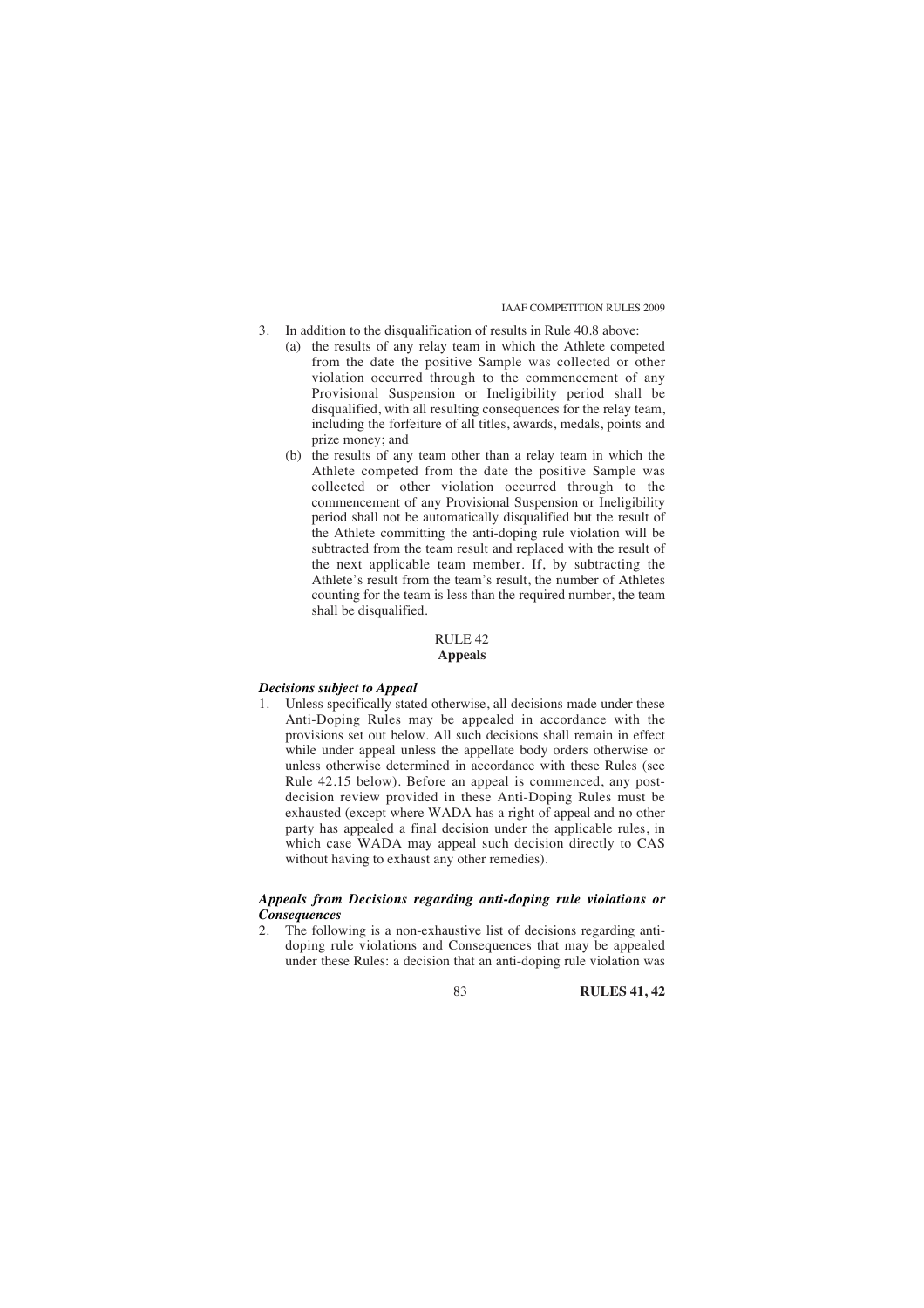committed; a decision imposing Consequences for an anti-doping rule violation; a decision that no anti-doping rule violation was committed; a decision failing to impose Consequences for an antidoping rule violation in accordance with these Rules; a determination by the Doping Review Board under Rule 38.21 that there are no exceptional/special circumstances in an International-Level Athlete's case justifying an elimination or reduction of sanction; a decision of a Member confirming the acceptance by an Athlete or other Person of Consequences for an anti-doping rule violation; a decision that an anti-doping rule violation proceeding cannot go forward for procedural reasons (including, for example, prescription); a decision under Rule 40.11 whether or not an Athlete or other Person has violated the prohibition of participation during Ineligibility; a decision that a Member lacks jurisdiction to rule on an alleged anti-doping rule violation or its Consequences; a decision not to bring forward an Adverse Analytical Finding or an Atypical Finding as an anti-doping rule violation or a decision not to go forward with an anti-doping rule violation after an investigation under Rule 37.10; the decision of a single CAS arbitrator in a case referred to CAS in accordance with Rule 38.9; any other decision regarding anti-doping rule violations or Consequences that the IAAF considers to be erroneous or procedurally unsound.

- 3. Appeals involving International-Level Athletes: in cases involving International-Level Athletes or their Athlete Support Personnel, the decision of the relevant body of the Member may be appealed exclusively to CAS in accordance with the provisions set out below.
- 4. Appeals which do not involve International-Level Athletes: in cases which do not involve International-Level Athletes or their Athlete Support Personnel, the decision of the relevant body of the Member may (unless Rule 42.8 below applies) be appealed to an independent and impartial body in accordance with rules established by the Member. The rules for such appeal shall respect the following principles:
	- a timely hearing;
	- a fair, impartial and independent hearing panel;
	- the right to be represented by counsel at the Person's own expense; - the right to have an interpreter at the hearing at the Person's own
		- expense; and
	- a timely, written, reasoned decision.
	- The decision of the national level appeal body may be appealed in accordance with Rule 42.7 below.

**RULE 42** 84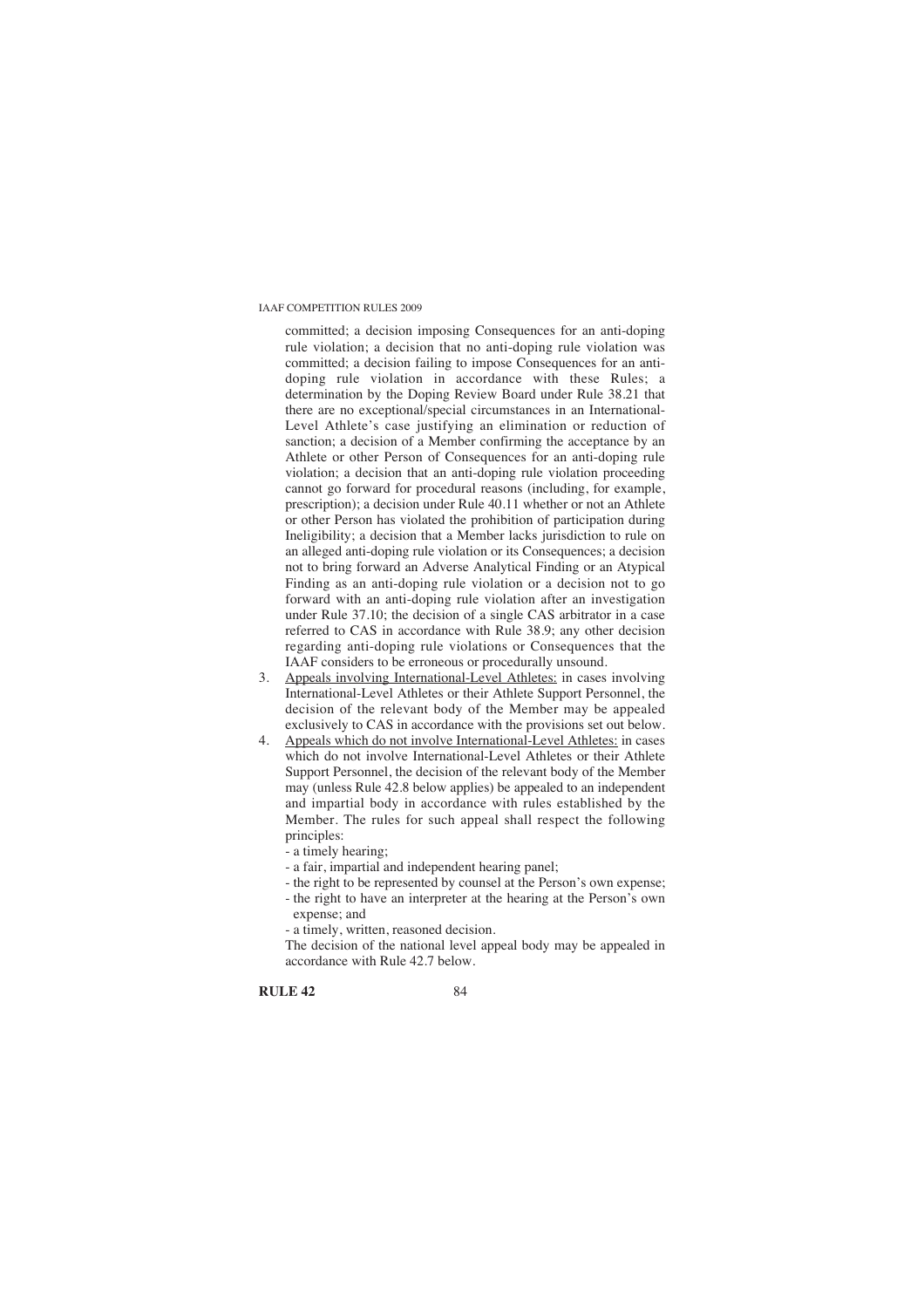- 5. Parties entitled to Appeal: in any case involving an International-Level Athlete or his Athlete Support Personnel, the following parties shall have the right to appeal to CAS:
	- (a) the Athlete or other Person who is the subject of the decision being appealed;
	- (b) the other party to the case in which the decision was rendered;
	- (c) the IAAF;
	- (d) the National Anti-Doping Organisation of the Athlete or other Person's country of residence or where the Athlete or other Person is a national or licence holder;
	- (e) the IOC (where the decision may have an effect in relation to the Olympic Games, including a decision affecting eligibility for the Olympic Games); and
	- (f) WADA.
- 6. In any case which does not involve an International-Level Athlete or his Athlete Support Personnel, the following parties shall have the right to appeal the decision to the national level appeal body:
	- (a) the Athlete or other Person who is the subject of the decision being appealed;
	- (b) the other party to the case in which the decision was rendered;
	- (c) the Member;
	- (d) the National Anti-Doping Organisation of the Athlete or other Person's country of residence or where the Athlete or other Person is a national or licence holder; and

(e) WADA.

The IAAF shall not have the right to appeal a decision to the national level appeal body but shall be entitled to attend any hearing before the national level appeal body as an observer. The IAAF's attendance at a hearing in such capacity shall not affect its right to appeal the decision of the national level appeal body to CAS in accordance with Rule 42.7 below.

- 7. In any case which does not involve an International-Level Athlete or his Athlete Support Personnel, the following parties shall have the right to appeal the decision of the national level appeal body to CAS:
	- (a) the IAAF;
	- (b) the IOC (where the decision may have an effect on eligibility in relation to the Olympic Games); and
	- (c) WADA.
- 8. In any case which does not involve an International-Level Athlete or his Athlete Support Personnel, the IAAF, the IOC (where the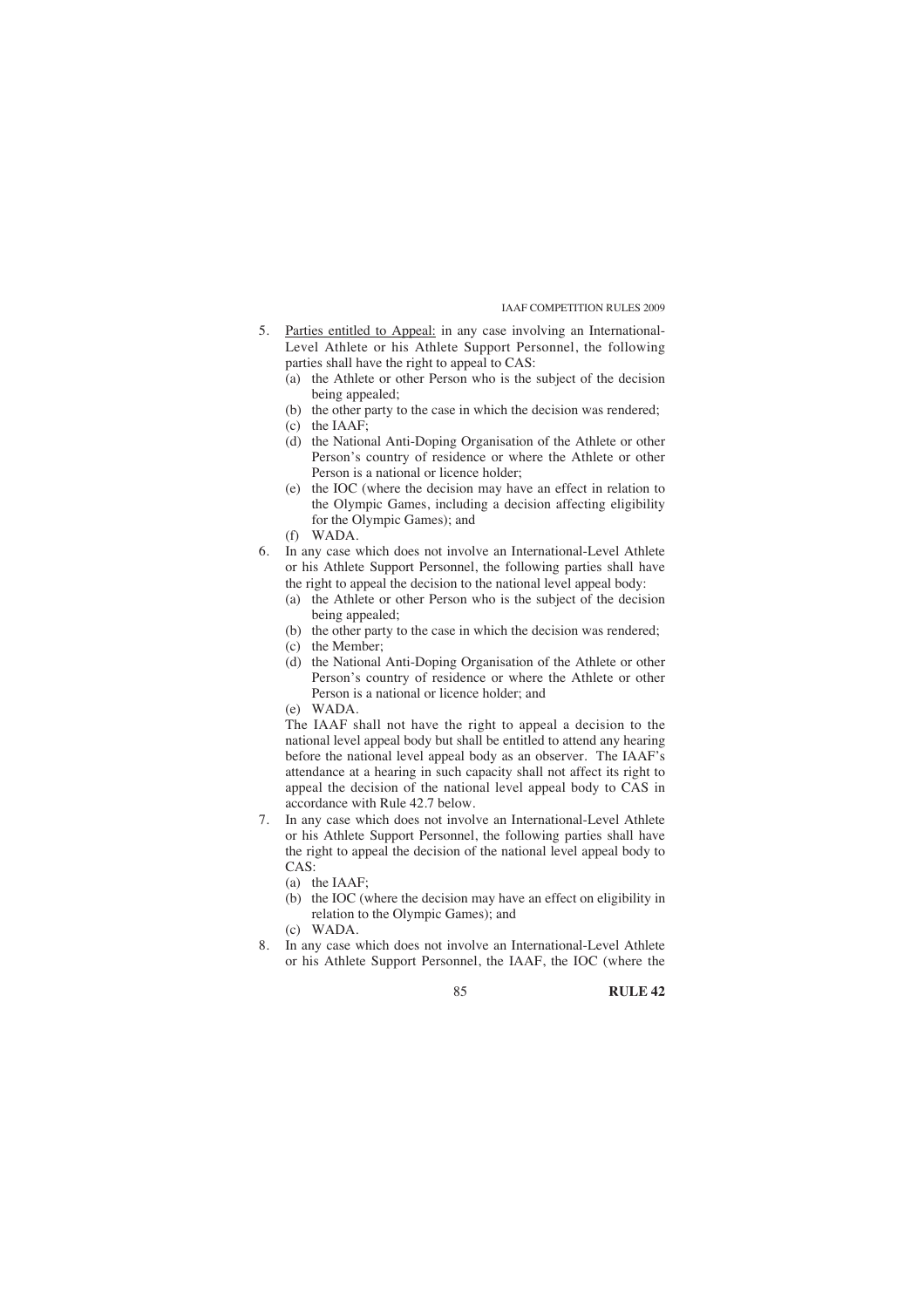decision may have an effect on eligibility in relation to the Olympic Games) and WADA shall have the right to appeal a decision of the relevant body of the Member direct to CAS in any of the following circumstances:

- (a) the Member does not have an appeal procedure in place at the national level;
- (b) there is no appeal made to the national level appeal body of the Member by any of the parties in Rule 42.6;
- (c) the Member's rules so provide.
- 9. Any party filing an appeal under these Anti-Doping Rules shall be entitled to assistance from CAS to obtain all relevant information from the body whose decision is being appealed and the information shall be provided if CAS so directs.

# *Appeals by WADA from a failure to render a timely decision*

10. Where, in a particular case under these Anti-Doping Rules, the IAAF or a Member fails to render a decision with respect to whether an anti-doping rule violation was committed within a reasonable deadline set by WADA, WADA may elect to appeal directly to CAS as if the IAAF or Member had rendered a decision finding no anti-doping rule violation. If the CAS Panel determines that an antidoping rule violation was committed and that WADA acted reasonably in electing to appeal directly to CAS, then WADA's costs and legal fees in prosecuting the appeal shall be reimbursed by the body (the IAAF or the Member) that failed to render the decision.

# *Appeals from decisions granting or denying a Therapeutic Use Exemption*

11. A decision by WADA reversing the grant or denial of a TUE may be appealed exclusively to CAS either by the Athlete or by the IAAF or Member (or its designated body pursuant to Rule 34.9) whose decision was reversed. A decision other than by WADA denying a TUE, which is not reversed by WADA, may be appealed by International-Level Athletes exclusively to CAS and by other Athletes to the national level appeal body described in Rule 42.4 above. If the national level appeal body reverses the decision to deny a TUE, that decision may be appealed by WADA to CAS. When the IAAF or a Member (either itself or through its designated body pursuant to Rule 34.9) fails to take action on a properly submitted TUE application within a reasonable time, the failure to

**RULE 42** 86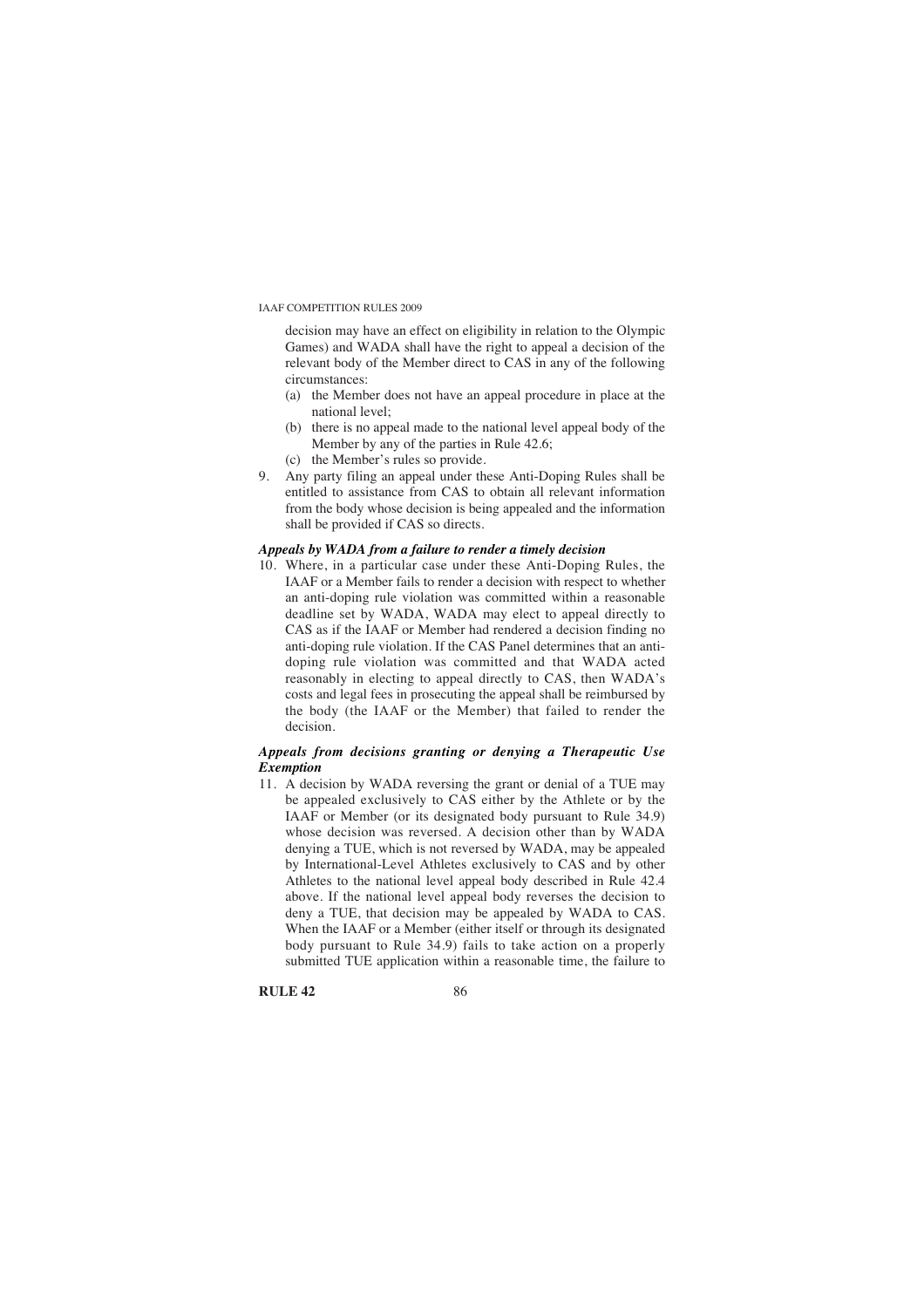decide may be considered as a denial for the purposes of the appeal rights provided in this Rule.

# *Appeals from decisions sanctioning Members for failing to comply with anti-doping obligations*

12. A decision by the Council pursuant to Rule 44 to sanction a Member for failing to comply with its anti-doping obligations under these Rules may be appealed by the Member exclusively to CAS.

# *Time limits for appeals to CAS*

- 13. Unless stated otherwise in these Rules (or the Doping Review Board determines otherwise in cases where the IAAF is the prospective appellant), the appellant shall have forty-five (45) days in which to file his statement of appeal with CAS starting from the date of communication of the written reasons of the decision to be appealed (in English or French where the IAAF is the prospective appellant) or from the last day on which the decision could have been appealed to the national level appeal body in accordance with Rule 42.8(b) above. Within fifteen (15) days of the deadline for filing the statement of appeal, the appellant shall file his appeal brief with CAS and, within thirty (30) days of receipt of the appeal brief, the respondent shall file his answer with CAS.
- 14. The filing deadline for an appeal to CAS filed by WADA shall be the later of (a) twenty-one  $(21)$  days after the last day on which any party entitled to appeal in the case could have appealed; or (b) twenty-one (21) days after WADA's receipt of the complete file relating to the decision.

#### *IAAF appeal of decisions to CAS*

15. The decision as to whether the IAAF should appeal to CAS, or whether the IAAF should participate in a CAS appeal to which it is not an original party (see Rule 42.19 below), shall be taken by the Doping Review Board. The Doping Review Board shall, where applicable, determine at the same time whether the Athlete concerned shall be re-suspended pending the CAS decision.

# *Respondents to the CAS Appeal*

16. As a general rule, the respondent to a CAS appeal shall be the party which has taken the decision that is subject to appeal. Where the Member has delegated the conduct of a hearing under these Rules to another body, committee or tribunal in accordance with Rule 38.11 above, the respondent to the CAS appeal against such decision shall be the Member.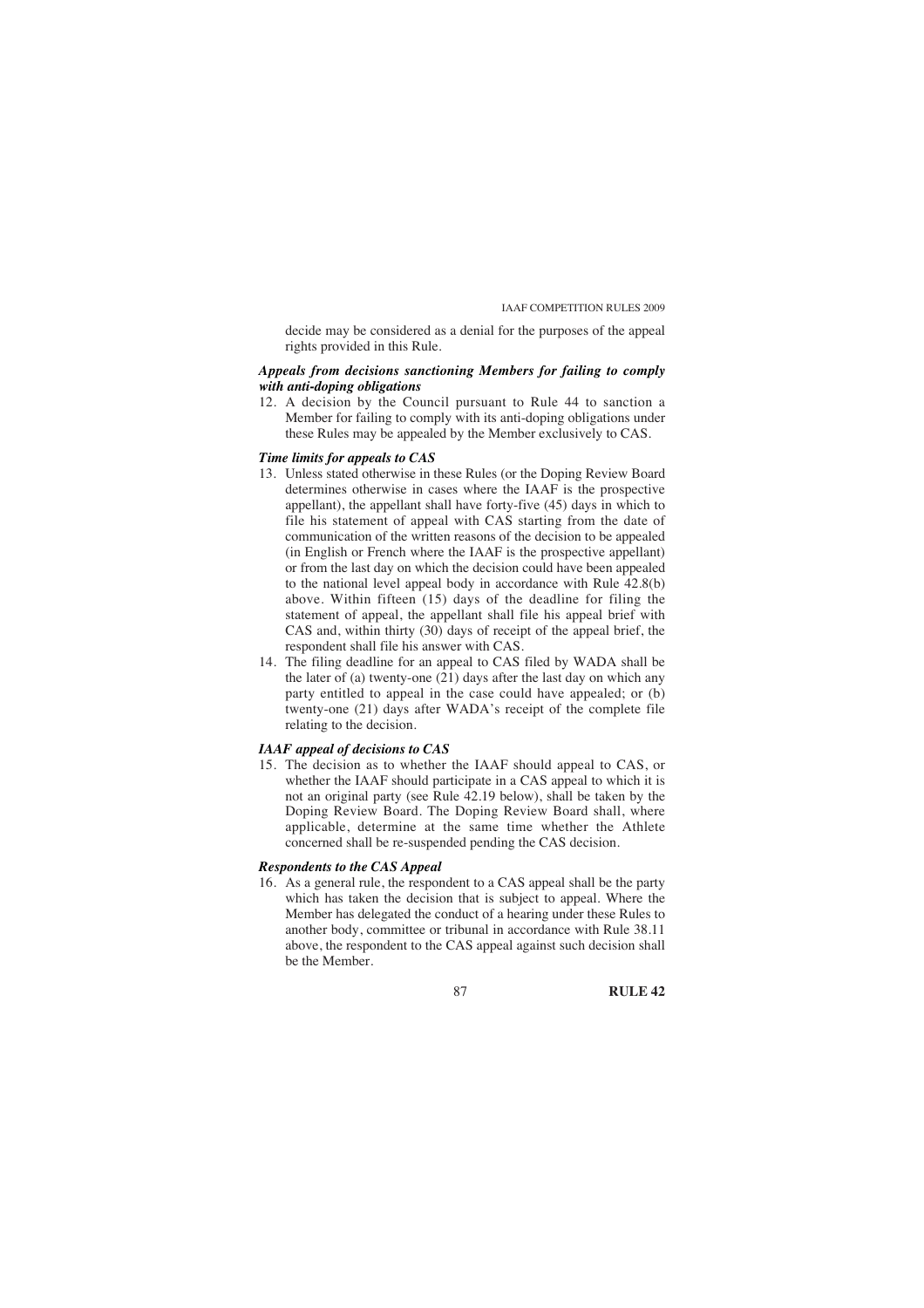- 17. Where the IAAF is appellant before CAS, it shall be entitled to join as additional respondent(s) to the appeal such other parties as it deems to be appropriate, including the Athlete, Athlete Support Personnel or other Person or entity that may be affected by the decision.
- 18. Where the IAAF is one of two or more respondents to an appeal before CAS, it shall seek to agree an arbitrator with the other respondent(s). If there is a disagreement as to who the appointed arbitrator should be, the IAAF's choice of arbitrator shall prevail.
- 19. In any case where the IAAF is not a party to a CAS appeal, it may nevertheless decide to participate as a party in the appeal in which event it shall have full party rights under CAS rules.

#### *The CAS Appeal*

- 20. All appeals before CAS (save as set out in Rule 42.21 below) shall take the form of a re-hearing de novo of the issues raised by the case and the CAS Panel shall be able to substitute its decision for the decision of the relevant tribunal of the Member or the IAAF where it considers the decision of the relevant tribunal of the Member or the IAAF to be erroneous or procedurally unsound. The CAS Panel may in any case add to or increase the Consequences that were imposed in the contested decision.
- 21. Where the appeal to CAS is against the Doping Review Board's determination on exceptional/special circumstances, the hearing before CAS on the question of exceptional/special circumstances shall be limited to a review of the materials before the Doping Review Board and to its determination. The CAS Panel will only interfere with the determination of the Doping Review Board if it is satisfied:
	- (a) that no factual basis existed for the Doping Review Board's determination; or
	- (b) the determination reached was significantly inconsistent with the previous body of cases considered by the Doping Review Board, which inconsistency cannot be justified by the facts of the case; or
	- (c) that the determination reached by the Doping Review Board was a determination that no reasonable review body could reach.
- 22. In all CAS appeals involving the IAAF, CAS and the CAS Panel shall be bound by the IAAF Constitution, Rules and Regulations (including the Anti-Doping Regulations). In the case of any conflict between the CAS rules currently in force and the IAAF

**RULE 42** 88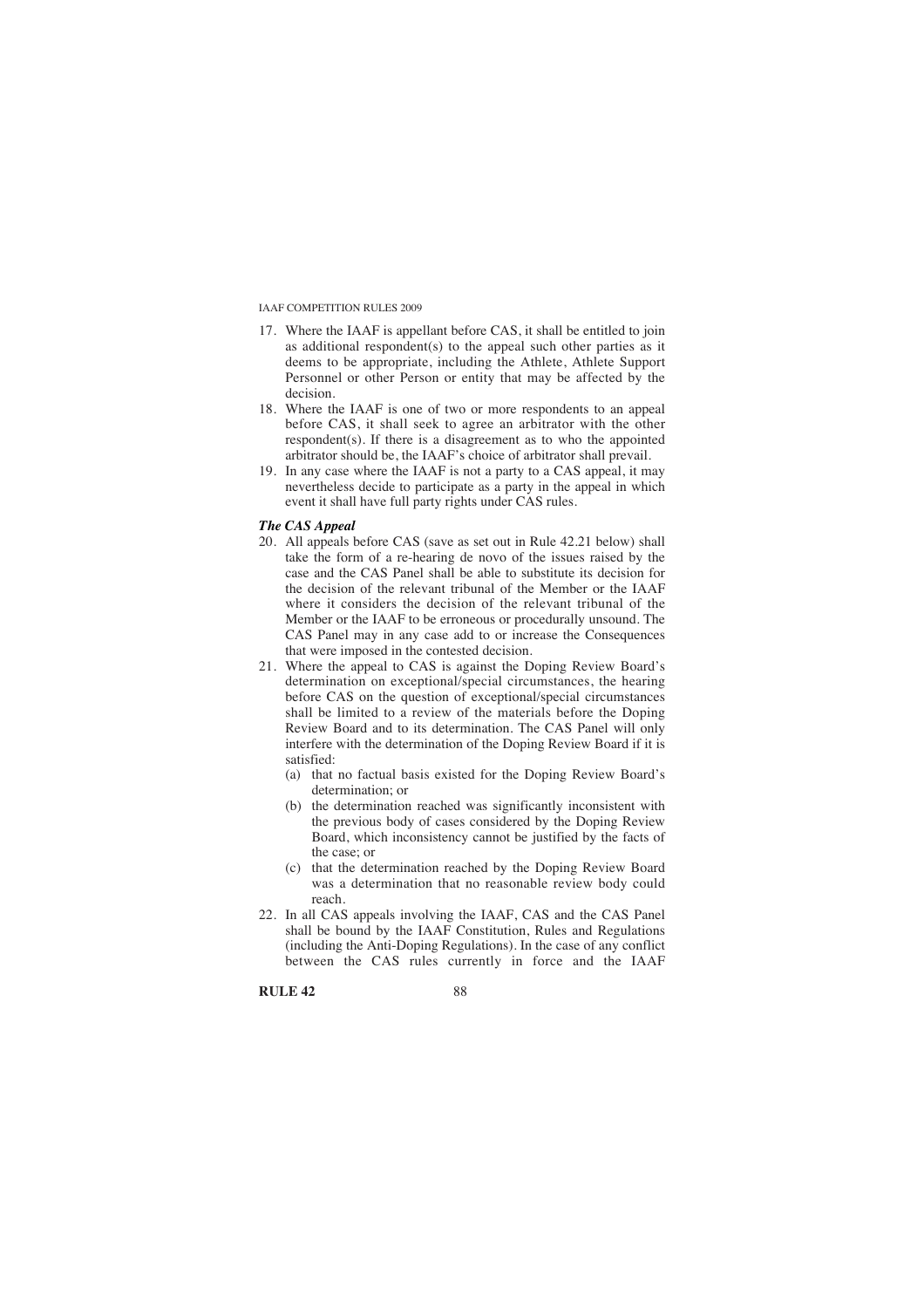Constitution, Rules and Regulations, the IAAF Constitution, Rules and Regulations shall take precedence.

- 23. In all CAS appeals involving the IAAF, the governing law shall be Monegasque law and the arbitrations shall be conducted in English, unless the parties agree otherwise.
- 24. The CAS Panel may in appropriate cases award a party its costs, or a contribution to its costs, incurred in the CAS appeal.
- 25. The decision of CAS shall be final and binding on all parties, and on all Members, and no right of appeal will lie from the CAS decision. The CAS decision shall have immediate effect and all Members shall take all necessary action to ensure that it is effective.

# RULE 43 **Member Reporting Obligations**

- 1. Every Member shall report to the IAAF promptly the names of Athletes who have signed a written agreement to these Anti-Doping Rules and Anti-Doping Regulations in order to be eligible to compete in International Competitions (see Rule 30.3 above). A copy of the signed agreement shall in each case be forwarded by the Member to the IAAF Office.
- 2. Every Member shall report to the IAAF and WADA promptly any TUEs that are granted in accordance with Rule 34.9(b) above.
- 3. Every Member shall report to the IAAF promptly, and in all circumstances, within 14 days of notice to it, any Adverse Analytical Finding obtained in the course of Testing carried out by that Member or in that Member's Country or Territory, together with the name of the Athlete concerned and all documents relevant to the Adverse Analytical Finding in question.
- 4. Every Member shall report, as part of its annual report to the IAAF to be submitted within the first three months of each year (see Article 4.9 of the Constitution), all Testing conducted by that Member or conducted in that Member's Country or Territory in the previous year (other than by the IAAF). This report shall be sorted by Athlete, identifying when the Athlete was tested, the entity conducting the Testing and whether the Testing was In-Competition or Out-of-Competition. The IAAF may choose periodically to publish such data as is received from its Members under this Rule.
- 5. The IAAF shall report to WADA every second year on the IAAF's compliance with the Code, including the compliance of its Members.

89 **RULES 42, 43**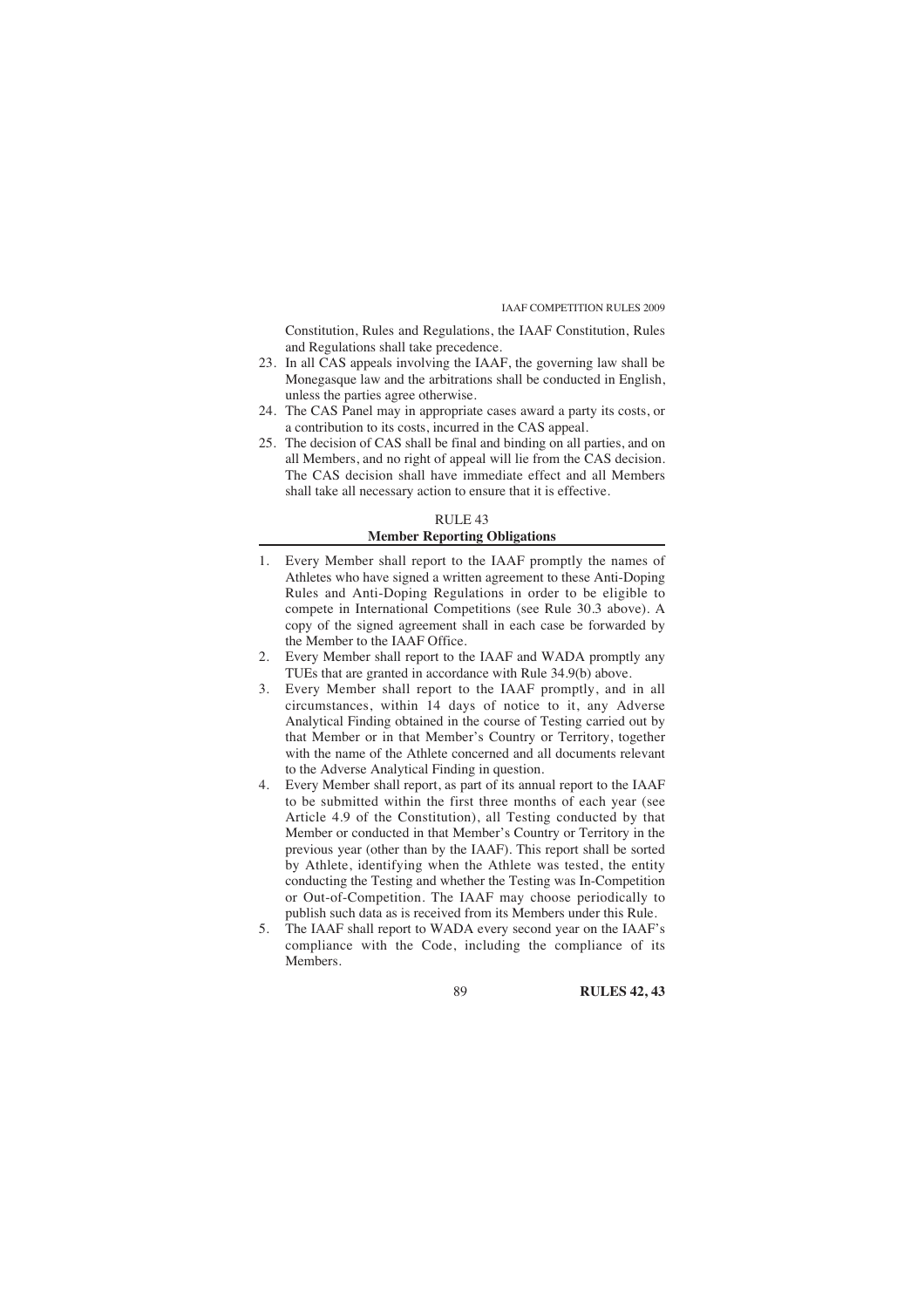# RULE 44 **Sanctions against Members**

- 1. The Council shall have authority to take sanctions against any Member which is in breach of its obligations under these Anti-Doping Rules, in accordance with Article 14.7 of the Constitution.
- 2. The following examples will be considered to be a breach of a Member's obligations under these Anti-Doping Rules:
	- (a) a failure to incorporate these Anti-Doping Rules and the Anti-Doping Regulations into its rules or regulations in accordance with Rule 30.2 above;
	- (b) a failure to guarantee an Athlete's eligibility to compete in International Competitions by requiring the Athlete sign an agreement to these Anti-Doping Rules and Regulations and forwarding a copy of the signed agreement to the IAAF Office (see Rule 30.3 above).
	- (c) a failure to comply with a decision of Council pursuant to Rule 30.6 above;
	- (d) a failure to hold a hearing for an Athlete within three months of being requested to do so (see Rule 38.9 above);
	- (e) a failure to make diligent efforts to assist the IAAF in the collection of whereabouts information should the IAAF make such a request for assistance (see Rule 35.17 above) and/or a failure to verify that the whereabouts information collected on behalf of its Athletes is current and accurate (see Rule 35.19);
	- (f) hindering, obstructing or otherwise Tampering with the conduct of Out-of-Competition Testing by the IAAF, another Member, WADA or any other body with Testing authority (see Rule 35.13);
	- (g) a failure to report to the IAAF and WADA the grant of any TUE under Rule 34.9(b) (see Rule 43.2 above);
	- (h) a failure to report to the IAAF an Adverse Analytical Finding obtained in the course of a Doping Control carried out by that Member, or in that Member's Country or Territory, within 14 days of notice of such a finding to the Member, together with the name of the Athlete concerned and all documents relevant to the Adverse Analytical Finding in question (see Rule 43.3 above);
	- (i) a failure to follow the correct disciplinary procedures set out in these Anti-Doping Rules, including a failure to refer cases involving International-Level Athletes on the issue of exceptional/special circumstances to the Doping Review Board (see Rule 38.19);

**RULE 44** 90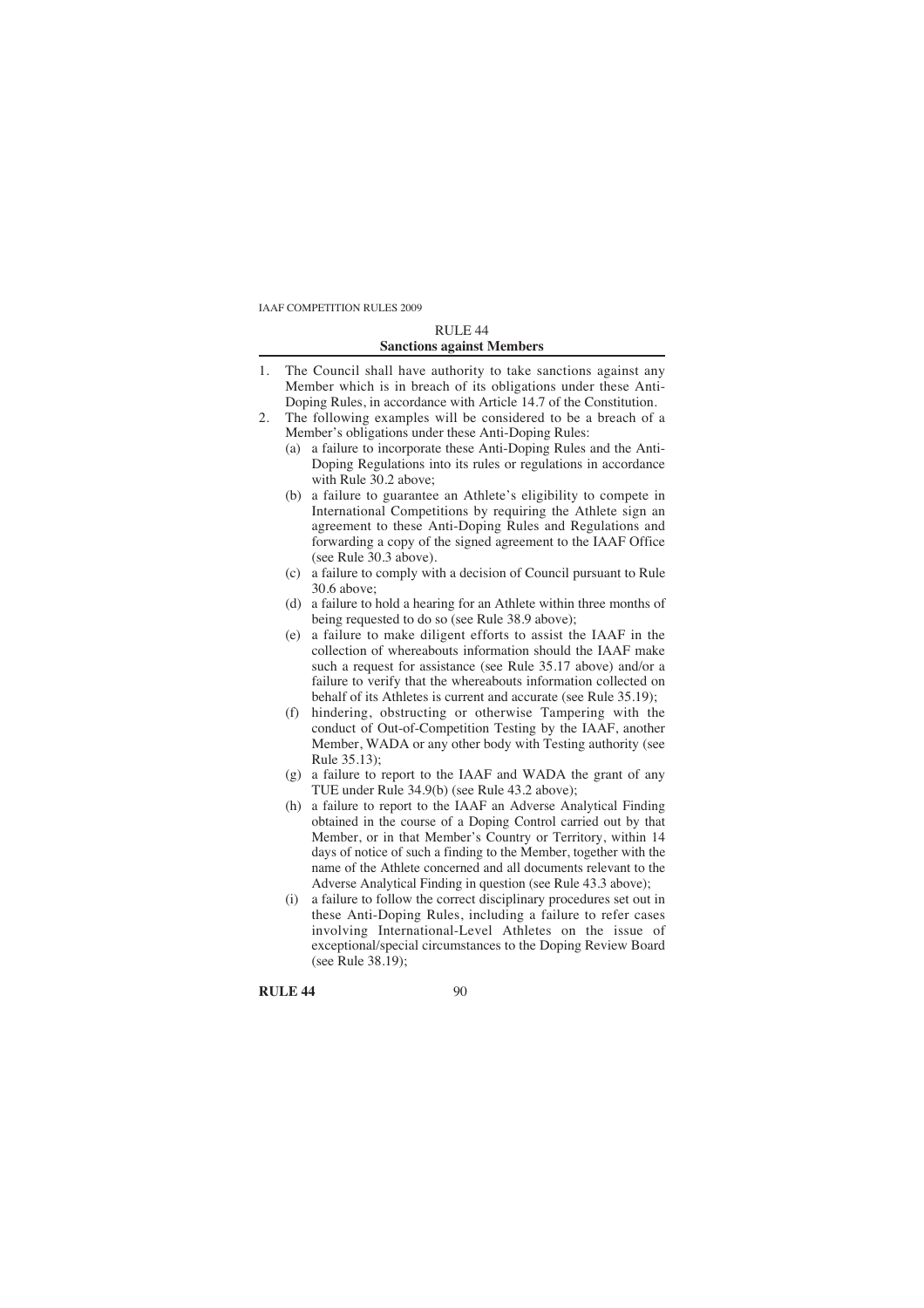- (j) a failure to sanction an Athlete for an anti-doping rule violation in accordance with the sanctions set out in these Anti-Doping Rules;
- (k) a refusal or failure to conduct an investigation at the request of the IAAF into a possible violation of these Anti-Doping Rules or to provide a written report on such investigation within the time stipulated by the IAAF (see Rule 37.12 above);
- (k) a failure to report to the IAAF as part of its annual report to be submitted within the first three months of the year, a list of all Doping Controls conducted by that Member or in that Member's Country or Territory in the previous year (see Rule 43.4 above).
- 3. If a Member is deemed to be in breach of its obligations under these Anti-Doping Rules, the Council shall have authority to act in one or more of the following ways:
	- (a) to suspend the Member until the next meeting of the Congress or for any shorter period;
	- (b) to caution or censure the Member;
	- (c) to issue fines;
	- (d) to withhold grants or subsidies from the Member;
	- (e) to exclude the Member's Athletes from any one or more International Competition;
	- (f) to remove or deny accreditation to the officers or other representatives of the Member; and
	- (g) to issue any other sanction as it may deem to be appropriate.

The Council may determine from time to time a schedule of sanctions to be imposed on Members for a breach of the obligations in Rule 44.2 above. Any such schedule, or change to such schedule, shall be notified to the Members and published on the IAAF website.

4. In any case where the Council has issued a sanction against a Member for a breach of its obligations under these Anti-Doping Rules, such a decision shall be published on the IAAF website and reported to the next Congress.

#### RULE 45 **Recognition**

1. Any final decision taken in accordance with these Anti-Doping Rules shall be recognised by the IAAF and its Members which shall take all necessary action to render such decisions effective.

91 **RULES 44, 45**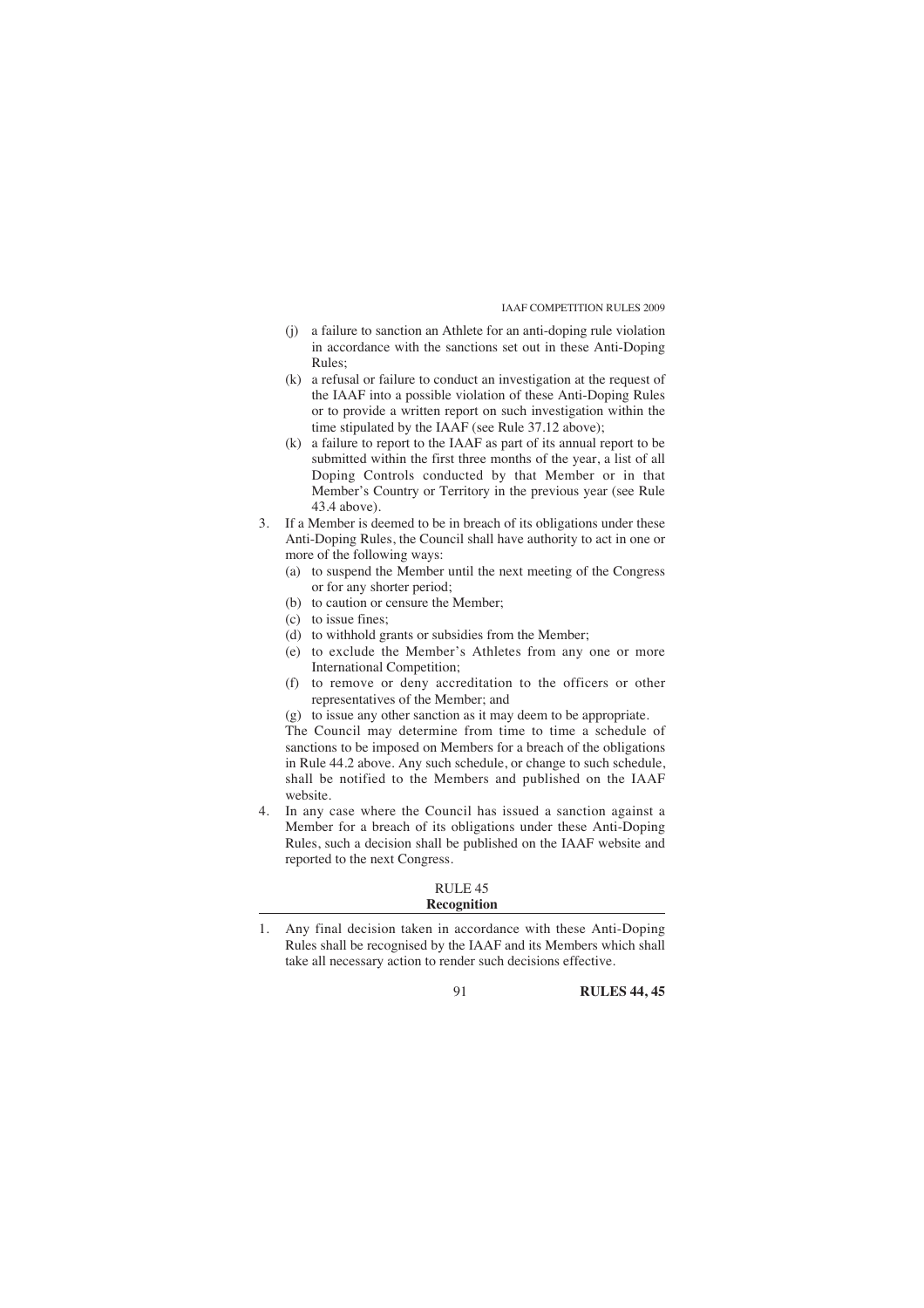- 2. Subject to the right of appeal provided in Rule 42 above, Testing and TUEs in the sport of Athletics of any Signatory which are consistent with the Anti-Doping Rules and Regulations and are within the Signatory's authority, shall be recognised and respected by the IAAF and its Members.
- 3. The Council may, on behalf of all Members, recognise Testing in the sport of Athletics by a body that is not a Signatory under rules and procedures different from those in the Anti-Doping Rules and Regulations, if it is satisfied that the Testing was properly carried out and that the rules of the body conducting the Testing are otherwise consistent with the Anti-Doping Rules and Regulations.
- 4. The Council may delegate its responsibility for the recognition of Testing under Rule 45.3 above to the Doping Review Board or to such other person or body as it may deem to be appropriate.
- 5. If the Council (or its appointee under Rule 45.4) decides that Testing carried out by a body in the sport of Athletics that is not a Signatory is to be recognised, then the Athlete shall be deemed to have breached the relevant IAAF Rule and will be subject to the same disciplinary procedures and sanctions as for a corresponding violation of these Anti-Doping Rules. All Members shall take all necessary action to ensure that any decision regarding an antidoping rule violation in such a case is effective.
- 6. Testing, TUEs and hearing results and other final adjudications of any Signatory in a sport other than Athletics, which are consistent with the Anti-Doping Rules and Regulations and are within that Signatory's authority, shall be recognised and respected by the IAAF and its Member Federations.
- 7. The IAAF and its Member Federations shall recognise the same actions in Rule 45.6 above of bodies which have not accepted the Code in a sport other than Athletics if the rules of those bodies are otherwise consistent with the Anti-Doping Rules and Regulations.

# RULE 46 **Statute of Limitations**

No action may be commenced against an Athlete or other Person for a violation of an anti-doping rule contained in these Anti-Doping Rules unless such action is commenced within eight (8) years from the date on which the anti-doping rule violation occurred.

**RULES 45, 46** 92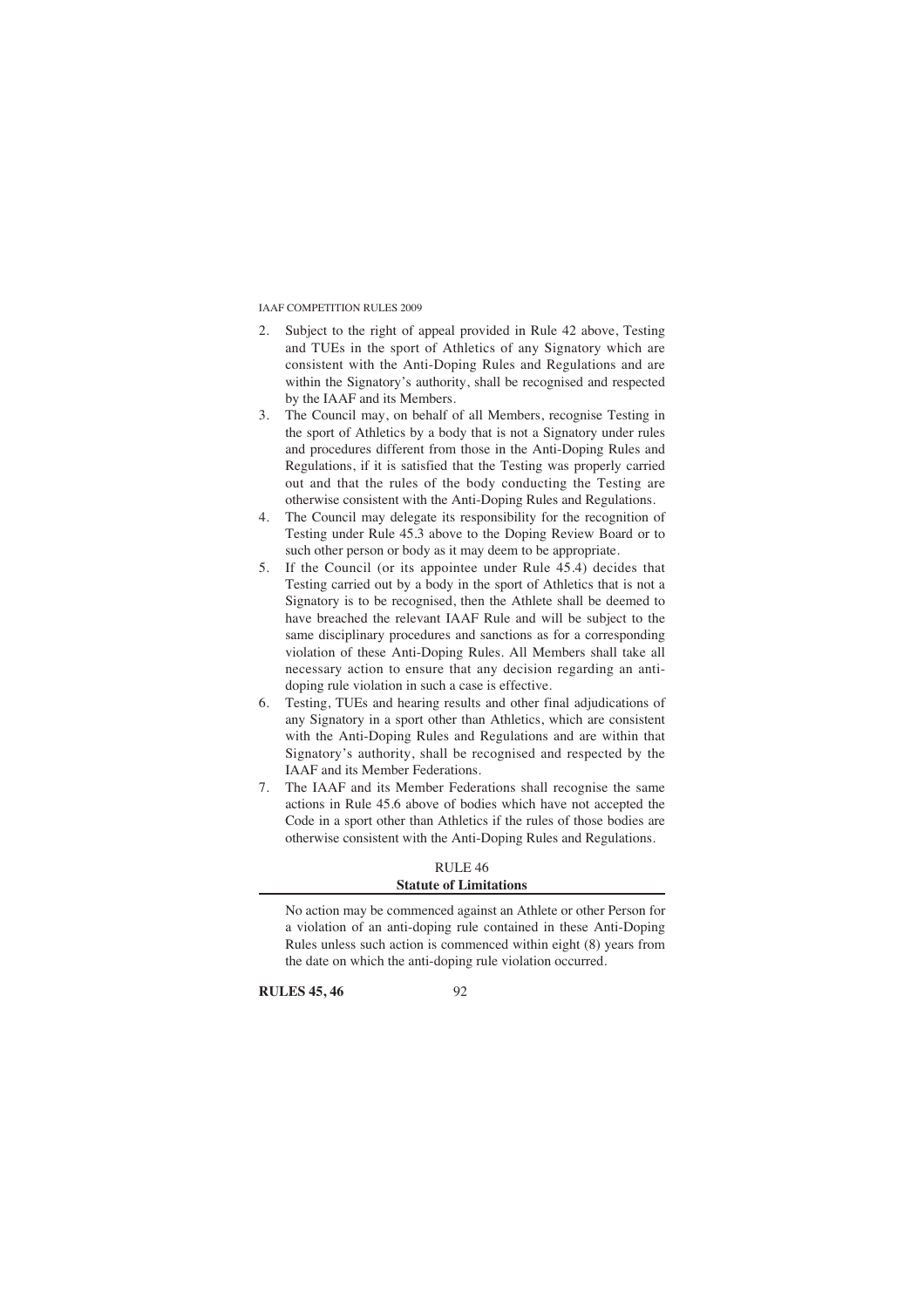# RULE 47 **Interpretation**

- 1. Anti-Doping rules are, by their nature, competition rules governing the conditions under which the sport of Athletics is to be held. They are not intended to be subjected to or limited by the requirements and legal standards applicable to criminal proceedings or employment matters. The policies and standards set out in the Code as a basis for the fight against doping in sport, and as accepted by the IAAF in these Anti-Doping Rules, represent a broad consensus of those with an interest in fair sport and should be respected by all courts and adjudicating bodies.
- 2. These Anti-Doping Rules shall be interpreted as an independent and autonomous text and not by reference to the existing law or statutes of the Signatories or Governments.
- 3. The headings and sub-headings used in these Anti-Doping Rules are for convenience only and shall not be deemed to be part of the substance of these Anti-Doping Rules or to affect in any way the language of the provisions to which they refer.
- 4. The Definitions in this Chapter 3 shall be considered an integral part of these Anti-Doping Rules.
- 5. These Anti-Doping Rules shall not apply retrospectively to matters pending before the date the Anti-Doping Rules come into force on 1 January 2009. However, anti-doping rule violations under prior IAAF Rules will continue to count as first anti-doping rule violations or second anti-doping rule violations for the purposes of determining sanctions under Rule 40 for subsequent anti-doping rule violations under these Anti-Doping Rules.
- 6. In case of conflict between these Anti-Doping Rules and the Code, these Anti-Doping Rules shall prevail.

# **Transitional Provisions**

1. These Anti-Doping Rules shall come into full force and effect on 1 January 2009 ("the Effective Date") and shall apply in full to all Samples collected, or other anti-doping rule violations committed, on or after that date.

# *Non-retroactive unless principle of Lex Mitior applies*

2. With respect to any anti-doping rule violation case which is pending as of the Effective Date and any anti-doping rule violation case brought after the Effective Date based on an Anti-Doping Rule violation which occurred prior to the Effective Date, the case shall